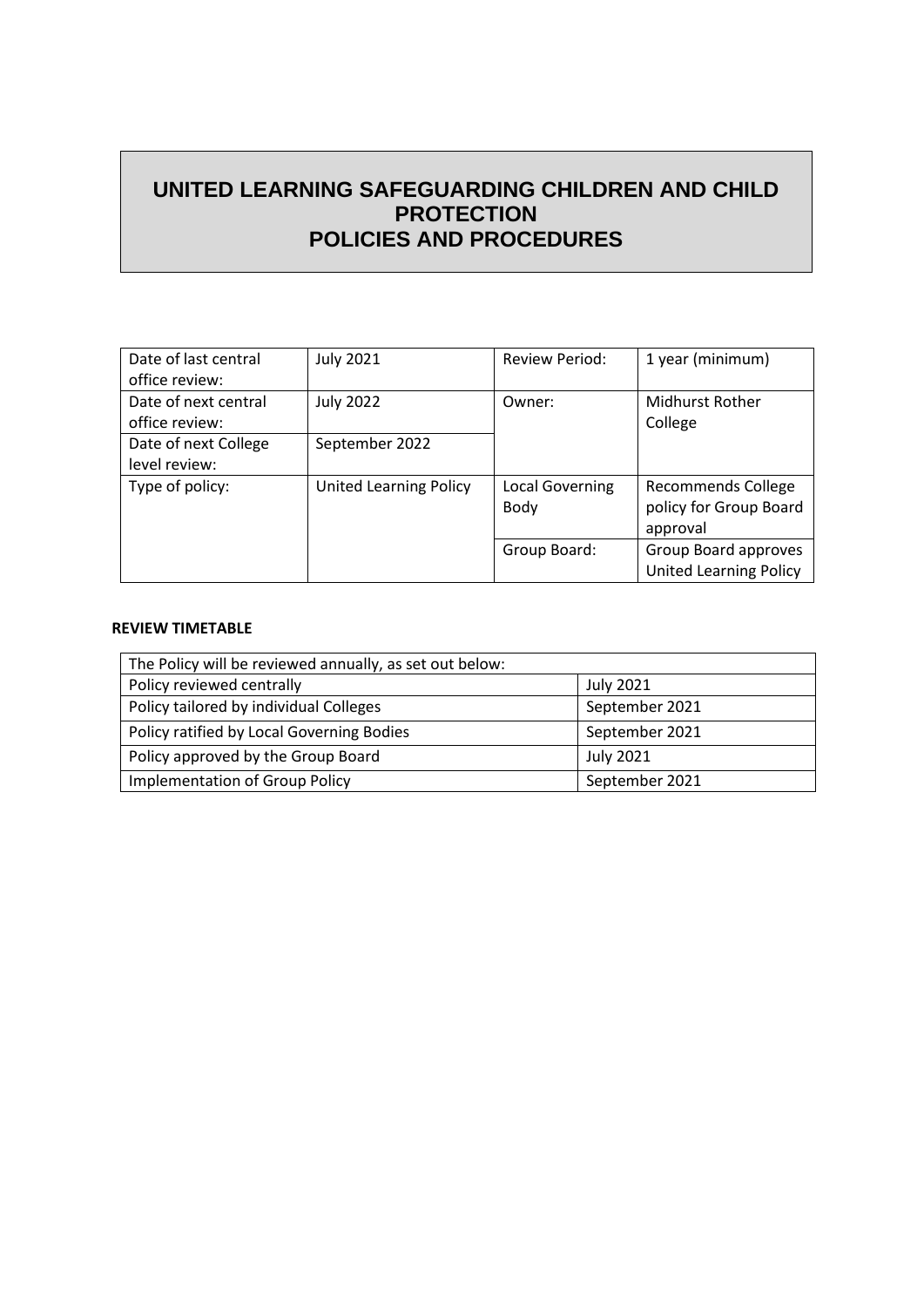#### **UNITED LEARNING TRUST**

#### **Midhurst Rother College**

#### **2021-2022**

## **CHILD PROTECTION AND SAFEGUARDING POLICY**

## **KEY EXTERNAL CONTACT DETAILS**

| <b>Local Authority Designated Officer</b>         | Miriam Williams and Donna Tomlinson           |  |  |  |
|---------------------------------------------------|-----------------------------------------------|--|--|--|
|                                                   | Consultation Contact Number: 0330 222 6450    |  |  |  |
|                                                   | (Available 09.00 - 17.00)                     |  |  |  |
|                                                   | LADO Service Contact Number:                  |  |  |  |
|                                                   | (Available through the MASH) 01403 229900.    |  |  |  |
|                                                   | EMAIL: LADO@WestSussex.gov.uk                 |  |  |  |
|                                                   |                                               |  |  |  |
| <b>Local Authority Children's Social Services</b> | TEL: 01403 229900 / 0330 222 7799             |  |  |  |
|                                                   | EMAIL:                                        |  |  |  |
|                                                   | WSChildrenservices@westsussex.gov.uk          |  |  |  |
|                                                   | OUT OF HOURS EMERGENCY                        |  |  |  |
|                                                   | DUTY TEAM TEL: 033 022 26664 / 07711 769657   |  |  |  |
|                                                   |                                               |  |  |  |
| <b>Multi-Agency Safeguarding Hub</b>              | TEL: 01403 229900 / 0330 222 7799             |  |  |  |
|                                                   | EMAIL: WSChildrenservices@westsussex.gov.uk   |  |  |  |
|                                                   |                                               |  |  |  |
| <b>Support and Advice about Extremism</b>         | <b>Police</b>                                 |  |  |  |
|                                                   | PC David Philips                              |  |  |  |
|                                                   | TEL: 07776 490067/01273 470101                |  |  |  |
|                                                   | <b>EMERGENCY: 999</b>                         |  |  |  |
|                                                   | NON-EMERGENCY NUMBER: 101                     |  |  |  |
|                                                   | EMAIL: David.Phillips@sussex.pnn.police.uk    |  |  |  |
|                                                   |                                               |  |  |  |
|                                                   | <b>Local Authority</b>                        |  |  |  |
|                                                   | <b>Beverly Knight</b>                         |  |  |  |
|                                                   | EMAIL: Beverly.knight@westsussex.gov.uk       |  |  |  |
|                                                   | PREVENT LEAD: Paul Thompson                   |  |  |  |
|                                                   |                                               |  |  |  |
|                                                   | <b>Department for Education</b>               |  |  |  |
|                                                   | NON-EMERGENCY NUMBER: 020 7340 7264           |  |  |  |
|                                                   | EMAIL: counter.extremism@education.gsi.gov.uk |  |  |  |
|                                                   |                                               |  |  |  |
| NSPCC's what you can do to report abuse           | ADDRESS: Weston House, 42 Curtain Road London |  |  |  |
| dedicated helpline                                | EC2A 3NH                                      |  |  |  |
|                                                   | TEL: 0800 028 0285                            |  |  |  |
|                                                   | EMAIL: help@nspcc.org.uk                      |  |  |  |
|                                                   |                                               |  |  |  |
| <b>Disclosure and Barring Service</b>             | <b>Disclosure Service</b>                     |  |  |  |
|                                                   |                                               |  |  |  |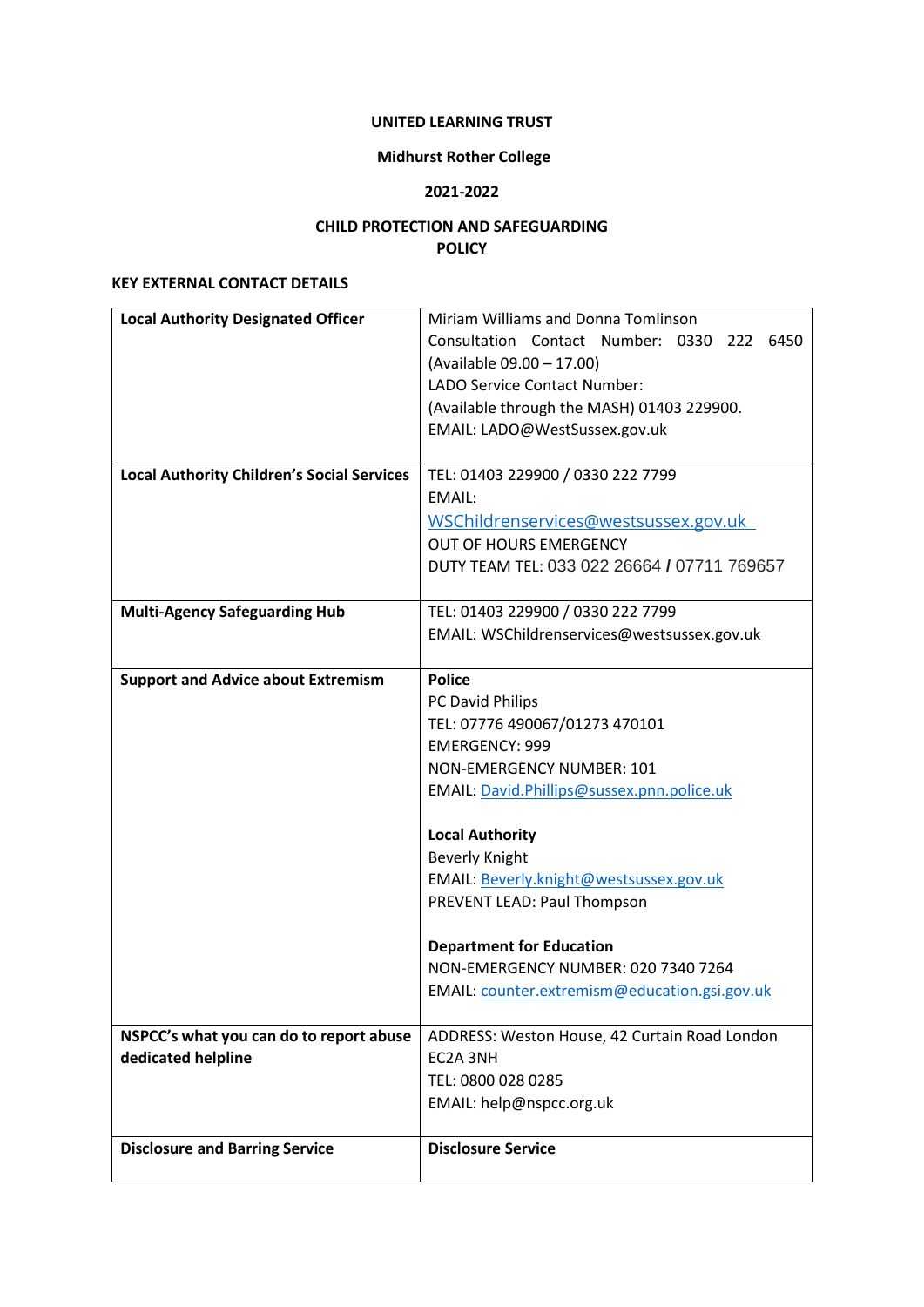|                                     | ADDRESS: DBS customer services, PO Box 3961, Royal |  |
|-------------------------------------|----------------------------------------------------|--|
|                                     | Wootton Bassett, SN4 4HF, United Kingdom           |  |
|                                     | TEL: 03000 200 190                                 |  |
|                                     | EMAIL: customerservices@dbs.gov.uk                 |  |
|                                     |                                                    |  |
|                                     | <b>Barring Service</b>                             |  |
|                                     |                                                    |  |
|                                     | ADDRESS: DBS customer services, PO Box 3961, Royal |  |
|                                     | Wootton Bassett, SN4 4HF, United Kingdom           |  |
|                                     | TEL: 03000 200 190                                 |  |
|                                     |                                                    |  |
| <b>Teaching Regulation Agency</b>   | TEL: 0207 593 5393                                 |  |
|                                     | EMAIL: misconduct.teacher@education.gov.uk         |  |
|                                     |                                                    |  |
| <b>OFSTED Safeguarding Children</b> | TEL: (0300 12344155)                               |  |
|                                     | EMAIL: Whistleblowing@ofsted.gov.uk                |  |
|                                     |                                                    |  |

## **KEY COLLEGE CONTACT DETAILS**

| <b>United Learning Trust (ULT)</b> | <b>Chair of ULT</b>                               |  |
|------------------------------------|---------------------------------------------------|--|
|                                    | Dame Yasmin Bevan                                 |  |
|                                    | EMAIL: company.secretary@unitedlearning.org.uk    |  |
|                                    |                                                   |  |
|                                    |                                                   |  |
|                                    | <b>Head of Safeguarding</b>                       |  |
|                                    | Darren Ellison-Lee, Director of Primary Education |  |
|                                    | TEL: [· INSERT]                                   |  |
|                                    | <b>EMAIL:</b>                                     |  |
|                                    |                                                   |  |
|                                    | <b>Regional Director (United Learning)</b>        |  |
|                                    | Christine Rayside                                 |  |
|                                    | EMAIL: Christine.Rayside@unitedlearning.org.uk    |  |
| <b>Local Governing Body (LGB)</b>  | <b>Chair of LGB</b>                               |  |
|                                    | Mr David Lawes                                    |  |
|                                    | TEL: 01730 812451                                 |  |
|                                    | EMAIL: sarah.glaze@mrc-academy.org                |  |
|                                    | Clerk to the Local Governing Board                |  |
|                                    |                                                   |  |
|                                    | <b>Nominated Safeguarding Governor of LGB</b>     |  |
|                                    | <b>Revd Dave Willis</b>                           |  |
|                                    | TEL: 01730 812451                                 |  |
|                                    |                                                   |  |
|                                    | <b>Nominated E-Safety Governor of LGB</b>         |  |
|                                    | <b>Revd Dave Willis</b>                           |  |
|                                    | TEL: 01730 812451                                 |  |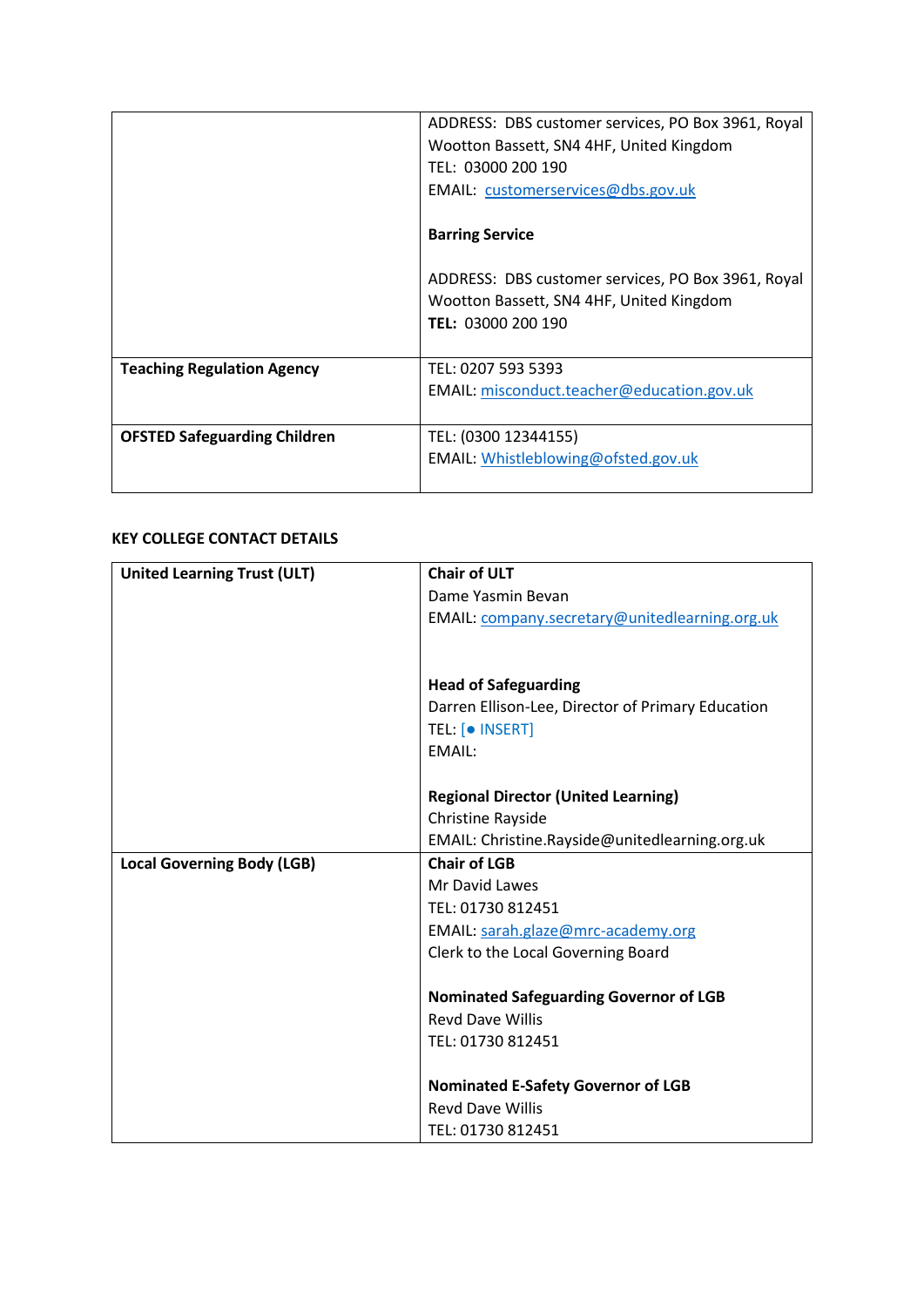| Designated Safeguarding Lead (DSL) and | <b>Main DSL for the College</b>                       |
|----------------------------------------|-------------------------------------------------------|
| Deputy Designed Safeguarding Leads     | <b>Mrs Claire Dickens</b>                             |
| (DDSLs)                                | TEL: 01730 812451                                     |
|                                        | EMAIL: Claire.dickens@mrc-academy.org                 |
|                                        |                                                       |
|                                        | <b>Deputy DSL</b>                                     |
|                                        | Mr Paul Thompson                                      |
|                                        | TEL: 01730 812451                                     |
|                                        | EMAIL: Paul.thompson@mrc-academy.org                  |
|                                        |                                                       |
|                                        | <b>Designated E-Safety Lead</b>                       |
|                                        | Mr Paul Thompson                                      |
|                                        | TEL: 01730 812451                                     |
|                                        | EMAIL: Paul.thompson@mrc-academy.org                  |
|                                        |                                                       |
|                                        | The full Safeguarding team can be found in Appendix 2 |
|                                        | of this policy                                        |
| Designated Teachers for Looked After   | <b>Mrs Claire Dickens</b>                             |
| Children                               | TEL: 01730 812451                                     |
|                                        | EMAIL: Claire.dickens@mrc-academy.org                 |
|                                        |                                                       |
|                                        |                                                       |
| <b>Head/Principal</b>                  | <b>Mr Stuart Edwards</b>                              |
|                                        | TEL: 01730 812451                                     |
|                                        | EMAIL: Stuart.edwards@mrc-academy.org                 |

## **POLICY STATEMENT**

This policy applies to Midhurst Rother College ("the College"). United Learning Trust requires the College's Local Governing Body to review and update this policy annually (as a minimum). This policy is available on the College website. This policy is ratified annually by the United Learning Group Board.

This policy has regard to the following guidance and advice:

- Keeping Children Safe in Education (September 2021) ('*KCSIE'*)
	- o Disqualification under the Childcare Act 2006 (August 2018)
	- o What to do if you're worried a child is being abused: advice for practitioners (March 2015)
	- o Sexual violence and sexual harassment between children in Colleges and colleges (September 2021)
	- o UKCIS Sharing nudes and semi-nudes: advice for education settings working with children and young people December 2020
	- o Mental Health and Behaviour in Colleges (advice for Colleges) November 2018 (noting also Promoting and supporting mental health and wellbeing in Colleges and colleges June 2021, and a range of resources available including from Public Health England) o Preventing and Tackling Bullying (advice for Colleges)
	- Working Together to Safeguard Children (July 2018)
		- o Information sharing: advice for practitioners providing safeguarding services (July 2018)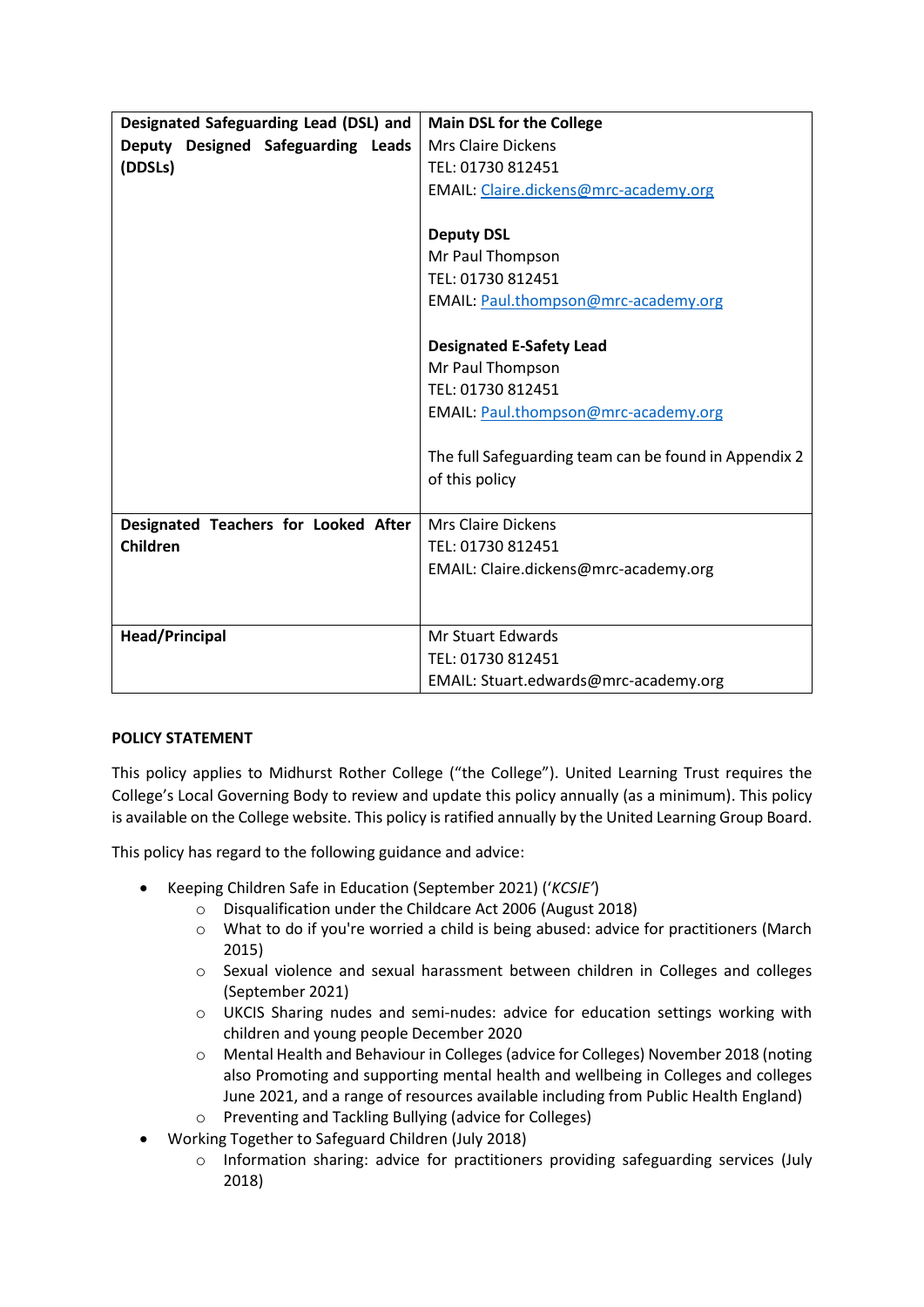- Revised Prevent Duty Guidance for England and Wales (April 2021)
	- o Protecting children from radicalisation: the prevent duty Guidance for Colleges and childcare providers on preventing children and young people from being drawn into terrorism. (updated August 2015)
- Relationships education, relationships and sex education (RSE) and health education (DfE, updated July 2019, last updated 2020)

This policy also takes into account the procedures and practice of West Sussex Local Authority and the published safeguarding arrangements set out by the West Sussex safeguarding partners [https://www.westsussexscp.org.uk/.](https://www.westsussexscp.org.uk/) The Local Governing body, and their senior leadership teams, especially their designated safeguarding leads, will:

- make themselves aware of and follow their local arrangements (including the local criteria for action and the local protocol for assessment)
- ensure this is reflected in their own policies and procedures
- supply information as requested by the three safeguarding partners
- work with social care, the police, health services and other services to promote the welfare of children and protect them from harm

Safeguarding and promoting the welfare of children is **everyone's** responsibility. **Everyone** who comes into contact with children and their families has a role to play. In order to fulfil this responsibility effectively, all practitioners should make sure their approach is child-centred. This means that they should consider, at all times, what is in the **best interests** of the child. If children and families are to receive the right help at the right time, **everyone** who comes into contact with them has a role to play in identifying concerns, sharing information and taking prompt action.

The College will ensure they facilitate a whole College approach to safeguarding. This means ensuring safeguarding and child protection are at the forefront and underpin all relevant aspects of process and policy development. Staff working with children should have an attitude of '**it could happen here**' and no reports in their College it does not mean it is not happening. Ultimately, all systems, processes and policies should operate with the best interests of the child at their heart. Where there is a safeguarding concern the College will ensure the child's wishes and feelings are taken into account when determining what action to take and what services to provide. Systems are in place for children to express their views and give feedback.

#### **CONCERNS ABOUT A CHILD**

The College always has a duty to consider the best interests of the student and take action to enable all students to achieve the best outcomes. Safeguarding and promoting the welfare of children is **everyone's** responsibility. Everyone has a role to play in identifying concerns, sharing information and taking prompt action in accordance with this policy.

The College has arrangements for listening to children and providing early help and processes for children to raise concerns about themselves or their peers. Details of these arrangements are explained to the student in College where they can speak to safeguarding officers or any member of staff. The Safeguarding Team have posters around the College and there is a dedicated safeguarding email that can be used. Students can make self-referrals from the College website via any member of staff or independently and in person.

Staff should expect to support social workers and other agencies following any referral.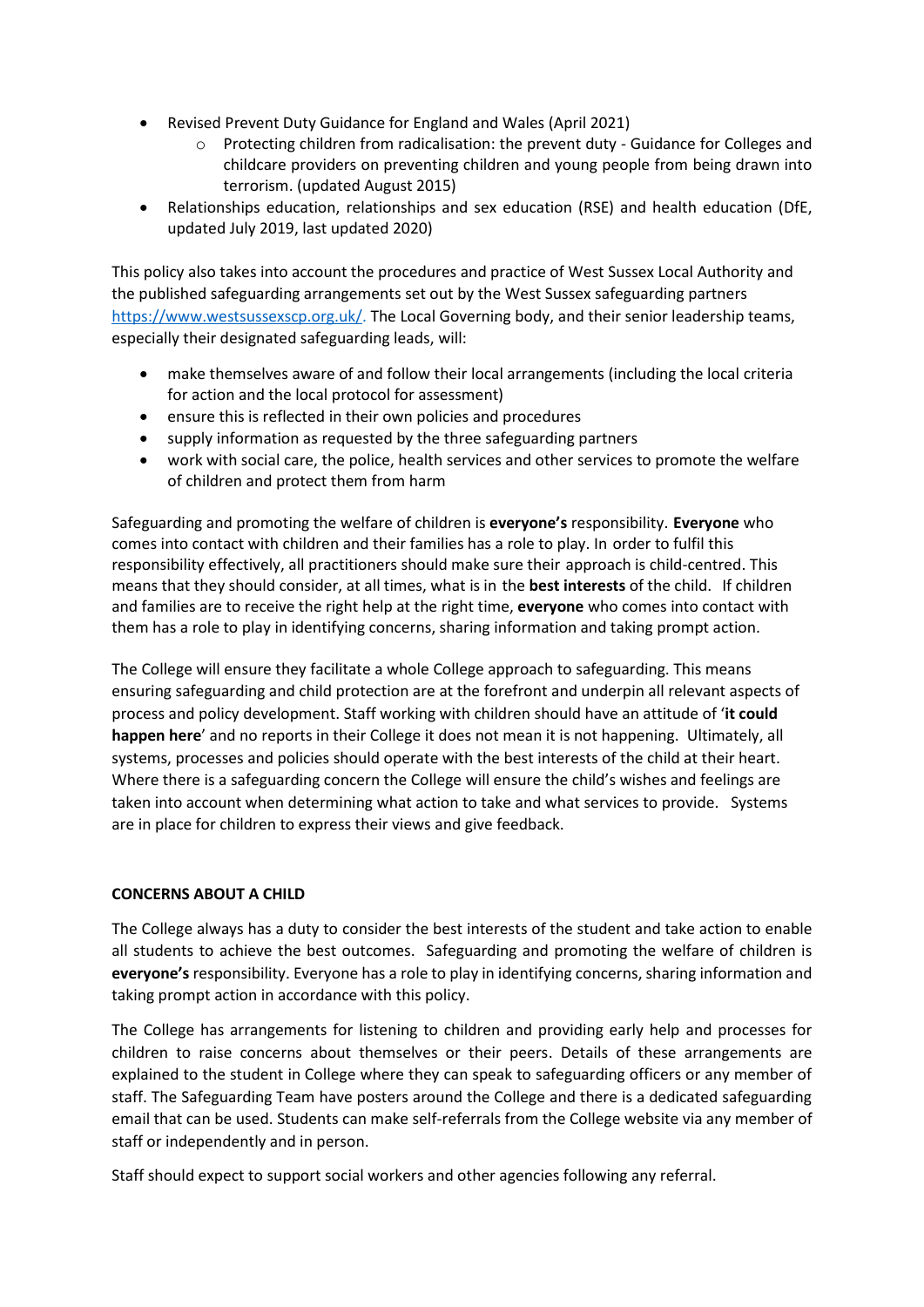#### **Definitions of Safeguarding and Types and Signs of Abuse**

Safeguarding and promoting the welfare of children is defined as protecting children from maltreatment; preventing impairment of children's mental and physical health or development; ensuring that children grow up in circumstances consistent with the provision of safe and effective care; and taking action to enable all children to have the best outcomes.

Abuse is a form of maltreatment of a child. Somebody may abuse, exploit, or neglect a child by inflicting harm or by failing to act to prevent harm. Children may be abused in a family or in an institutional or community setting by those known to them, by their peers, or, more rarely, by others (e.g. via the internet).

Technology is a significant component in many safeguarding and well-being issues. Abuse can take place wholly online, or technology may be used to facilitate offline abuse. In many cases abuse will take place concurrently via online channels and in daily life. They may be abused by an adult or adults or by another child or children. Abuse can be:

- physical abuse
- emotional abuse
- sexual abuse; and/or
- neglect.

All staff should be aware of indicators of abuse and neglect. Staff are referred to **Appendix 1** of this policy for further detail of the types of abuse and possible signs of abuse. Staff should always be vigilant and raise any concerns with the DSL or DDSL.

#### **PROCEDURES FOR DEALING WITH CONCERNS ABOUT A CHILD**

If staff suspect or hear an allegation or concern of abuse or neglect from a child or any third party, they must follow the relevant procedure below. All staff should:

- listen carefully
- avoid asking leading questions
- reassure the individual that the allegation/complaint will be taken seriously
- not guarantee absolute confidentiality (as this may ultimately not be in the best interests of the child) and explain to the child that staff will only share the information with those who need to know to help the child. All staff should explain next steps and who the information will be passed to.}
- a victim should never be given the impression that they are creating a problem by reporting abuse, sexual violence or sexual harassment, nor should a victim ever be made to feel ashamed for making a report.

**All** concerns, discussions and decisions made, and the reasons for those decisions, should be recorded in writing. College recording requirements are conducted through the web package Cura the record should include the date, time and place of the conversation and detail of what was said and done by whom and in whose presence. Where a report includes online elements, staff are reminded not to view or forward any illegal images of a child but note what has been reported. Further guidance can be found in the Sharing nudes and semi-nudes: advice for education settings working with children and young people.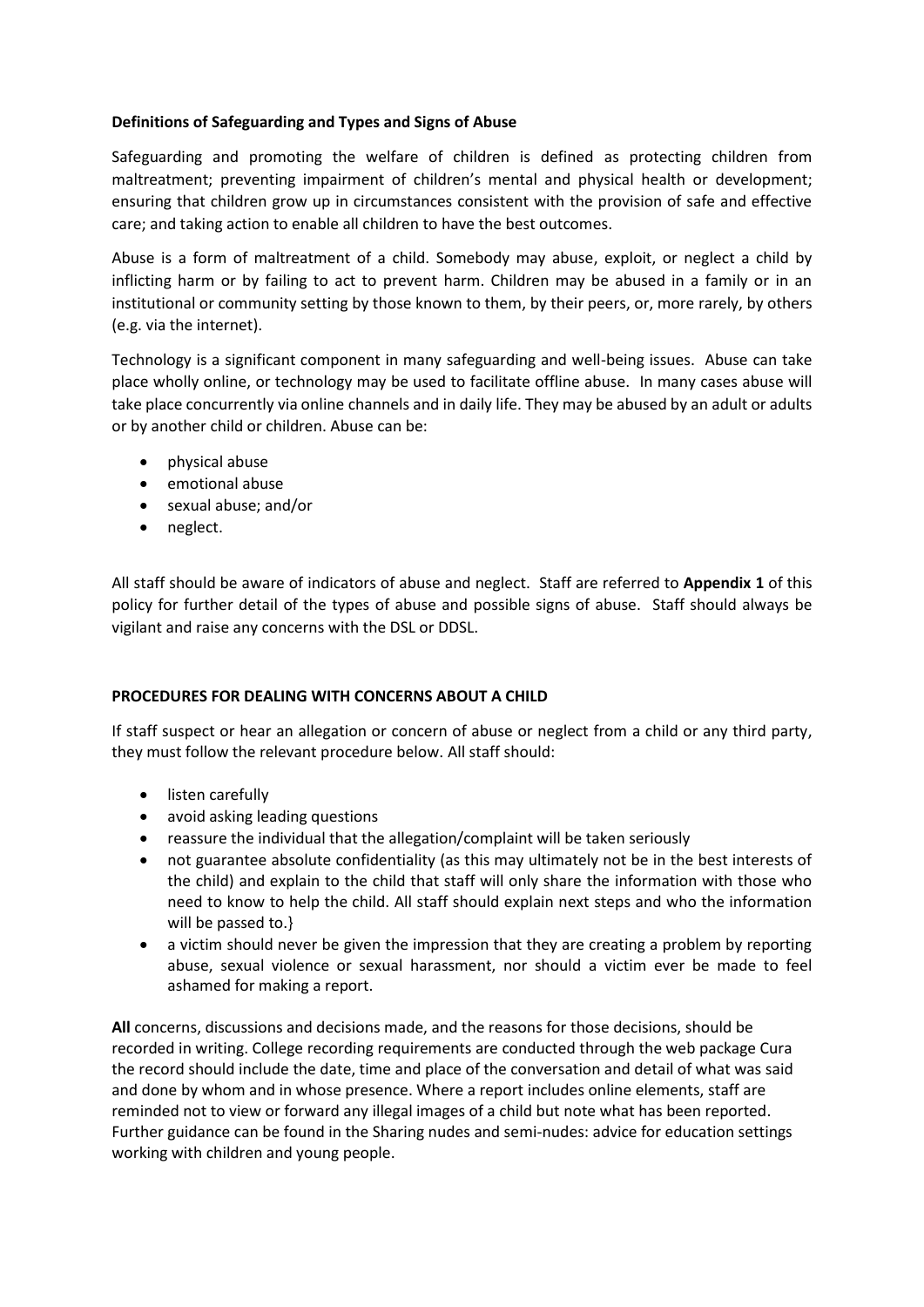Information should be kept confidential and stored securely. It is good practice to keep concerns and referrals in a separate child protection file for each child.

Where there is a safeguarding concern, the College will ensure the student's wishes and feelings are taken into account wherever possible and will work with them (and their families where appropriate) when determining what action to take and what services to provide. This is particularly important in the context of harmful sexual behaviours, such as sexual harassment and violence. The College manages this by the Student Council and **Do Not Keep It To Yourself!** online form on the College website.

**Information sharing:** Safeguarding information will often be special category personal data and the College will comply with data protection law and have due regard to the Department for Education's guidance 'Information sharing advice for safeguarding practitioners' (2018), and the relevant provisions of KCSIE when sharing such data. Personal information may be shared by the College with a third party (such as the police or local authority) without consent if there is a lawful basis to do so such as where doing so is in order to promote a child's welfare or where their safety may be at risk. This is because the Data Protection Act 2018 includes 'safeguarding children and individuals at risk' as a condition that allows information to be shared without consent in certain circumstances. Any decision to share or withhold information will be recorded together with the reasons for it and who the information has been given to. The College operates its processes with the best interests of the student at its heart.

Information sharing is vital in identifying and tackling all forms of abuse and neglect, and in promoting children's welfare, including their educational outcomes. Colleges have clear powers to share, hold and use information for these purposes. The College will ensure relevant staff comply with the relevant data protection principles when processing and sharing personal information, as provided for in the Data Protection Act 2018 and the UK GDPR. As part of this, the College will ensure that members of staff:

- are confident of the processing conditions which allow them to process and share information for safeguarding purposes, including information which is 'special category personal data'.
- understand that 'safeguarding of children and individuals at risk' is a processing condition that allows practitioners to share special category personal data without consent in certain circumstances.
- Do not provide pupils' personal data where the sharing does not comply with data protection law.

When sharing information staff will ensure they comply with group data protection policies and keep records of disclosures as required by these policies. These are available to staff vi[a the United](https://hub.unitedlearning.org.uk/sites/policies)  [Learning Policies Portal.](https://hub.unitedlearning.org.uk/sites/policies) For further information about how the College processes pupil personal data, please see the privacy notice on the websit[e https://www.mrc](https://www.mrc-academy.org/information/policies)[academy.org/information/policies](https://www.mrc-academy.org/information/policies)

#### **What staff should do if they have concerns about a child**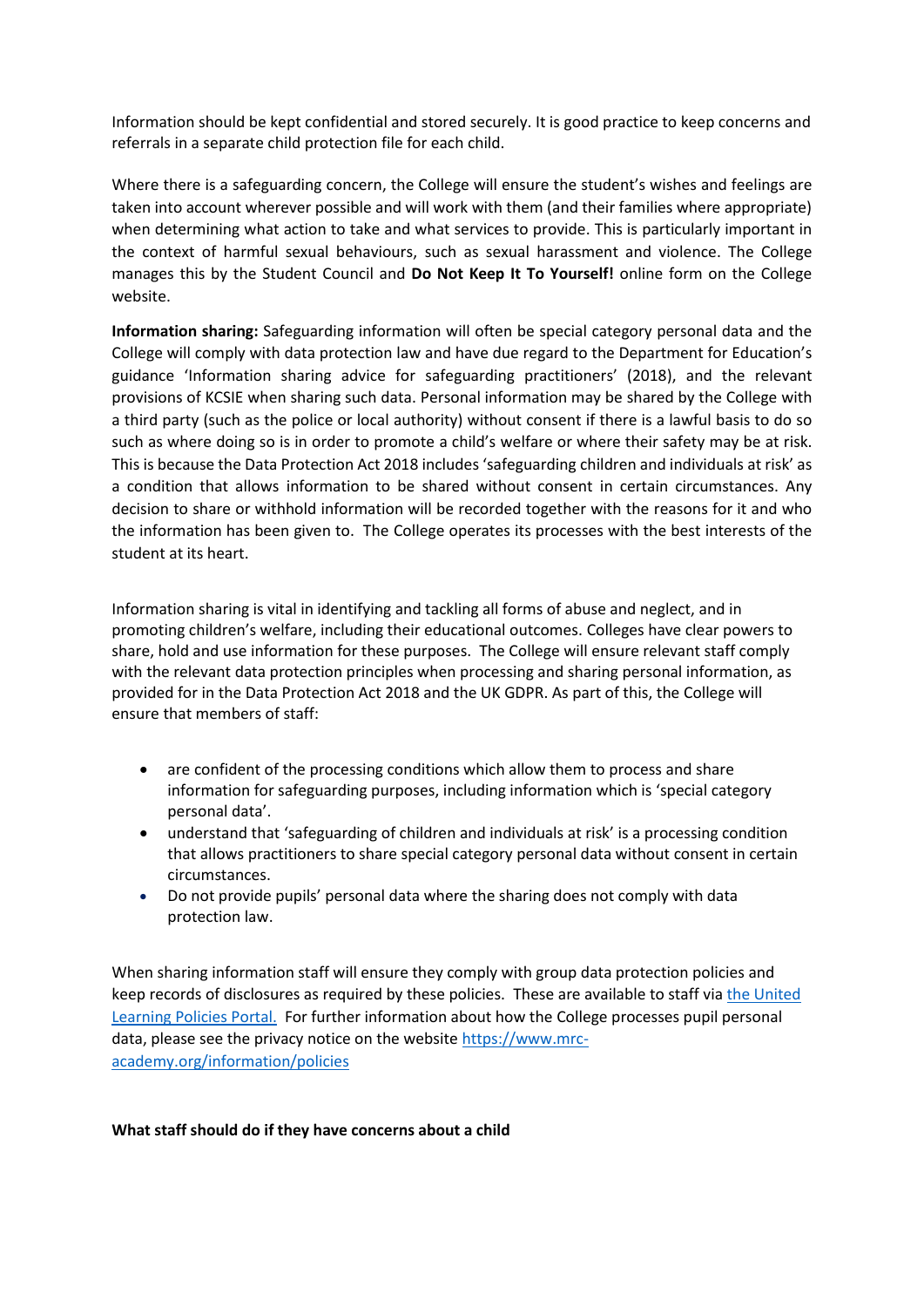If staff (including governors, agency staff and volunteers) have any concerns about a child's welfare they should act immediately and should speak with the College's DSL or DDSL. If, in exceptional circumstances, the DSL or DDSL is not available, this should not delay appropriate action being taken and staff should consider speaking to a member of the senior leadership team and/or take advice from local children's social care. In these circumstances, any action taken should be shared with the DSL or DDSL as soon as is practically possible.

The DSL will consider the appropriate action to take in accordance with the threshold document published by the College's local safeguarding partners. Options will include:

- managing any support for the child internally via the College's own pastoral support processes;
- making an early help assessment; or
- making a referral for statutory services and / or
- making a referral to the police.

If a child's situation does not appear to be improving, the DSL (or the person that made the referral) should consider following local escalation procedures to ensure their concerns have been addressed and to ensure that the child's situation improves.

Staff should not assume a colleague or another professional will take action and share information that might be critical in keeping children safe. They should be mindful that early information sharing is vital for effective identification, assessment and allocation of appropriate service provision, whether this is when problems are first emerging, or where a child is already known to local authority children's social care (such as on a child in need or child protection plan). Staff should challenge any inaction and follow this up with the DSL and children's social care as appropriate. All concerns, discussions and decisions made and the reasons for those decisions should be recorded in writing (in line with this policy).

#### **Early Help**

Any child may benefit from early help but all staff should be particularly alert to the potential need for early help for a child who:

- has a disability or has certain health conditions and has specific additional needs;
- Has special educational needs (whether or not they have a statutory education, health and care plan);
- has a mental health need;
- Is a young carer;
- Is showing signs of being drawn in to anti-social or criminal behaviour, including gang involvement and association with organised crime groups or county lines;
- Is frequently missing/goes missing from care or from home;
- Is misusing drugs or alcohol themselves;
- Is at risk of modern slavery, trafficking, sexual or criminal exploitation;
- Is at risk of being radicalised or exploited;
- Has a family member (carer/guardian) in prison, or is affected by parental offending;
- Is in a family circumstance presenting challenges for the child, such as drug and alcohol misuse, adult mental health issues or domestic abuse;
- Has returned home to their family from care;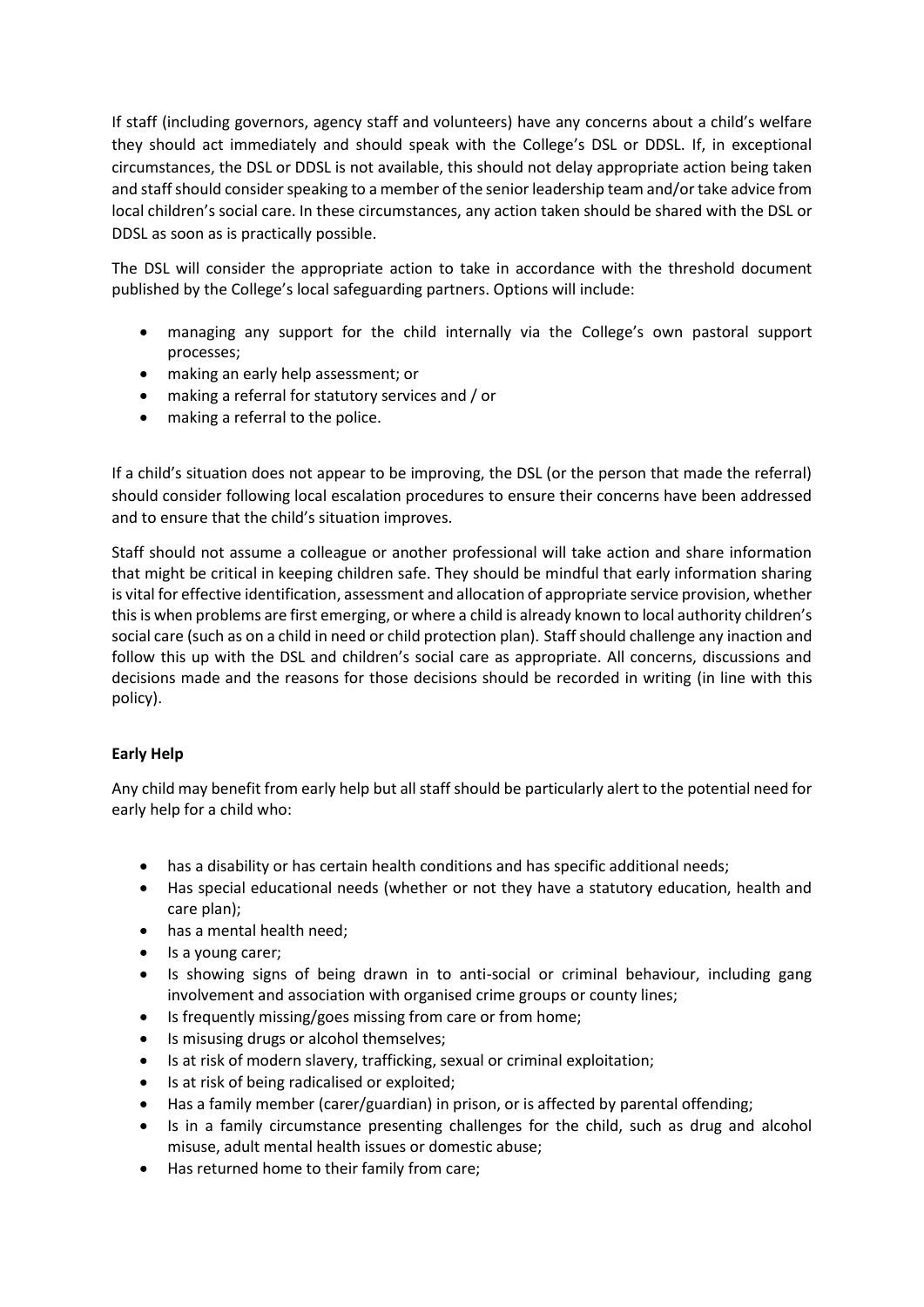- Is at risk of honour-based abuse such as Female Genital Mutilation or Forced Marriage;
- Is a privately fostered child.
- Is persistently absent from education, including persistent absences for part of the College day.

All staff should be aware that behaviours linked to drug taking and/or alcohol misuse, deliberately missing education and consensual and non-consensual sharing of nudes and semi-nudes images and/or videos can be signs that children are at risk.

Early help means providing support as soon as a problem emerges at any point in a child's life, from the foundation years through to the teenage years.

In the first instance, staff who consider that a student may benefit from early help should discuss this with the College's DSL or DDSL. If early help is appropriate, the DSL will generally lead on liaising with relevant agencies and setting up inter-agency assessment as appropriate. Staff may be required to support other agencies and professionals in an early help assessment, in some cases acting as the lead professional. The DSL will support staff in liaising with external agencies and professionals in an interagency assessment, as appropriate. If early help is appropriate, the matter will be kept under constant review and consideration given to a referral to children's social care if the student's situation does not appear to be improving or is getting worse.

#### **What staff should do if a child is suffering, or is likely to suffer from harm**

If staff (including governors, agency staff and volunteers) believe that a child is suffering, or is likely to suffer from harm, or is in immediate danger it is important that an **immediate** referral to children's social care (and/or the Police if appropriate) is made in accordance with the West Sussex Local Authority referral process. Anyone can make a referral. If anyone other than the DSL makes a referral, they should inform the DSL as soon as possible that a referral has been made. Children's social care assessments should consider where children are being harmed in contexts outside the home, so it is important to provide as much information as possible as part of the referral process, to enable a contextual approach (see further below re Contextual Safeguarding).

The College's Local 8 Safeguarding Partners are the college's local authority, clinical commissioning group for the local area, and chief officer of police for the police area in the local authority area and the locally agreed Safeguarding arrangements can be found here<https://www.westsussexscp.org.uk/>

#### **What staff should do if a child is seen as at risk of radicalisation**

Staff should follow the College's normal referral processes when there are concerns about children who may be at risk of being drawn into terrorism, as set out above. This may include a referral to Channel or children's social care depending on the level of risk. However, if staff have concerns that there is an immediate/significant risk of a child being drawn into terrorism they must call 999 or speak to the DSL/DDSLs for submitting a referral form to MASH or call them directly. Advice and support can also be sought from children's social care.

The College, in recognition that students may be at risk of being drawn into terrorism or other forms of extremism, carries out appropriate risk assessments (following consultation with local partners, such as the Police) of the potential risk in the local area. Such risk assessments are discussed with the Head, DSL or DDSL and governors responsible for safeguarding to ensure the College's safeguarding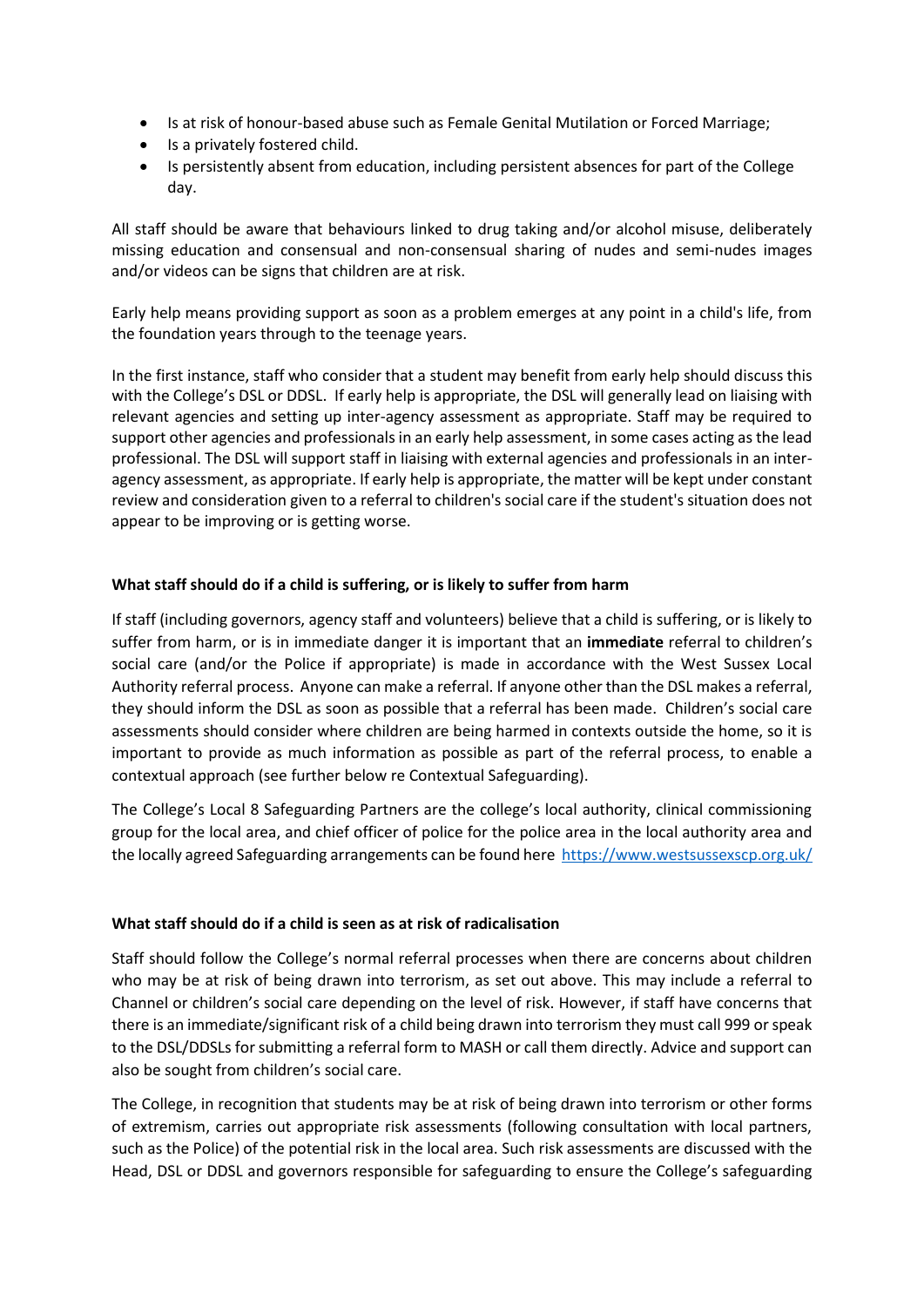arrangements are sufficiently robust to help prevent and protect children from being drawn into terrorism and are regularly revised.

See further below for more information on radicalisation. Further guidance can be found in the Revised Prevent duty guidance: for England and Wales April 2021.

#### **What staff should do if they discover an act of Female Genital Mutilation ('FGM')**

All staff should speak to the DSL or DDSL about any concerns about FGM. Teaching staff have a separate duty to report to the Police cases where they discover that an act of FGM appears to have been carried out on a girl under the age of 18. All staff are referred to Appendix 1 of this policy for the procedure to be followed where they suspect or discover that a student may be at risk of FGM.

#### **What staff should do if a child goes missing from education**

Children missing from education, particularly persistently, can act as a vital warning sign to a range of safeguarding issues including neglect, sexual abuse and child sexual and criminal exploitation. The College's procedures for unauthorised absence and for dealing with children who go missing from education are found in the College's Children Missing in Education policy, Further detail can also be found at Appendix 1 of this policy.

The College will report to West Sussex Local Authority a student who fails to attend College regularly or has been absent from College without the College's permission for a continuous period of 10 College days or more.

#### **Elective Home Education**

Where a parent/carer has expressed their intention to remove a child from College with a view to educating at home, the College will try to work together with the local authority and key professionals to coordinate a meeting with parents/carers where possible. Ideally, this would be before a final decision has been made, to ensure the parents/carers have considered what is in the best interests of each child. This is particularly important where a child has SEND, is vulnerable, and/or has a social worker. The College will inform the local authority of all deletions from the admissions register when a child is taken off roll.

## **What staff should do if they have concerns about another staff member (including supply staff, volunteers and contractors)**

If staff have safeguarding concerns, or an allegation is made about another staff member posing a risk of harm to children, then this should be referred to the Principal. Where there are concerns/allegations about the Principal, this should be referred to the Chair of the LGB and Head of Safeguarding. In the event of concerns/allegations of abuse being made, staff are referred to the procedures below regarding managing allegations of abuse against staff (including supply staff, volunteers and contractors) and United Learning Guidance on Dealing with Allegations of Abuse against Teachers and Other Staff (available on the United Learning Hub).

#### **What staff should do it they have concerns about safeguarding practices in the College**

Where staff have concerns about poor or unsafe practices and potential failures in the College's safeguarding regimes, these should be raised in accordance with the College's whistleblowing procedures which can be found on the Midhurst Rother College website. There will be no disciplinary action taken against a member of staff for making such a report provided that it is done in good faith.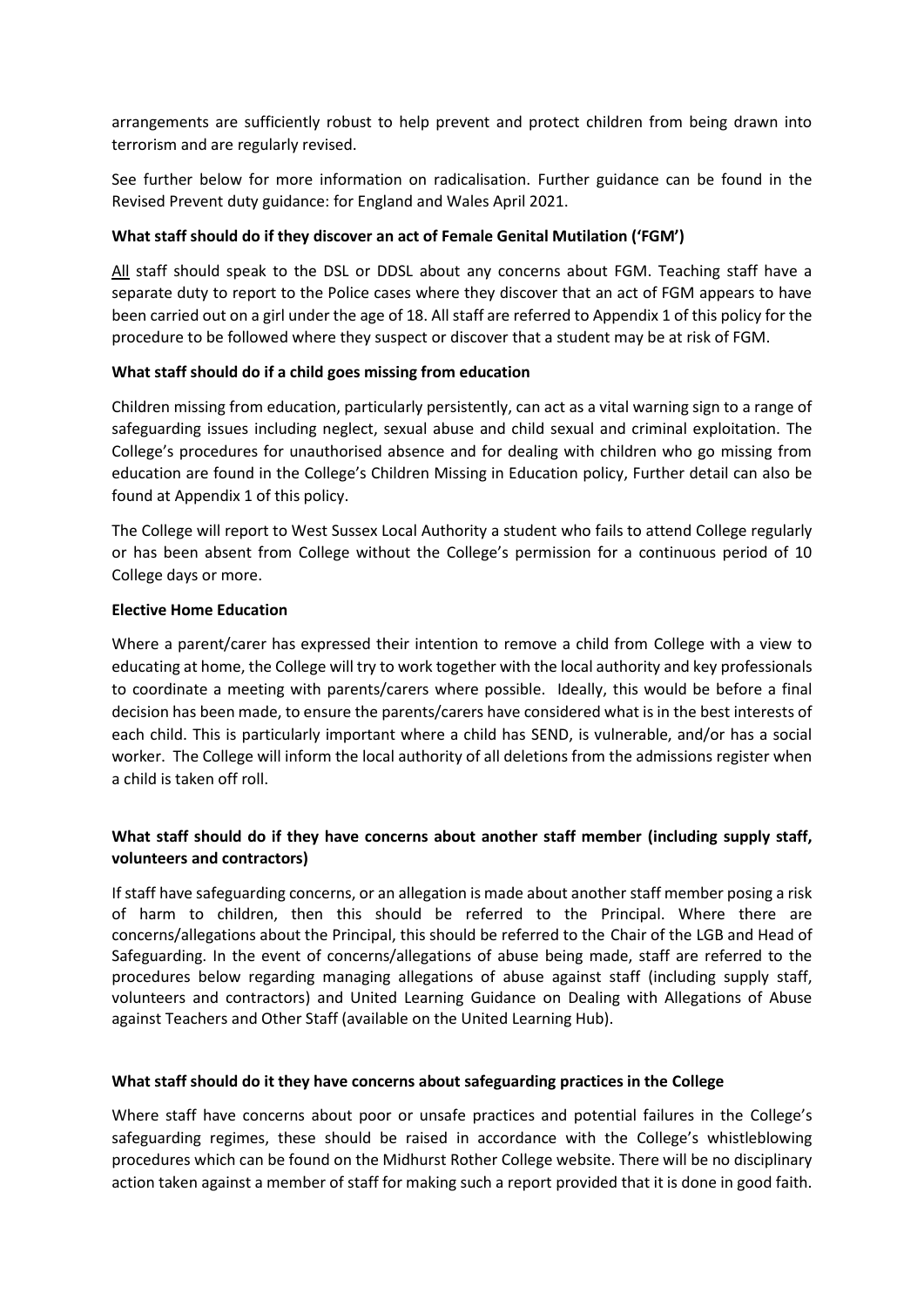If staff and volunteers feel unable to raise an issue with the College, feel that their genuine concerns are not being (or have not been) addressed or are concerned about the way a concern is being handled, they may use other whistleblowing channels, such as the NSPCC whistleblowing helpline. . Contact details for the NSPCC helpline can be found on the Key Contacts page at the start of this policy.

#### **ARRANGEMENTS FOR DEALING WITH PEER-ON-PEER ALLEGATIONS**

Safeguarding issues can manifest themselves via peer-on-peer abuse. Peer-on-peer abuse is any form of physical, sexual, emotional and financial abuse, and coercive control, exercised between children and within children's relationships (both intimate and non-intimate).

This is most likely to include, but may not be limited to:

- abuse in intimate personal relationships between peers;
- bullying (including cyberbullying);
- physical abuse such as hitting, kicking, shaking, biting, hair pulling, or otherwise causing physical harm (this may include an online element which facilitates, threatens and/or encourages physical abuse);
- Sexual violence, such as rape assault by penetration and sexual assault (this may include an online element which facilitates, threatens and/or encourages sexual violence);
- Sexual harassment, such as sexual comments, jokes and online sexual harassment, or misogynistic messages which may be stand alone or part of a broader pattern of abuse;
- The non-consensual sharing of indecent images\*, especially around chat groups, and the sharing of abusive images, nudes, videos and pornography to those who do not want to receive it (see further below);
- Causing someone to engage in sexual activity without consent, such as forcing someone to strip, touch themselves sexually, or to engage in sexual activity with a third party;
- Initiation/hazing type violence and rituals (this could include activities involving harassment, abuse or humiliation used as a way of initiating a person into a group and may also include an online element); and
- Upskirting, which typically involves taking a picture under a person's clothing without them knowing, with the intention of viewing their genitals or buttocks to obtain sexual gratification, or cause the victim humiliation, distress or alarm.

The College recognises the gendered nature of peer-on-peer abuse (i.e. that it is more likely that girls will be "victims" and boys "perpetrators"). Even if there are no reports in their College it does not mean it is not happening, it may be the case that it is just not being reported. As such, if staff have **any** concerns regarding peer on peer abuse, they should speak to their designated safeguarding lead (or deputy).

Peer-on-peer abuse can be associated with factors outside the College and can occur online and offline and between children of any age or gender. The College therefore takes a contextual safeguarding approach to managing peer-on-peer abuse.

Peer-on-peer abuse is abuse and is never acceptable. The College takes a zero-tolerance approach. It should never be passed off or dismissed as "banter", "part of growing up", "just having a laugh" or "boys being boys".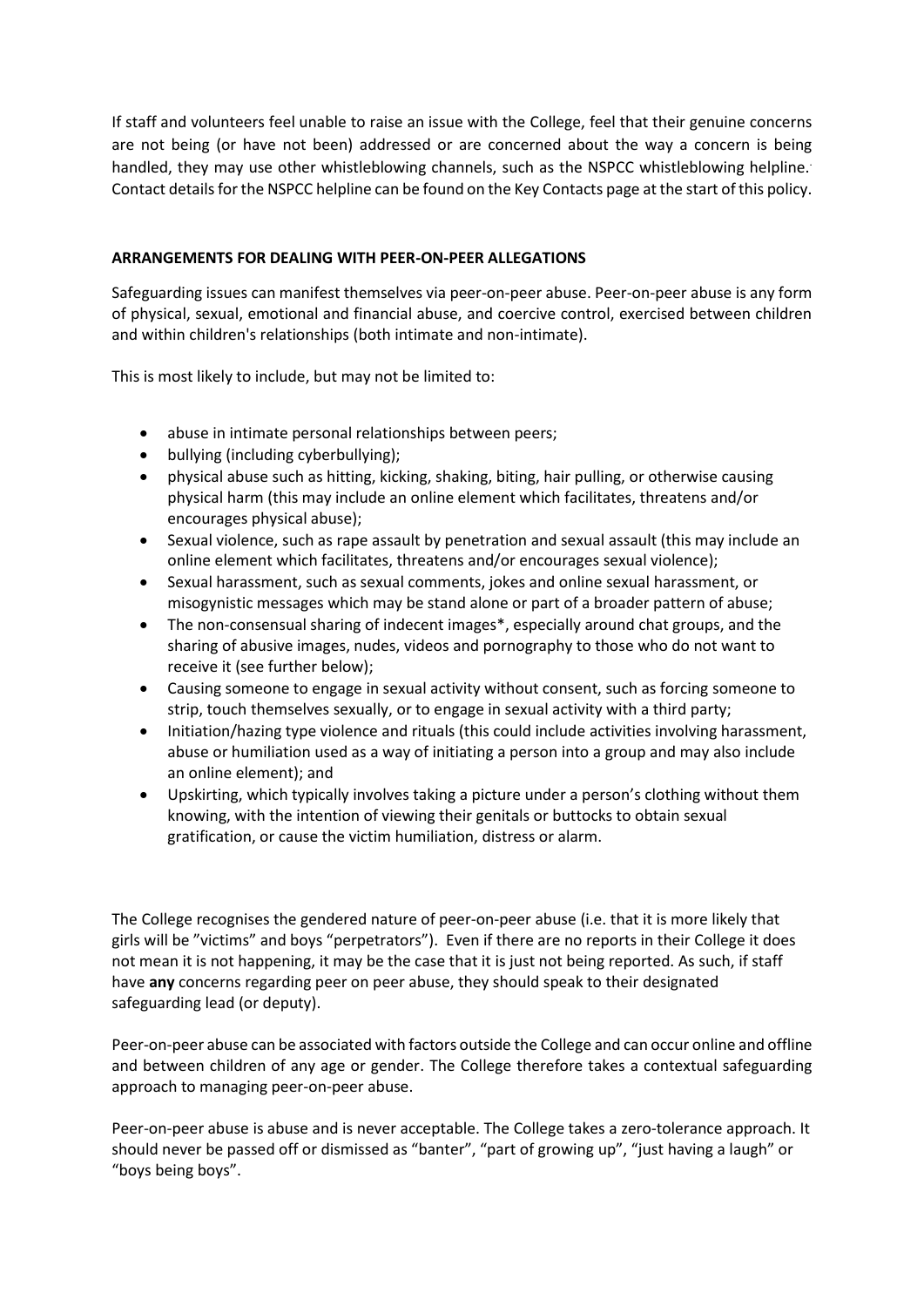The College takes the following steps to minimise the risk of peer-on-peer abuse. Students have access to assemblies and tutor time activities which deal directly with these issues. PSHCE programmes and structured around the Real Love Rocks programme of learning (Barnados). Issues of consent, bullying and peer on peer abuse are dealt with in an age-appropriate way throughout the PSHCE programme from Year 7 onwards.

\*Consensual image sharing, especially between older children of the same age, may require a different response. Whilst not abusive, children still need to know it is illegal, whilst non-consensual sharing is illegal and abusive. The College's approach to pupil's sharing nudes and semi-nudes images and or videos (also known as sexting or youth produced sexual imagery) is guided by the advice for schools: responding to and managing sexting incidents published by SWGFL and the UK safer internet centre [READ HERE.](https://www.saferinternet.org.uk/blog/responding-and-managing-sexting-incidents-updated-advice-schools) All incidents are recorded, and the response of the college is decided based on guidance above. Outside agencies including police and social care are involved as appropriate or necessary Staff are also referred to United Learning E-Safety Policy (available on United Learning Hub).

Where an issue of student behaviour or bullying gives 'reasonable cause to suspect that a child is suffering, or is likely to suffer, significant harm', staff should follow the procedures below rather than the College's Anti-Bullying and Behaviour policies. Further guidance can be found in the UKCIS Sharing nudes and semi-nudes: advice for education settings guidance.

#### **What to do if staff suspect that a child may be at risk or hears a report of peer-on-peer abuse**

For detailed information on what sexual violence and sexual harassment constitutes, important context to be aware of, related legal responsibilities for Colleges and colleges, advice on a whole College or college approach to preventing child on child sexual violence and sexual harassment and more detailed advice on responding to reports see departmental advice: *Sexual Violence and Sexual Harassment Between Children in Colleges and Colleges and Part 5 KCSIE.*

The procedures set out below have been developed following consultation with students, staff and parents and will be reviewed, at least annually, in light of an assessment of the impact and effectiveness of the policy.

In the event of disclosures about peer-on-peer abuse, all children involved will be treated as being at risk and the safeguarding procedures in accordance with this policy will be followed (see 'Procedures for dealing with concerns about a child'). This means that if a member of staff thinks for whatever reason that a child may be at risk of or experiencing abuse by their peer(s), or that a child may be at risk of abusing or may be abusing their peer(s), they should discuss their concern with the DSL or DDSL without delay so that a course of action can be agreed.

The College's initial response to a report from a child is important. How the College responds to a report can encourage or undermine the confidence of future victims of sexual violence and sexual harassment to report or come forward.

It is essential that **all** victims are reassured that they are being taken seriously, regardless of how long it has taken them to come forward and that they will be supported and kept safe. Abuse that occurs online should not be downplayed and should be treated seriously. All staff should be able to reassure victims that they are being taken seriously and that they will be supported and kept safe. A victim should never be given the impression that they are creating a problem by reporting abuse, sexual violence or sexual harassment. Nor should a victim ever be made to feel ashamed for making a report.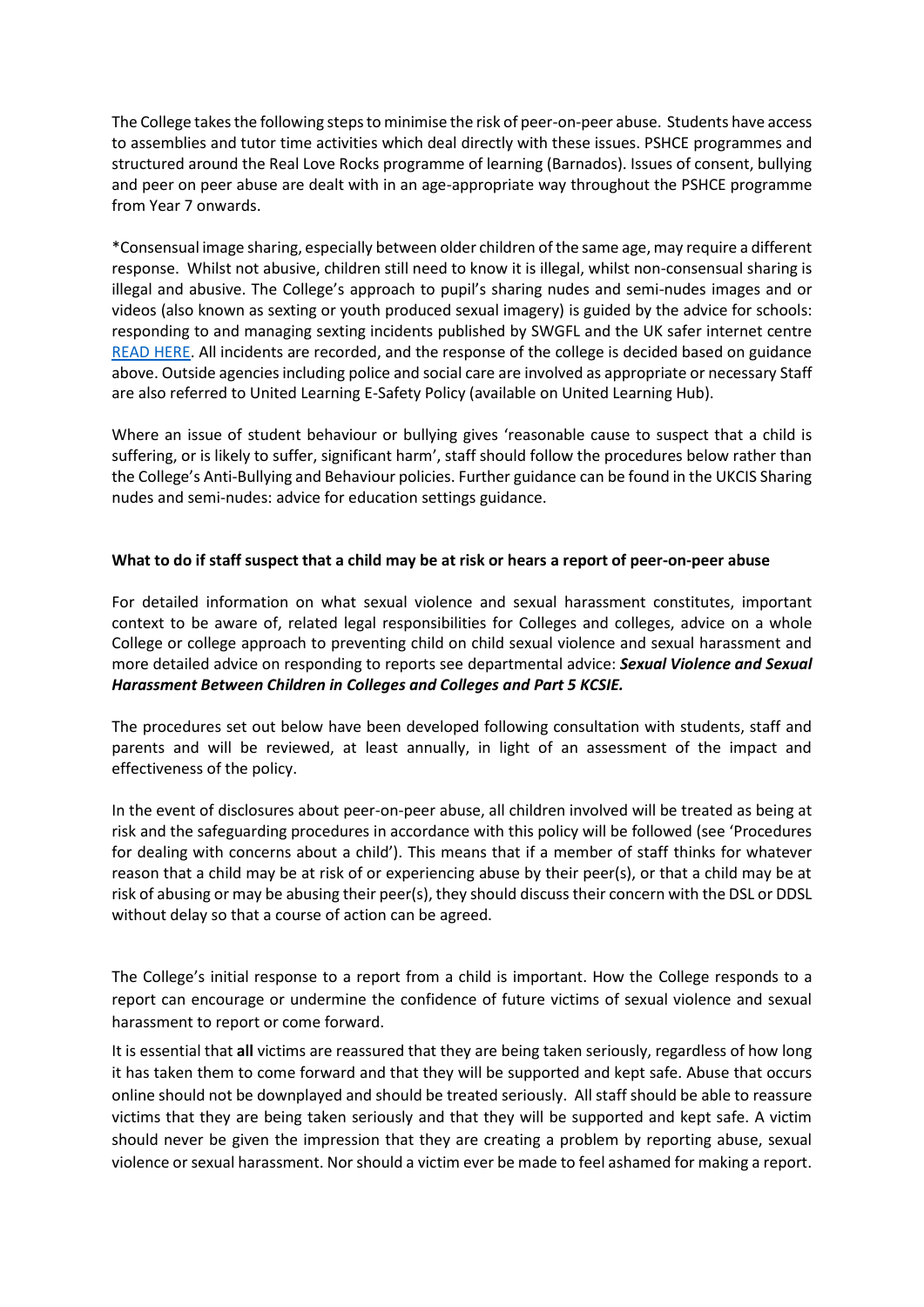It is important to note that children may not find it easy to tell staff about their abuse verbally. Children can show signs or act in ways that they hope adults will notice and react to. In some cases, the victim may not make a direct report. For example, a friend may make a report or a member of College staff may overhear a conversation that suggests a child has been harmed or a child's own behaviour might indicate that something is wrong. If staff have **any** concerns about a child's welfare, they should act on them immediately rather than wait to be told.

All staff are trained to manage a report. Effective safeguarding practice includes:

• if possible, managing reports with two members of staff present, (preferably one of them being the designated safeguarding lead or a deputy). However, this might not always be possible;

• not promising confidentiality at this initial stage as it is very likely a concern will have to be shared further (for example, with the designated safeguarding lead or children's social care) to discuss next steps. Staff should only share the report with those people who are necessary in order to progress it. It is important that the victim understands what the next steps will be and who the report will be passed to;

• recognising that a child is likely to disclose to someone they trust: this could be **anyone** on the College staff. It is important that the person to whom the child discloses recognises that the child has placed them in a position of trust. They should be supportive and respectful of the child;

• recognising that an initial disclosure to a trusted adult may only be the first incident reported, rather than representative of a singular incident and that trauma can memory and so children may not be able to recall all details or timeline of abuse;

• keeping in mind that certain children may face additional barriers to telling someone because of their disability, sex, ethnicity and/or sexual orientation;

• listening carefully to the child, reflecting back, using the child's language, being nonjudgmental, being clear about boundaries and how the report will be progressed, not asking leading questions and only prompting the child where necessary with open questions – where, when, what, etc. It is important to note that whilst leading questions should be avoided, staff can ask children if they have been harmed and what the nature of that harm was;

• considering the best way to make a record of the report. Best practice is to wait until the end of the report and immediately write up a thorough summary. This allows the staff member to devote their full attention to the child and to listen to what they are saying. It may be appropriate to make notes during the report (especially if a second member of staff is present). However, if making notes, staff should be conscious of the need to remain engaged with the child and not appear distracted by the note taking. Either way, it is essential a written record is made;

• only recording the facts as the child presents them. The notes should not reflect the personal opinion of the note taker. Colleges should be aware that notes of such reports could become part of a statutory assessment by children's social care and/or part of a criminal investigation;

• where the report includes an online element, being aware of searching screening and confiscation advice (for Colleges) and UKCIS guidance on Sharing nudes and semi-nudes: advice for education settings working with children and young people.

• informing the designated safeguarding lead (or deputy), as soon as practically possible, if the designated safeguarding lead (or deputy) is not involved in the initial report.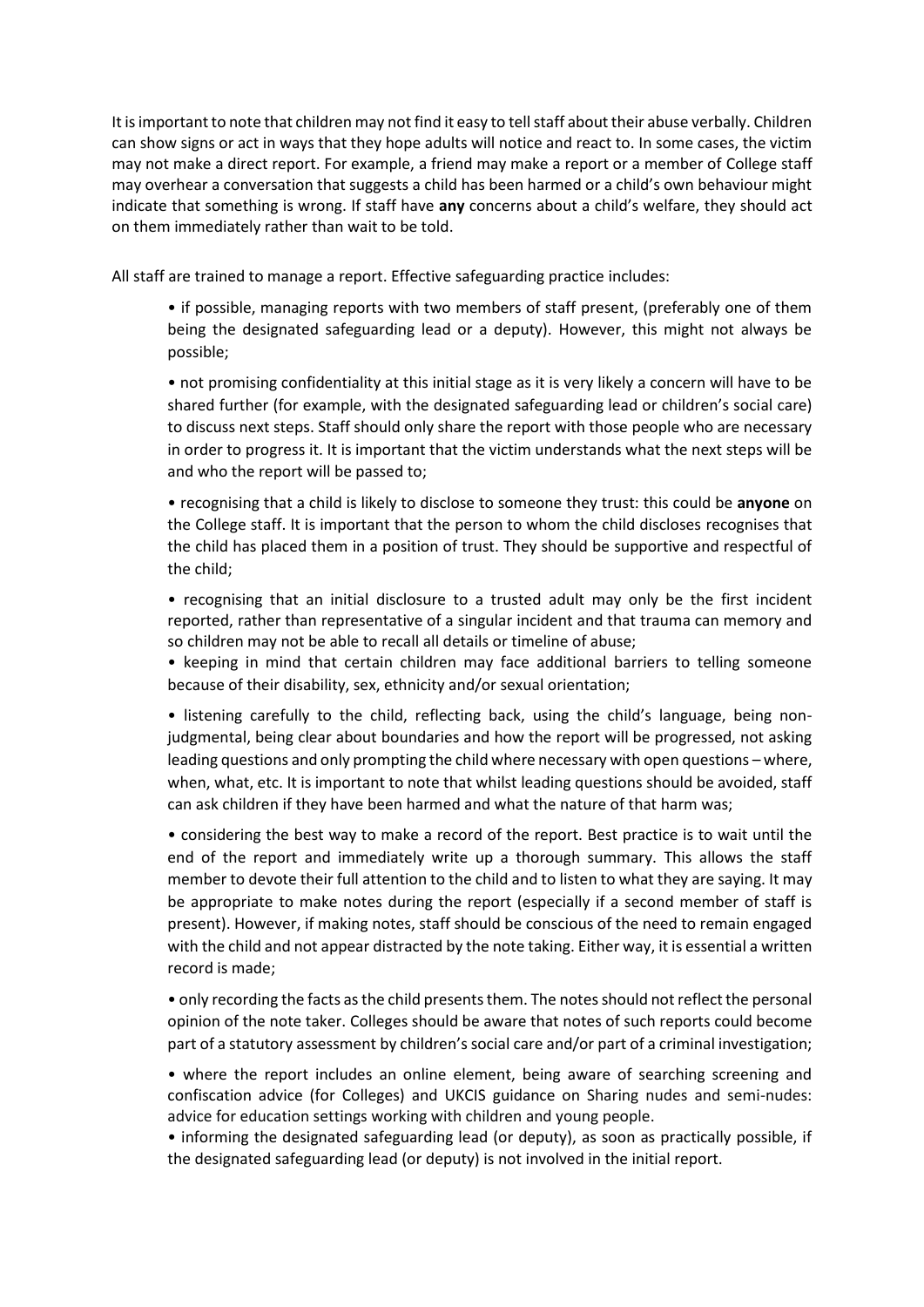If a staff member has a concern that a child may be at risk of or experiencing abuse by their peer(s), or that a child may be at risk of abusing or may be abusing their peer(s), they should discuss their concern with the DSL or DDSL without delay so that a course of action can be agreed.

The College recognises that a child is likely to disclose an allegation to someone they trust: this could be any member of staff. By making such a disclosure the pupil is likely to feel that the member of staff is in a position of trust.

All concerns/allegations of peer-on-peer abuse will be handled sensitively, appropriately and promptly and will be investigated including consideration of the wider context in which it may have occurred (as appropriate). The College treats all children involved as being at potential risk and ensures a safeguarding response is in place for both the child who has allegedly experienced the abuse, and the child who has allegedly been responsible for it. **Immediate** consideration will therefore be given as to how best to support and protect all children involved/impacted.

The College will take into account the views of the child/children affected. Unless it is considered unsafe to do so, the DSL or DDSL should discuss the proposed action with the child/children and their parents following appropriate liaison with children's social care. The College should manage the child/children's expectations about information sharing, and keep them and their parents informed of developments, where appropriate and safe to do so.

All children affected by peer-on-peer abuse will be supported by the Safeguarding and Pastoral teams and support from external agencies will be sought, as appropriate. "Victims" will be reassured that they are being taken seriously and that they will be supported and kept safe. The College recognises that children with special educational needs and disabilities or certain health conditions can be more prone to peer on peer group isolation than other children and will consider extra pastoral support for those children. To address these additional challenges, the College has put in place the following pastoral support measures; tutor reports; pastoral leader interventions; opportunities to use areas of the SEN department for a quiet space with friends; eating lunch with the TA's in the canteen; opportunities to use the library space and the support from the Engagement and Support Unit.

A student against whom an allegation of abuse has been made may be suspended from the College during the investigation. The College will take advice from relevant local safeguarding partners on the investigation of such allegations and will take all appropriate action to ensure the safety and welfare of all students involved including the alleged "victim" and "perpetrator". If it is necessary for a student to be interviewed by the Police in relation to allegations of abuse, the College will ensure that, subject to the advice of the relevant local safeguarding partners, parents are informed as soon as possible and that the students involved are supported during the interview by an appropriate adult and until the investigation is completed. Confidentiality will be an important consideration for the College and advice will be sought as necessary from the relevant local safeguarding partners, such as children's social care and/ or the Police as appropriate.

#### **Reports concerning harmful sexual behaviour**

Consideration of safeguarding all those children involved in the safeguarding report will be immediate. Following a report of sexual violence and/or sexual harassment the DSL will therefore consider the appropriate response. This will include:

- o The wishes of the victim;
- o The nature of the alleged incident;
- o The ages of the children involved;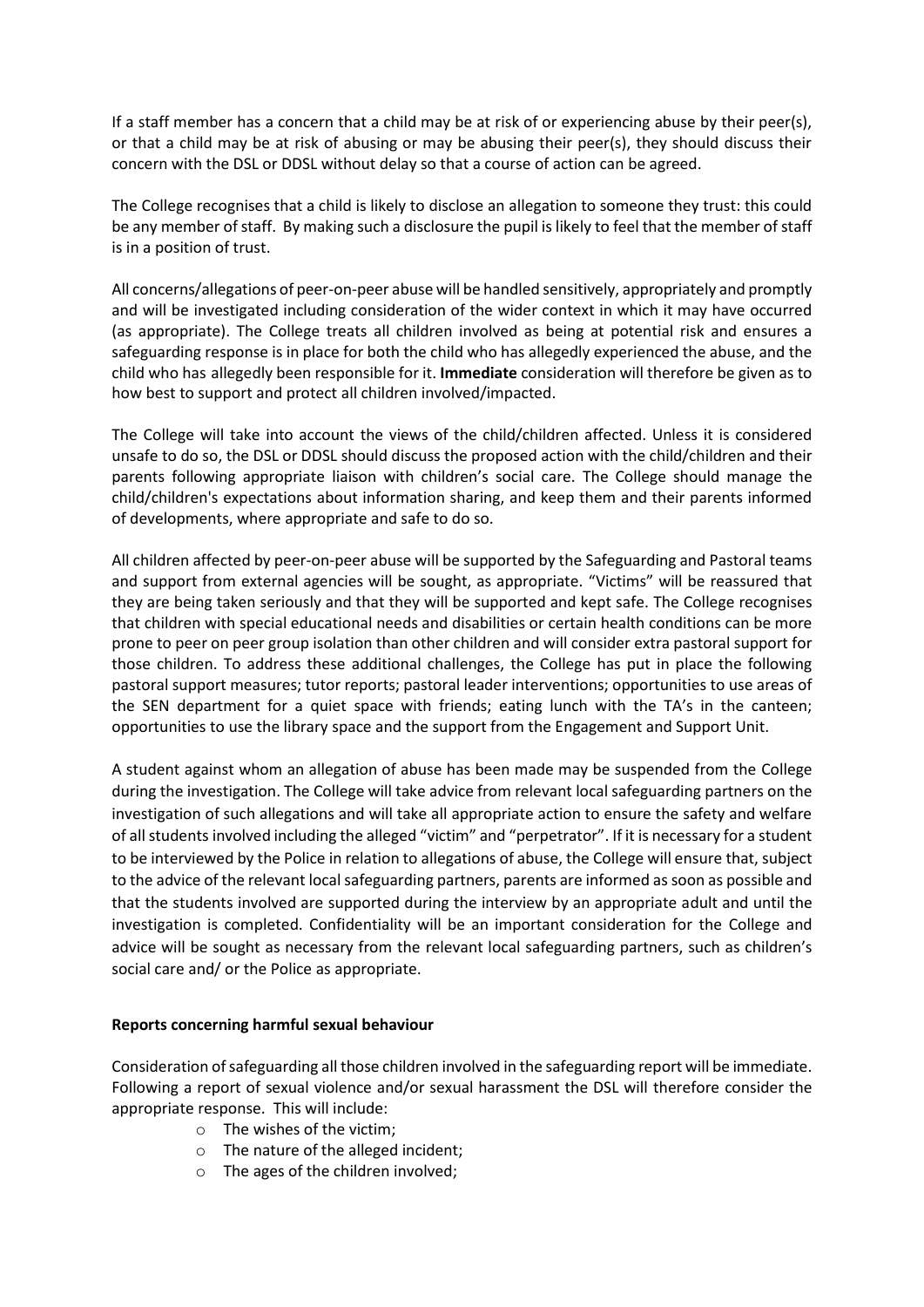- o The developmental stages of the children involved;
- o Any power imbalance between the children;
- o If the alleged incident is a one-off or sustained pattern;
- o Any ongoing risks;
- o Other related issues and context.

When there has been a report of sexual violence, the DSL (or a deputy DSL) should make an immediate risk and needs assessment in respect of each child affected by the abuse. Where there has been a report of sexual harassment, the need for a risk assessment should be considered on a case-by-case basis. The risk and needs assessment should consider:

- the "victim";
- the alleged "perpetrator"; and
- the other children (and, if appropriate, staff) at the College.

The DSL will consider as part of the College's response, the context within which such incidents and/or behaviours occur and the importance of anonymity. Risk assessments will be recorded (either written or electronic) and kept under review. The DSL will consider the risks posed to all students and put adequate measures in place to protect them and keep them safe. This may include consideration of the proximity of the "victim" and alleged "perpetrator" and considerations regarding shared classes, sharing College premises and College transport. Any professional risk assessment will inform the College's approach.

The police will be informed of any harmful sexual behaviours including sexual violence and sexual harassment which are potentially criminal in nature, such as grabbing bottoms, breasts and genitalia. Rape, assault by penetration and sexual assaults will be passed to the police. A report to the police will generally be made in parallel with a referral to children's social care.

If the DSL decides to make a referral to children's social care and/or a report to the police against a "victim's" wishes, the reasons should be explained to the student and appropriate specialist support offered. The DSL or DDSL will also work closely with children's social care and other agencies are required to ensure any action taken under this policy does not jeopardise any statutory investigation and to discuss how the alleged "perpetrator", staff, parents and others will be informed of the allegations and what information can be disclosed bearing in mind the need to protect those involved and their anonymity.

Regardless of the outcome of any criminal process, including where a child is subject to bail, the DSL will liaise with the police and children's social care to ensure the welfare and safety of all children and update the risk assessments and ensure relevant protections and measures are in place for all children.

The College will consider whether disciplinary action may be appropriate for any child/children involved. Before deciding on appropriate action the College will always consider its duty to safeguard all children from harm; the underlying reasons for a child's behaviour; any unmet needs, or harm or abuse suffered by the child; the risk that the child may pose to other children; and the severity of the peer-on-peer abuse and the causes of it.

The DSL will ensure that where children move to another educational institution following an incident of peer-on-per abuse, the new institution is made aware of any ongoing support needs and, where appropriate, any potential risks to other children and staff.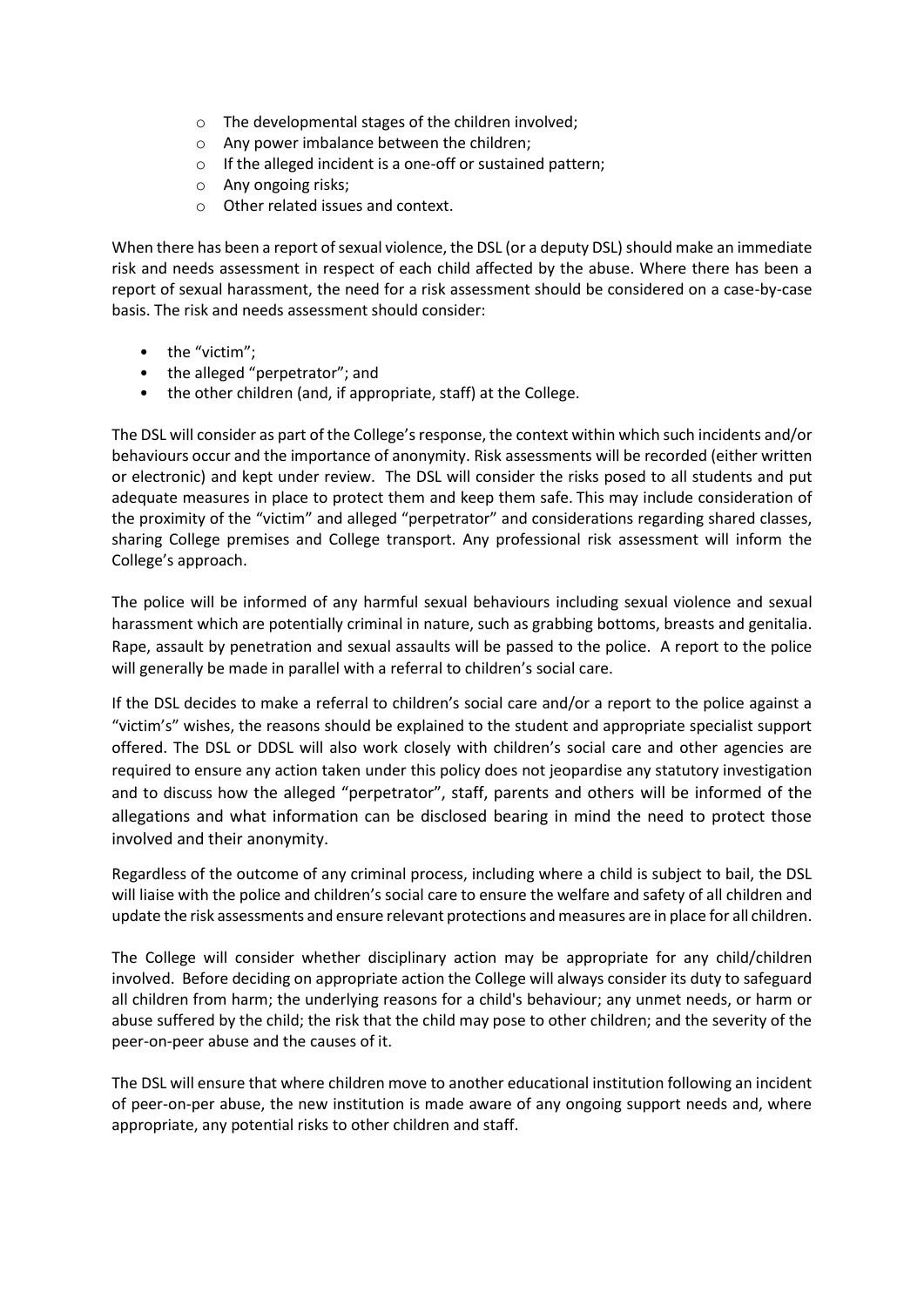The College recognises that good record-keeping and monitoring of sexual violence and sexual harassment reports is essential and assists the College in meeting its Public Sector Equality Duty.

#### **Contextual Safeguarding**

All staff should be aware that safeguarding incidents and/or behaviours can be associated with factors outside the College and/or can occur between children outside of these environments. All staff, but especially the designated safeguarding lead (and deputies) should consider whether children are at risk of abuse or exploitation in situations outside their families. Extra-familial harms take a variety of different forms and children can be vulnerable to multiple harms including (but not limited to) sexual exploitation, criminal exploitation, and serious youth violence.

### **ARRANGEMENTS FOR DEALING WITH CONCERNS/ALLEGATIONS OF ABUSE AGAINST TEACHERS AND OTHER STAFF (INCLUDING THE HEAD, GOVERNORS, SUPPLY STAFF, VOLUNTEERS AND CONTRACTORS)**

The College's procedures for managing concerns/ allegations against staff who are currently working in the College follows Department for Education statutory guidance and local safeguarding partners' arrangements and applies when staff (including supply staff, volunteers and contractors) have (or are alleged to have):

- Behaved in a way that has harmed a student, or may have harmed a student; and/pr
- Possibly committed a criminal offence against or related to a student; and/or
- Behaved towards a student in a way that indicated that they may pose a risk of harm if they were to work regularly or closely with children; and/or
- behaved or may have behaved in a way that indicates they may not be suitable to work with children (including behaviour that may have happened outside College, that might make them unsuitable to work with children "transferable risk". Advice can be sought from the LADO in assessing transferable risk).

#### **Non-recent allegations**

Allegations against an adult that is no longer working/volunteering with children should be referred to the Police. Where it is known that the adult is still working/volunteering with children, all allegations (including historical/non-recent allegations of abuse) should be referred to the Police and the LADO in the local authority that the adult is working/volunteering.

Where an adult makes an allegation to a College that they were abused as a child, they should be advised to report the allegation to the police. Non-recent allegations made by a child, should be reported to the LADO in line with the local authority's procedures for dealing with non-recent allegations. Abuse can be reported no matter how long ago it happened.

If an allegation is made against anyone working with children in the College, the College should not undertake their own investigation of allegations without prior consultation with the Local Authority 'designated officer' (LADO) or, in the most serious cases, the Police, so as not to jeopardise statutory investigations. In borderline cases, the College may discuss informally with the Local Authority 'designated officer' (LADO) on a no-names basis (if local safeguarding procedures allow).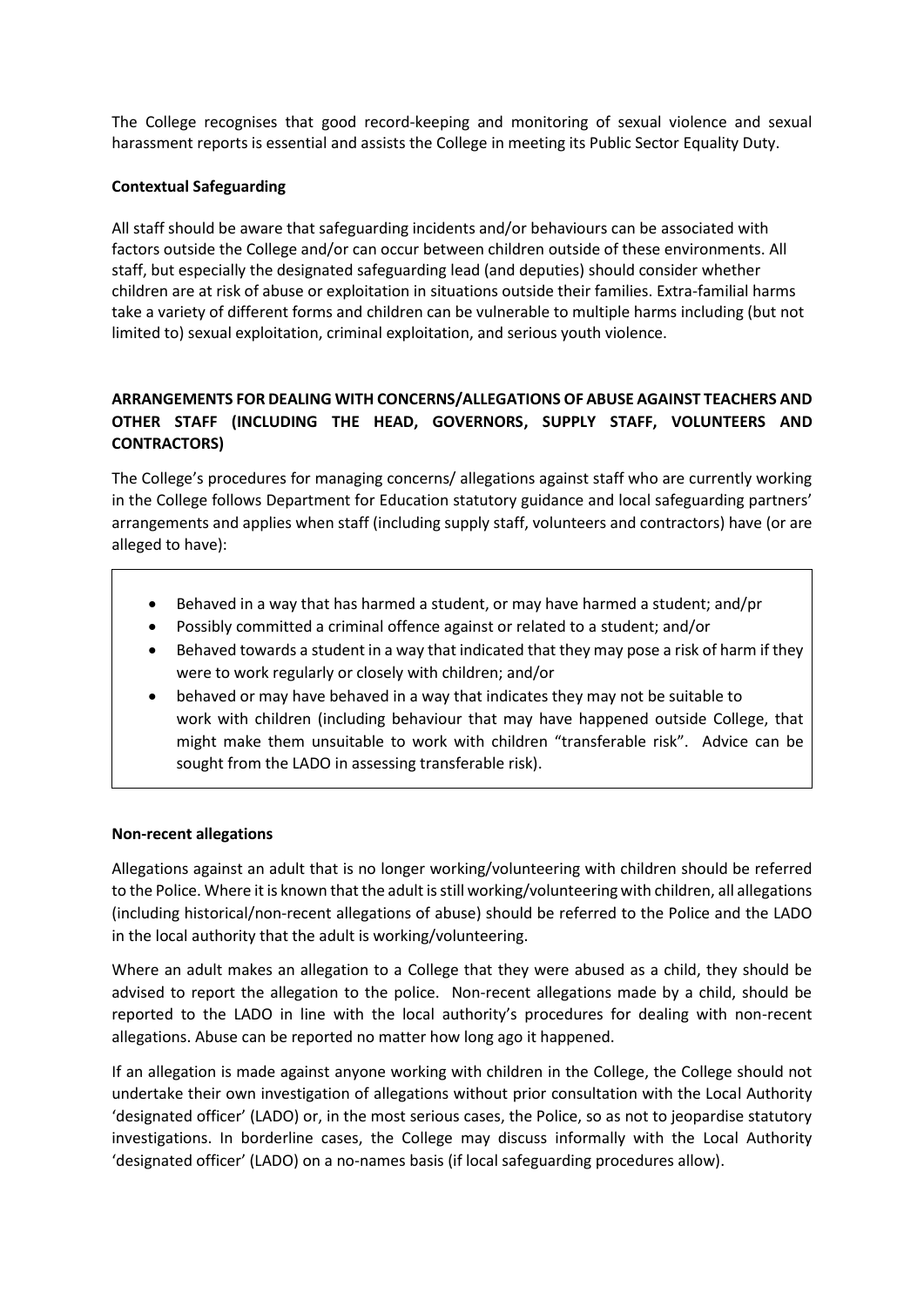All allegations should be investigated as a priority to avoid any delay.

#### **Allegations that may meet the harms threshold**

- 1. All allegations which appear to meet the above reporting criteria are to be **reported straight away to the 'case manager'** who is the Principal. Where the Principal is absent or is the subject of the allegation or concern, reports should be made to Chair of the LGB and Head of Safeguarding. Where the Principal is the subject of the allegation or concern, the Principal must not be informed of the allegation prior to contact with Chair of the LGB, Head of Safeguarding and LADO, and if appropriate, children's social care and the police.
- 2. **Welfare of the child:** Where the case manager deems that a child has been harmed, or there to be an immediate risk of harm to a child, or if the situation is an emergency, the DSL (or DDSL) should contact Children's Social Care and, as appropriate (e.g. if there is evidence of a possible criminal offence), the Police immediately.
- 3. **Investigating and supporting the person subject to the allegation:** Before contacting the LADO, Colleges should conduct basic enquiries in line with local procedures to establish the facts and help determine if there is any foundation to the allegation, being careful not to jeopardise any future police investigation, such as:
	- Was the individual in the College at the time of the allegation?
	- Could they have come into contact with the child?

Colleges should establish what initial information the LADO will require, and if in doubt check with the LADO before undertaking any initial enquiries, to ensure not to prejudice the position.

- 4. The case manager should immediately discuss the allegation with the LADO and consider the nature, content and context of the allegation and agree a course of action including any involvement of the Police. The designated officer should be informed within one working day of all allegations that come to the College's attention and appear to meet the criteria or that are made directly to the Police and/or children's social care.
- 5. All discussions should be recorded in writing, and any communication with both the individual and the parents of the child(ren) agreed with the Police/LADO. The case manager will ensure that the individual who is subject of the allegation is informed as soon as possible and given an explanation of the likely course or action, unless there is an objection by children's social care or the Police. The case manager will appoint a named representative to keep the individual informed of the progress of the case and will consider what other support is appropriate for the individual.
- 6. **Suspension:** The case manager should give careful consideration as to whether the circumstances of the case warrant suspension or whether alternative arrangements should be put in place until the allegation is resolved. The case manager will give due weight to the views of the LADO, their HR adviser, *KCSIE (paras 361-368),* as well as the police and children's social care if relevant when making a decision about suspension. Where the individual is suspended, the case manager will ensure they know who their point of contact is in the College and shall provide them with their contact details.
- 7. **Support for the member of staff:** whilst the welfare of the child is paramount, appropriate welfare support should also be made for the member of staff. Information is confidential, and should not ordinarily be shared with other staff, children or parents not directly involved. See further guidance in KCSIE (369-371).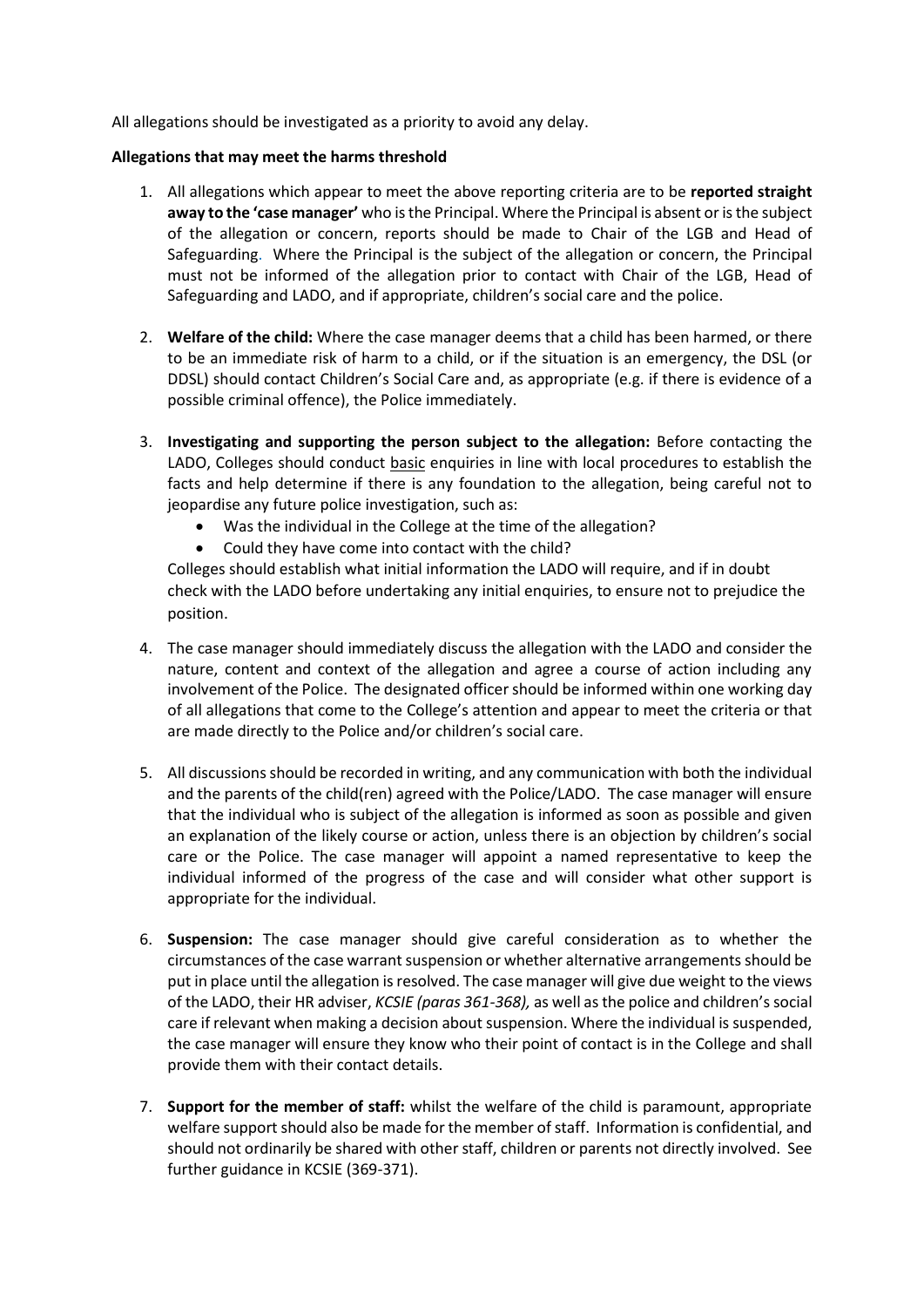- 8. The case manager will ensure that parents are informed as soon as possible and kept informed about progress of the case, subject to any advice from children's social care or the Police.
- 9. **Further investigation:** where further investigation is required, the LADO and case manager will agree how and by whom the further investigation will be undertaken. (See further paras 352-355 KCSIE).
- 10. The case manager will discuss with the designated officer whether a referral to the **Disclosure and Barring Service (DBS) and/or Teaching Regulation Agency (TRA)** should be made, noting the requirements of KCSIE. For instance:
	- a. If: 1) the allegation is substantiated; and 2) the person is dismissed (including by an agency) or the College (or agency) ceases to use their services, or the person resigns or otherwise ceases to provide their services, then the employer has a legal duty to make a referral to the DBS for consideration of whether inclusion on the barred lists is required.
	- b. The employer has a legal requirement to make a referral to the DBS where they remove an individual from regulated activity (or would have removed an individual had they not left), and they believe the individual has:
		- i. engaged in relevant conduct in relation to children and/or adults,
		- ii. satisfied the harm test in relation to children and/or vulnerable adults; or
		- iii. been cautioned or convicted of a relevant (automatic barring either with or without the right to make representations) offence.
	- c. In a case involving serious professional misconduct by a teacher, the case manager must consider whether to make a referral to the TRA. In certain cases, the TRA will consider whether to prohibiting the individual from teaching.
- 11. Where the initial discussion leads to no further action, the case manager and the LADO should record the decision and justification for it; and agree on what information should be put in writing to the individual concerned and by whom.
- 12. On conclusion of the case, the case manager should review the circumstances of the case with the designated officer to determine whether there are any improvements to be made to the College's safeguarding procedures or practices to help prevent similar events in the future.
- 13. **Settlement:** Compromise or settlement agreements **should not** be used where there are allegations which indicate the person poses a risk of harm or may not be suitable to work with children and will not prevent a police and/or College investigation, or referral to the DBS or TRA where the criteria are met. Failure to do so is a criminal offence. The College will continue its investigation if the person leaves, resigns or ceases to provide their services. Colleges should check the relevant provisions of KCSIE (391-396).

#### **Information sharing**

Staff should be mindful of the guidance set out at paragraphs 372-380 KCSIE in relation to sharing information between safeguarding partners during the course of the process of managing allegations against staff.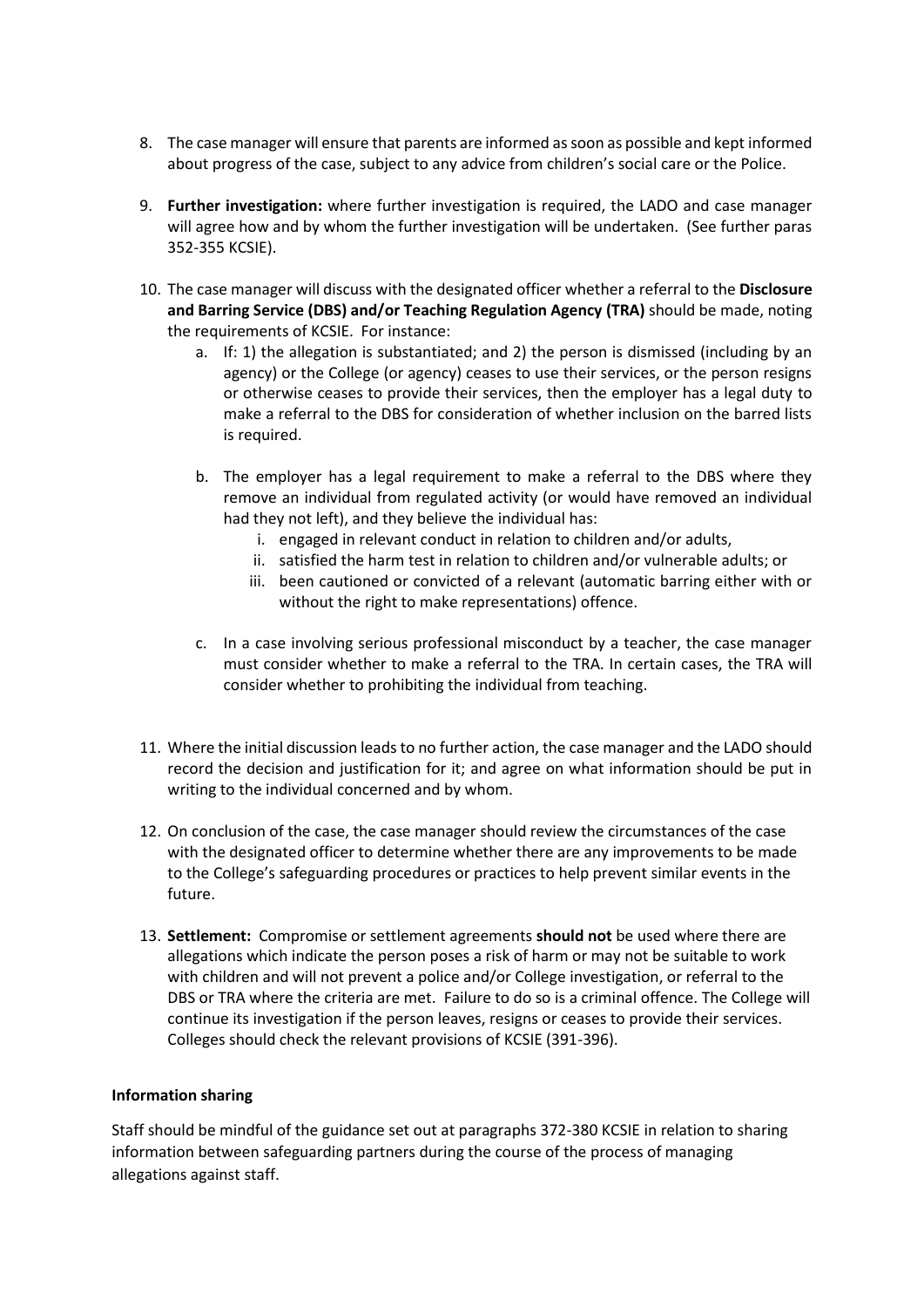The College will make every reasonable effort to maintain confidentiality and guard against unwanted publicity whilst an allegation is being investigated or considered.

#### **Allegation outcomes**

Allegations found to be malicious will be removed from the individual's personnel records. In all other circumstances a written record will be made of the decision and retained on the individual's personnel file in accordance with *KCSIE* and a copy will only be provided to the individual concerned.

Allegations proven to be false, unsubstantiated, unfounded or malicious will not be included in employer references. Substantiated allegations should be included in references, provided that the information is factual and does not include opinions (KCSIE 401). Low level concerns (see below) should not be included in references unless they relate to issues which would normally be included in a reference such as misconduct or poor performance (KCSIE 423).

If an allegation is determined to be unsubstantiated, unfounded, false or malicious, the LADO and case manager should consider whether the child and/or person who made the allegation is in need of help or may have been abused by someone else, in which case a referral to children's social care may be appropriate.

If an allegation is shown to be deliberately invented or malicious, the Head will consider whether any disciplinary action is appropriate against a student who made it in accordance with the College's behaviour policy; or whether the Police should be asked to consider if action might be appropriate against the person responsible even if they are not a student.

#### **Supply teachers and all contracted staff**

Where the College has to consider an allegation against an individual not directly employed by them, where its disciplinary procedures do not fully apply, for example, supply teachers provided by an employment agency or business (referred to in this section as 'the agency'), they will ensure allegations are dealt with properly. They will liaise with the local authority designated officer (LADO) to determine a suitable outcome and discuss with the agency whether it is appropriate to suspend the supply teacher or redeploy them to another part.

Agencies should be fully involved and cooperate with any enquiries from the LADO, police and/or children's social care. The College will usually take the lead because agencies do not have direct access to children or other College staff, so they will not be able to collect the facts when an allegation is made, nor do they have all the relevant information required by the LADO as part of the referral process.

When using an agency, the Colleges will inform the agency of its process for managing allegations but also take account of the agency's policies and their duty to refer to the DBS as personnel suppliers. This should include inviting the agency's human resource manager or equivalent to meetings and keeping them up to date with information about its policies.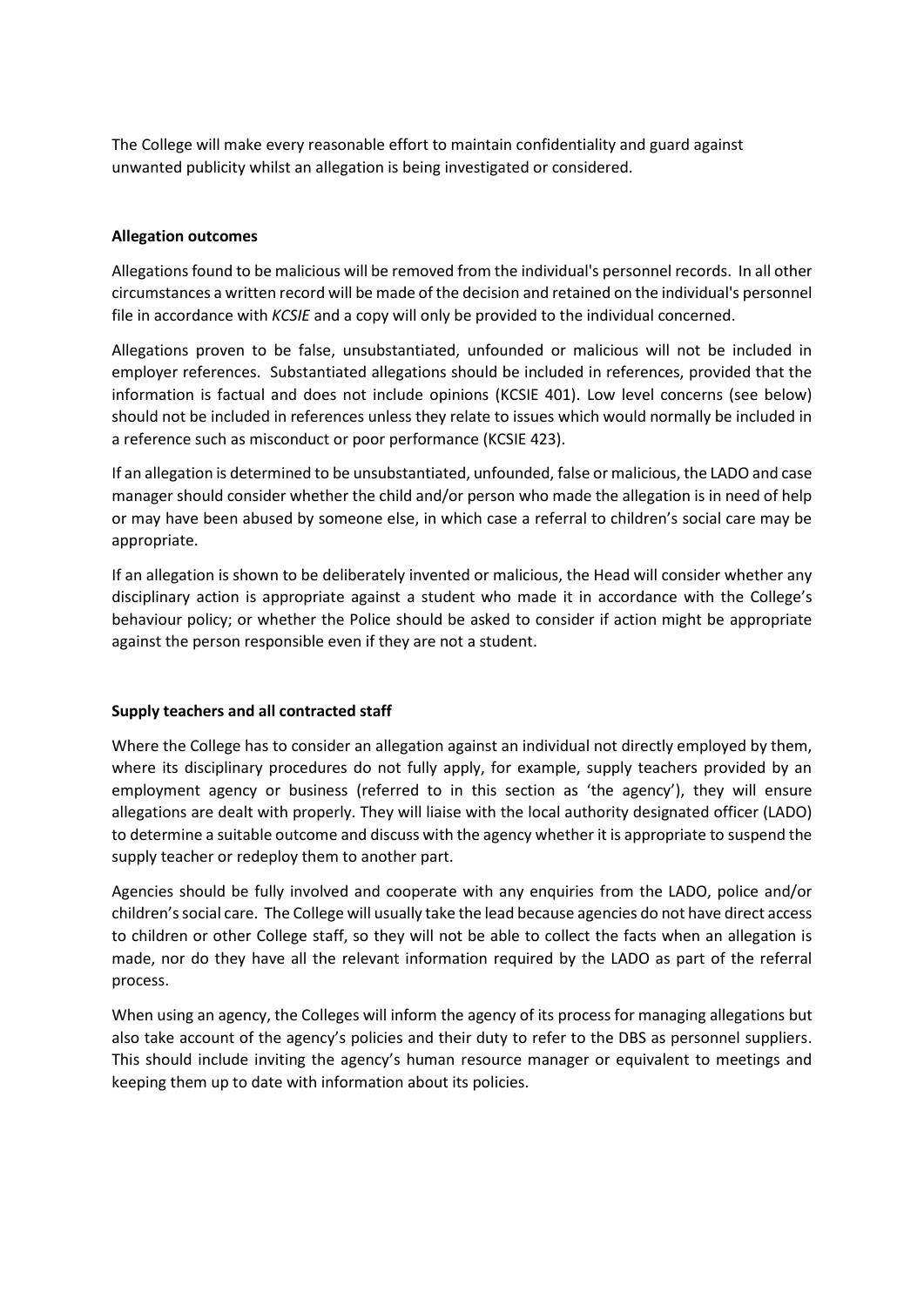#### **Governors**

If an allegation is made against a governor, Colleges should follow their own local procedures. Where an allegation is substantiated, they should follow the procedures to consider removing them from office.

#### **CONCERNS THAT DO NOT MEET THE HARM THRESHOLD/LOW – LEVEL CONCERNS POLICY**

As part of their whole College approach to safeguarding, the College will ensure that they promote an open and transparent culture in which **all** concerns about all adults working in or on behalf of the College (including supply teachers, volunteers (including governors) and contractors) are dealt with promptly and appropriately.

The term 'low-level' concern does not mean that it is insignificant. A low-level concern is any concern – no matter how small, and even if no more than causing a sense of unease or a 'nagging doubt' - that an adult working in or on behalf of the College may have acted in a way that:

- is inconsistent with the staff code of conduct, including inappropriate conduct outside of work, and
- relates to their conduct outside of work which, even if not linked to a particular act or omission, has caused a sense of unease about that adult's suitability to work with children.
- does not meet the allegations threshold or is otherwise not considered serious enough to consider a referral to the LADO.

Examples of such behaviour could include, but are not limited to:

- •being over friendly with children;
- •having favourites;
- •taking photographs of children on their mobile phone;
- •engaging with a child on a one-to-one basis in a secluded area or behind a closed door; or,
- •using inappropriate sexualised, intimidating or offensive language.

It is crucial that any such concerns, including those which do not meet the allegation/harm threshold, are shared responsibly and with the right person, and recorded and dealt with appropriately.

#### **Sharing/reporting a concern**

Low-level concerns about a member of staff should be reported to the Principal. Where a low-level concern is raised about the Principal, it should be shared with the chair of governors. If someone is unclear who they should share their concern with, they should share it with the United Learning Safeguarding Lead, who is part of the Central Office Team. Staff do not need to be able to determine in each case whether their concern is a low-level concern, or if it is in fact serious enough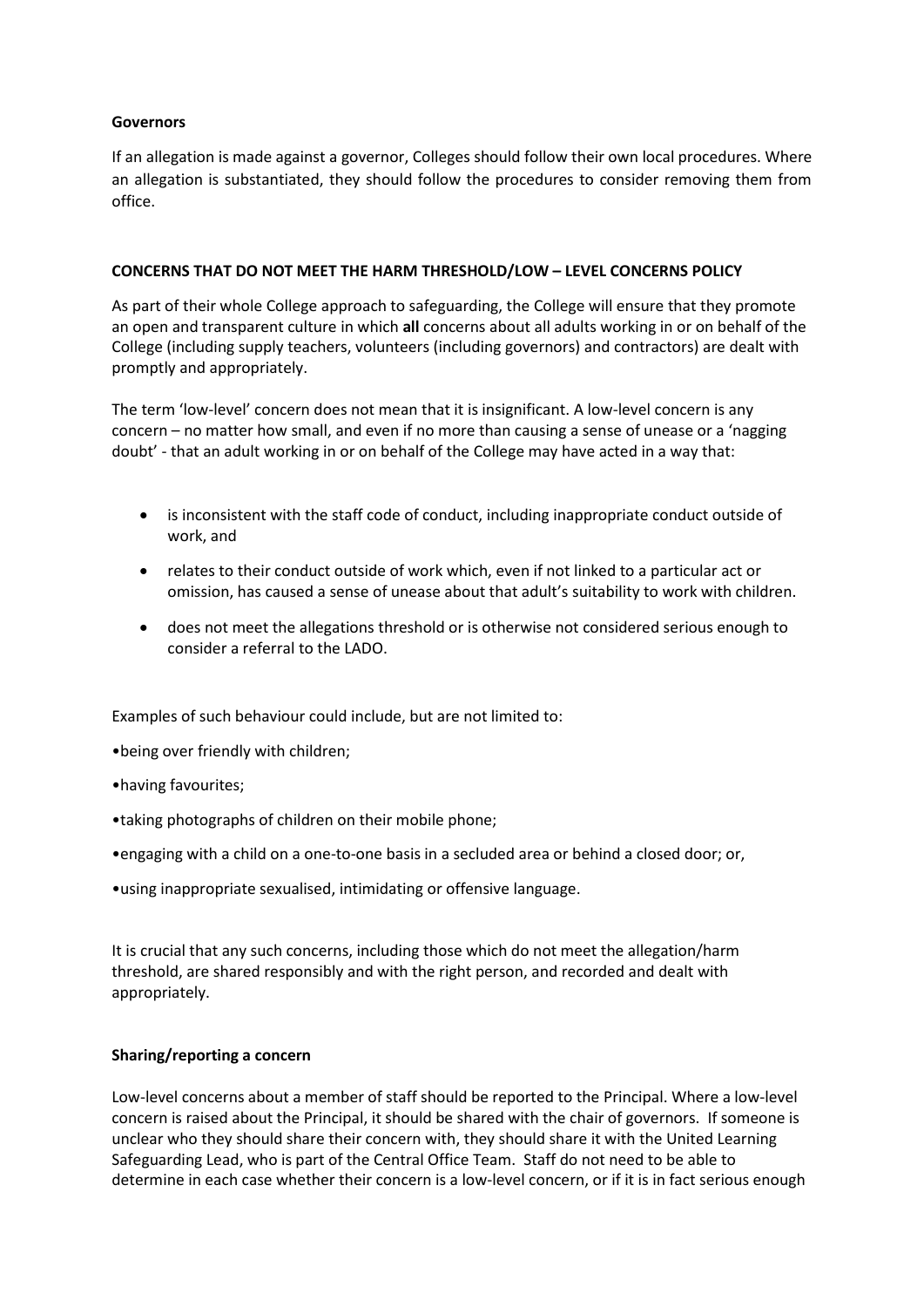to consider a referral to the LADO or meets the threshold of an allegation. Once staff share what they believe to be a low-level concern, that determination should be made by the Principal.

Where a low-level concern relates to a person employed by a supply agency or a contractor to work in a College, that concern should be shared with the Principal, and recorded and their employer notified about the concern, so that any potential patterns of inappropriate behaviour can be identified.

If the staff member sharing the concern does not wished to be named the College will respect this person's wishes as far as possible. However, there may be circumstances where the staff member will need to be named (for example where it is necessary in order to carry out a fair disciplinary investigation) and, for this reason, anonymity can never be promised to members of staff who share low-level concerns.

#### **Self-Reporting**

Occasionally an adult may find themselves in a situation which could be misinterpreted or might appear compromising to others. Equally, an adult may, for whatever reason, have behaved in a manner which, on reflection, they consider falls below the standard set out in the Code of Conduct. Self-reporting in these circumstances can be positive for a number of reasons: it is self-protective, in that it enables a potentially difficult issue to be addressed at the earliest opportunity; it demonstrates awareness of the expected behavioural standards and self-awareness as to the individual's own actions or how they could be perceived; and, crucially, it is an important means of maintaining a culture where everyone aspires to the highest standards of conduct and behaviour.

#### **How should a low-level concern be responded to**

The Principal should:

- speak to the person who raised the concern (unless it has been raised anonymously), regardless of whether a written summary, or completed low-level concerns form has been provided;
- review the information and determine whether the behaviour (i) is entirely consistent with the College's Code of Conduct and the law, (ii) constitutes a low-level concern, (iii) is serious enough to consider a referral to the LADO, or (iv) when considered with any other low-level concerns that have previously been raised about the same individual, should be reclassified as an allegation and referred to the LADO/other relevant external agencies;
- where the DSL is in any doubt whatsoever, they should seek advice from the LADO;
- speak to the individual about whom the low-level concern has been raised (unless advised not to do so by the LADO/other relevant external agencies, where they have been contacted);

Any investigation of low-level concerns should be done discreetly and, on a need-to-know basis.

Advice should be sought from Human Resources and legal services (where necessary) about next steps.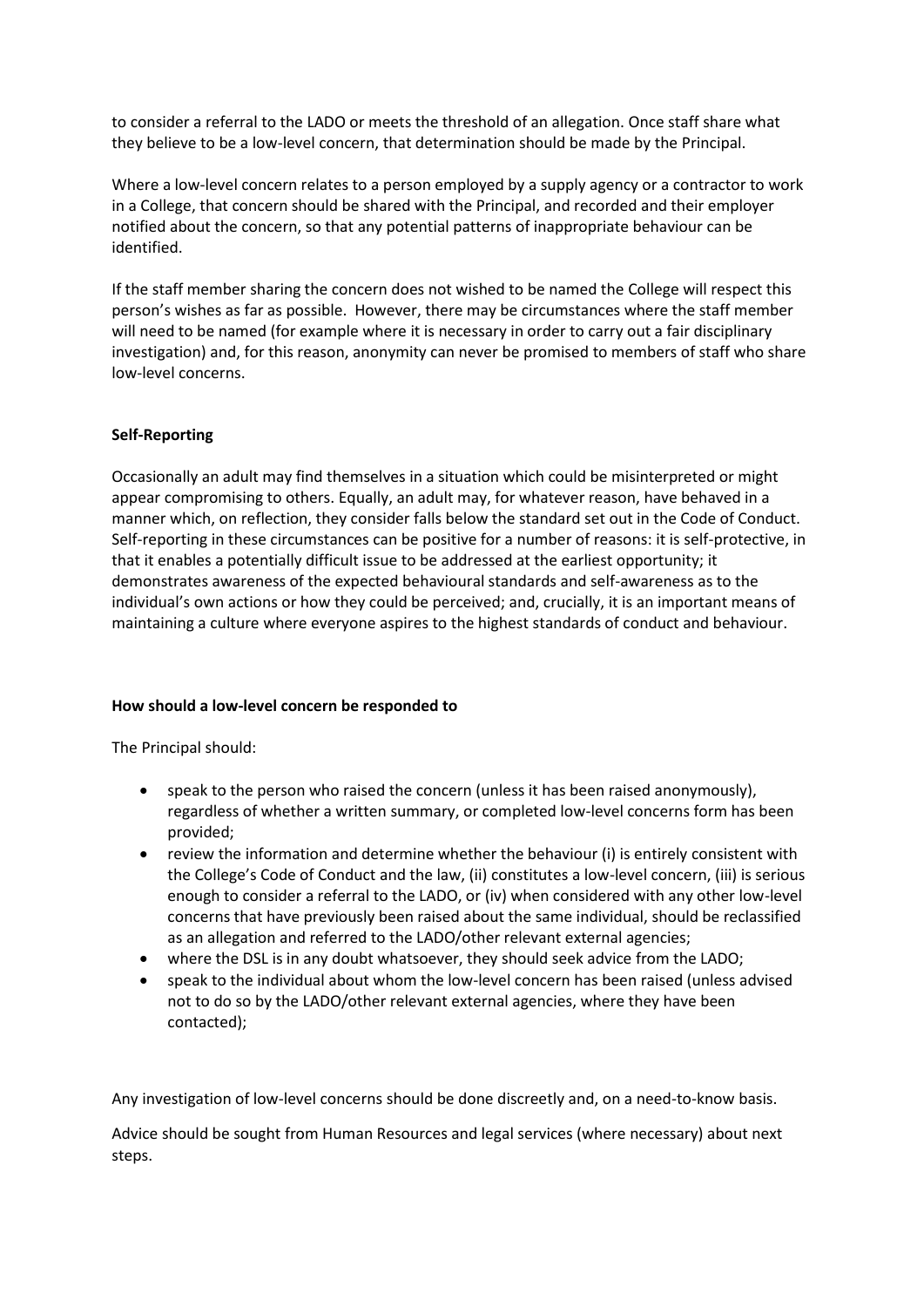There are a number of potential outcomes e.g.

- If it is decided that the low-level concern in fact amounts to behaviour which is entirely consistent with the organisation's Code of Conduct and the law it will still be important for the Principal to inform the individual in question what was shared about their behaviour, and to give them an opportunity to respond to it; In addition, the Principal should speak to the person who shared the low-level concern to provide them with feedback about how and why the behaviour is consistent with the organisation's Code of Conduct and the law.
- Some will not give rise to any ongoing concern and, accordingly, will not require any further action;
- Others may be most appropriately dealt with by means of management guidance and/or training;
- A low-level concern may require a conversation with the individual about whom the concern has been raised. This should include being clear with the individual as to why their behaviour is concerning, problematic or inappropriate, what change is required in their behaviour, enquiring what, if any, support they might need in order to achieve and maintain that, and being clear about the consequences if they fail to reach the required standard or repeat the behaviour in question. Ongoing and transparent monitoring of the individual's behaviour may be appropriate. An action plan or risk assessment which is agreed with the individual, and regularly reviewed with them, may also be appropriate;
- Some low-level concerns may also raise issues of misconduct or poor performance;
- Some concerns may trigger the organisation's disciplinary, grievance or whistleblowing procedures, which should be followed where appropriate;
- A referral to the LADO as the College believes the threshold has been met.
- The College should exercise their professional judgement and, if in any doubt, they should seek advice from other external agencies including the LADO.

The Principal should review the central low-level concerns file periodically to ensure that all such concerns are being dealt with promptly and appropriately, and that any potential patterns of concerning, problematic or inappropriate behaviour are identified. A record of these reviews should be made.

#### **Recording concerns**

All procedures for recording and storing of records should comply with United Learning's Data Protection Policies.

All low-level concerns should be recorded in writing by the Principal. The record should include details of the concern, the context in which the concern arose, and action taken. The name of the individual sharing their concerns should also be noted, if the individual wishes to remain anonymous then that should be respected as far as reasonably possible.

The name of the individual sharing the low-level concern, and their role, should be stated, as should the name of the individual about whom the concern is being raised, and their role within the organisation at the time the concern is raised. If the latter individual has an opposing factual view of the incident, this should be fairly recorded alongside the concern. The record should include brief context in which the low-level concern arose, and concise details (which are chronological and as precise and accurate as possible) of any such concern and relevant incident(s). The record should be signed, timed and dated.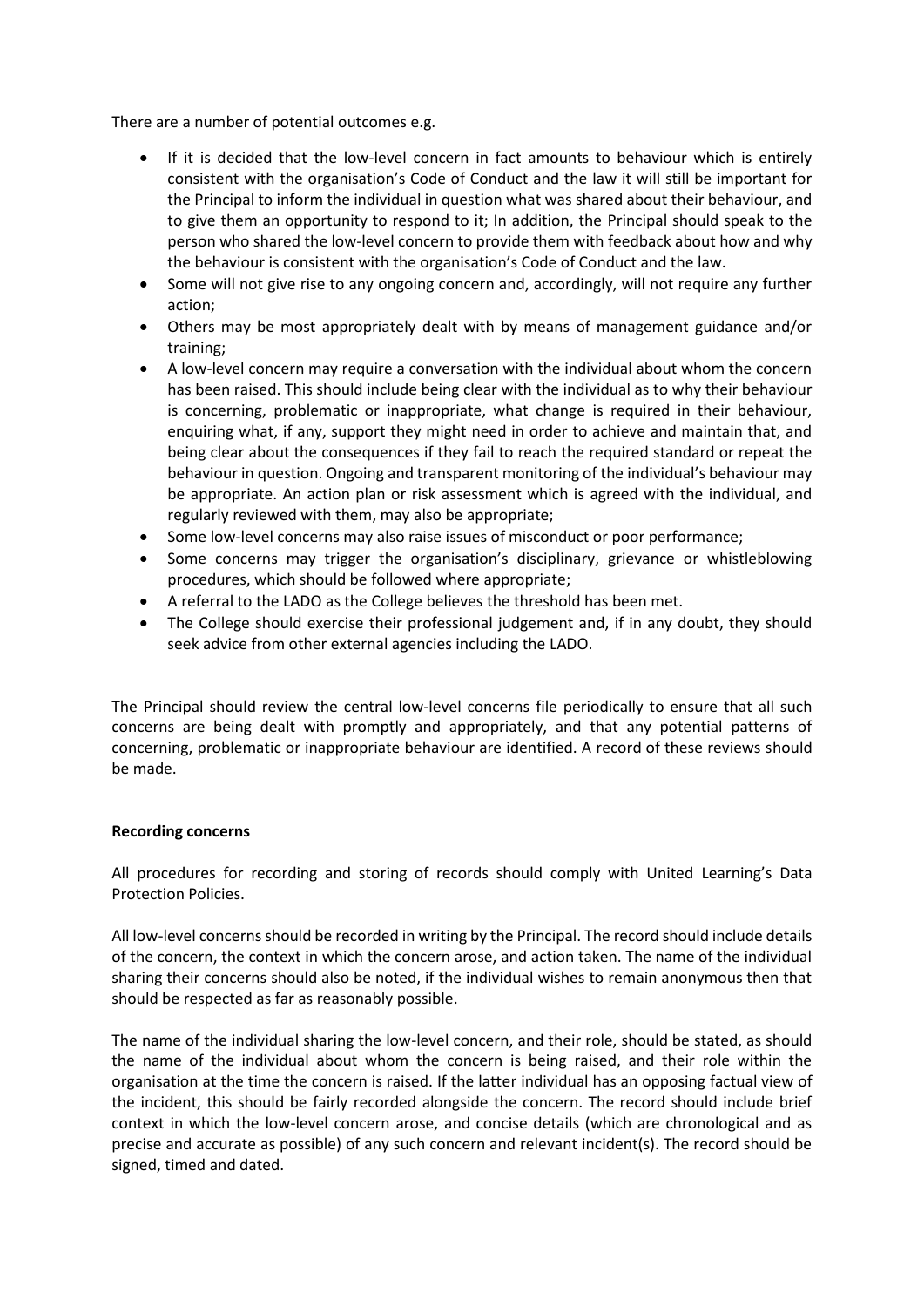There should be appropriate records of:

- all internal conversations including with the person who initially shared the low-level concern (where this has been possible), the adult about whom the concern has been shared (subject to the above), and any relevant witnesses;
- all external conversations for example, with the LADO/other external agencies;
- the rationale for decisions;
- any action taken.

Records should be reviewed so that potential patterns of concerning, problematic or inappropriate behaviour can be identified. Where a pattern of such behaviour is identified, the College will decide on a course of action, either through its disciplinary procedures or where a pattern of behaviour moves from a concern to meeting the harms threshold, in which case it should be referred to the LADO. Consideration will also be given to whether there are wider cultural issues within the College that enabled the behaviour to occur and where appropriate policies could be revised or extra training delivered to minimise the risk of it happening again.

Adults about whom a low-level concern has been raised may have rights of access to such records, provided of course that this would not also unreasonably disclose information of children concerned.

The College should retain the record consistent with comply with group data protection policies. The College should retain all records of low-level concerns (including those which are subsequently deemed by the Principal to relate to behaviour which is entirely consistent with the Code of Conduct) in a central low-level concerns file (either electronic or hard copy). Where multiple low-level concerns have been shared regarding the same individual these should be kept in chronological order as a running record. These records should be kept confidential and held securely, with access afforded only to a limited number of individuals such as the Principal and the individual they report to (e.g. Regional Director); and senior HR officer, and the individual they report to (e.g. Head of HR). The Principal may store the central low level concerns file with his/her other safeguarding and child protection records.

Some low-level concerns may also involve issues of misconduct or poor performance, or they may trigger the disciplinary, grievance or whistleblowing procedures. Where these issues would ordinarily require records to be made and retained on the staff member's personnel file, this should be done in the normal way, in addition to the records of the low-level concern(s) being retained in a central lowlevel concerns file.

If a low-level concern in and of itself is deemed to be serious enough to consider a referral to the LADO and, perhaps following consultation, a referral is made to them, then records relating to the low-level concern should be placed and retained on the staff member's personnel file.

If a low-level concern (or group of concerns) is reclassified as an allegation, all previous records of lowlevel concerns relating to the same individual should be moved from the central low-level concerns file to the staff member's personnel file and retained in accordance with Part 4 of KCSIE.

When a staff member leaves and/or takes up new employment, that creates a natural point at which the content of the file may be reviewed to ensure it still has value (either as a safeguarding measure or because of its possible relevance to future claims) and is therefore necessary to keep.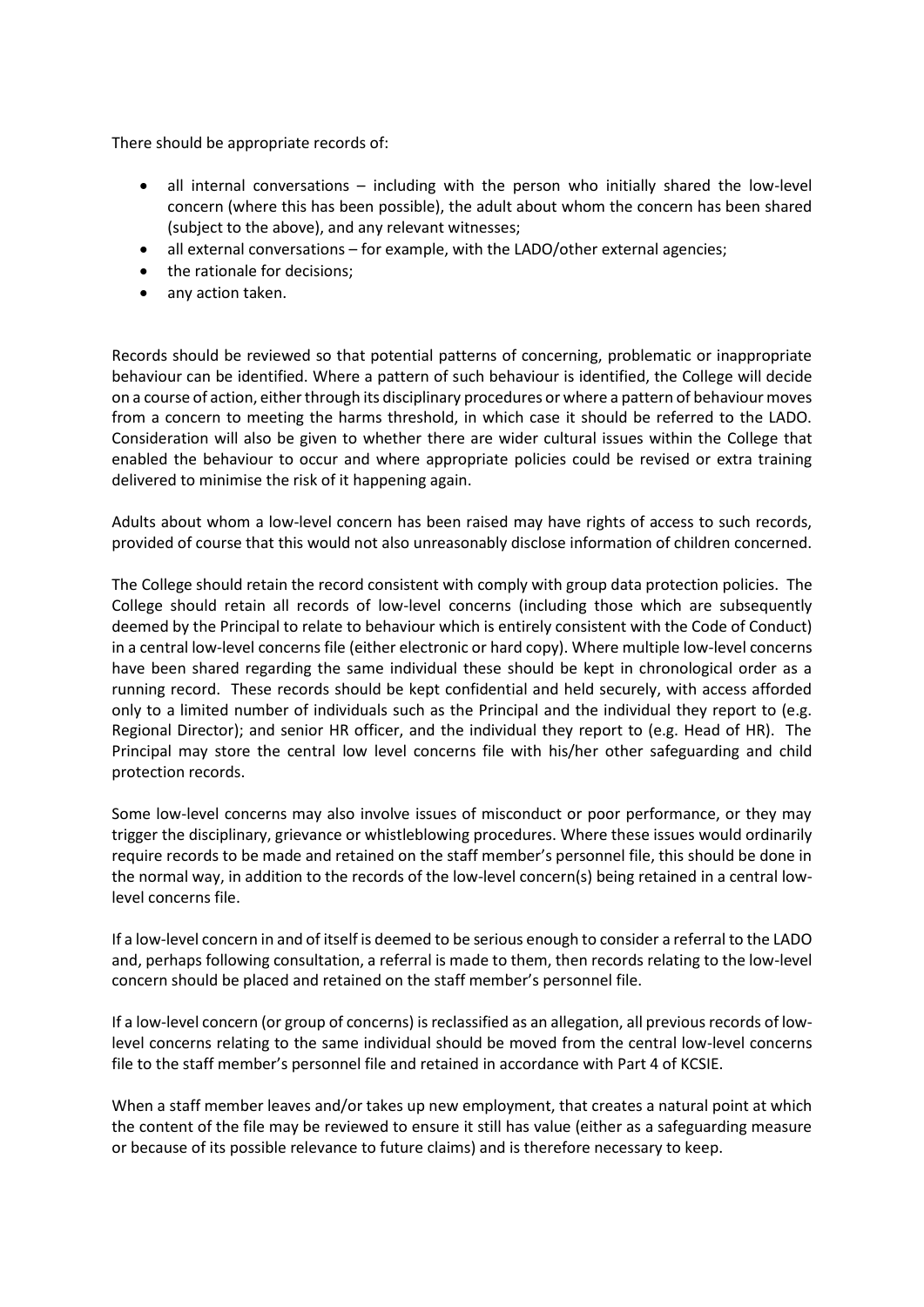Low-level concerns should not be referred to in references unless they relate to issues which would ordinarily be included in a reference, for example, misconduct or consistent poor performance. It follows that a low-level concern which relates exclusively to safeguarding (and not to misconduct or poor performance) should not be referred to in a reference. Where a low-level concern (or group of concerns) has met the threshold for referral to LADO and found to be substantiated, it should be referred to in a reference. A history of repeated concerns or allegations which have all been found to be false, unsubstantiated or malicious should also not be included in any reference.

The College will refer to Part Four, Section Two of Keeping Children Safe in Education (DfE, 2021) for further advice and guidance.

#### **STAFF BEHAVIOUR POLICY / CODE OF CONDUCT**

The College uses the United Learning's "Guidance for Staff-Student relationships 2021" which can be found on the United Learning Hub. The aim of this document is to provide clear guidance about behaviour and actions and responses to low level concerns in order not to place students or staff at risk of harm or of allegation of harm to a student.

#### **SAFER RECRUITMENT**

The College is committed to safer recruitment processes and ongoing safer working practices. Members of the teaching and non-teaching staff at the College including part-time staff, temporary and supply staff, and visiting staff, such as musicians and sports coaches are subject to the necessary statutory child protection checks before starting work, for example, right to work checks, additional overseas checks (if necessary), verifying identity, taking up references, checking work history and confirming medical fitness for the role.

For most appointments, an enhanced DBS check with 'barred list' information will be appropriate. Under no circumstances will an individual commence work **unsupervised** in sole charge of, or in unaccompanied contact with, children without a cleared DBS check. In this case, the individual will have a separate Barred List check and the College will undertake a written Risk Assessment exercise in relation to the proposed work. All other safeguarding checks will be completed and the individual will be appropriately supervised. Please refer to Section C and Appendix 5 of the 'Safeguarding Children – HR Procedural Guidance' available on the United Learning Hub for further guidance.

Full details of the College's safer recruitment procedures for checking the suitability of staff, members of the College LGB and Trustees of ULT and volunteers to work with children and young people is set out in

- United Learning / the College's Recruitment and Selection Policy;
- United Learning's Safeguarding Children HR Procedural Guidance;
- United Learning's LGB Handbook; and
- United Learning's guidance: Trustees Recruitment, Appointment, and Removal Process

These documents are available on the United Learning Hub.

The College's protocols for ensuring that any visiting speakers, whether invited by staff or students themselves, are suitable and appropriately supervised is set out in the College's Recruitment and Selection Policy.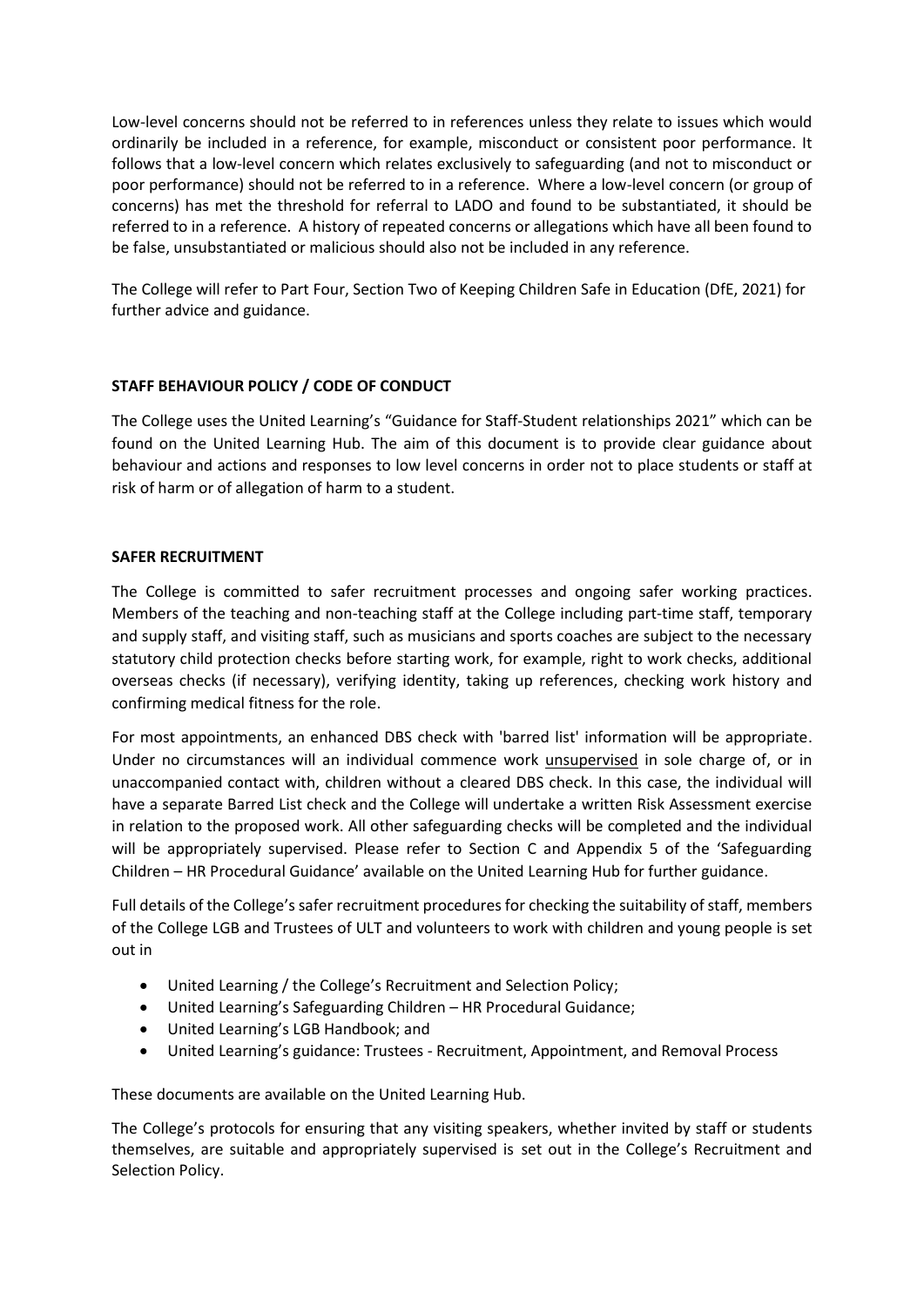#### **MANAGEMENT OF SAFEGUARDING**

The College's DSL is **Mrs Claire Dickens** who is a member of the leadership team.

Mr Paul Thompson is the DDSL and the person to whom reports should be made in the absence of the DSL. This ensures there is always the required cover for the role.

The DSL and DDSL's contact details can be found on the Key Contacts page at the start of this policy.

The DSL's role is to take lead responsibility for safeguarding and child protection matters in the College. The DSL's responsibility is to maintain an overview of safeguarding within the College, to open channels of communication with local statutory agencies, to liaise closely with safeguarding partners (such as children's social care and the police), support staff in carrying out their safeguarding duties children's social care and the police), support staff in carrying out their safeguarding duties and to monitor the effectiveness of the College's policies and procedures in practice. The DSL (and DDSL) are most likely to have a complete safeguarding picture and be the most appropriate person to advise on a response to a safeguarding concern.

The DSL works with the College's LGB to review and update the College's safeguarding policy. Where a student leaves the College, the DSL will also ensure their child protection file is transferred to the new College (separately from the main student file) as soon as possible. The DSL will ensure secure transit and obtain confirmation of receipt. The DSL will also consider if it would be appropriate to share any information with the new College in advance of a child leaving. For example, information that would allow the new College to continue supporting victims of abuse, who have a social worker, or who are receiving support through the Channel programme, and have that support in place for when the child arrives. The College will ensure that key staff, such as the SENCO, are also aware of these arrangements, as required.

The DSL will inform the safeguarding partners of any incident which they think should be considered for a child safeguarding practice review.

The DSL regularly reviews the College's and their own practices and concerns about welfare and safeguarding matters. This includes the personal and professional duty of all staff to report welfare and safeguarding concerns to the DSL, or in their absence, to a member of the senior management team or directly to local children's services.

The DSL or Deputy DSL will always be available to discuss safeguarding concerns. During term time, the DSL and DDSL will always be available (during College hours) for staff in the College to discuss any safeguarding concerns. For out of hours/out of term activities, the College's arrangements are to direct the colleague to the LCSB if guidance and support is required and if it is an urgent matter of child safety to contact the police directly on 999.

Full details of the DSL's role can be found at Annex C of *KCSIE*.

Ultimate lead responsibility for safeguarding and child protection remains with the DSL and this responsibility should not be delegated.

#### **TRAINING**

Induction and training (including online safety) are in line with advice from local safeguarding partners.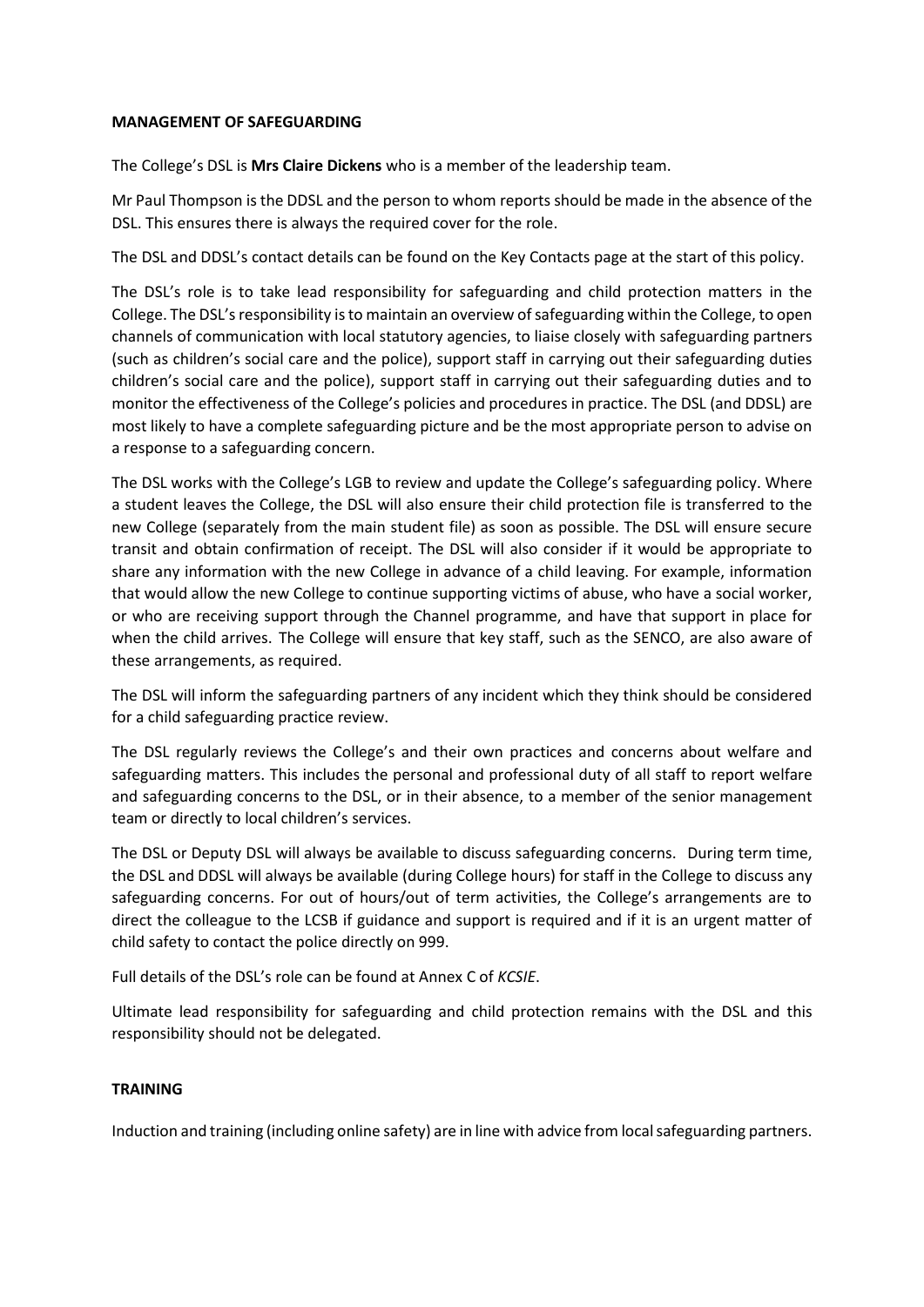#### **All Staff**

All new staff will be provided with induction training that includes:

- Safeguarding and child protection, including online safety
- the child protection policy, including information about the identity and role of the DSL() and DDSL
- the behaviour policy (which should include measures to prevent bullying, including cyberbullying, prejudice-based and discriminatory bullying)
- the safeguarding response to children who go missing from education
- the staff United Learning "Guidance for Staff-Student relationships 2021" including the College's whistleblowing procedure and the acceptable use of technologies policy, staff/student relationships and communications including the use of social media
- a copy of Part 1 of *KCSIE 2021*
- College leaders and staff who work directly with children will also be required to read Annex A of *KCSIE.*

Induction training usually takes place within seven (7) working days of staff commencing work. Copies of the above documents are provided to all 'staff' during induction. On appointment and as part of United Learning Annual Declaration, all staff will receive and sign the up to date versions of the Staff Student Relationship Letter and Acceptable Use Declaration. The staff "Guidance for Staff-Student relationships 2021" can be found on the United Learning Hub as well as an electronic version is provided to all staff at the start of each year.

Temporary staff and volunteers are provided with safeguarding training from either the DSL the business manager who is DSL trained or the DDSLs.

As part of the whole College safeguarding approach, all staff are also required to:

- Read Part One of *KCSIE* and confirm that they have done so via electronic return on the Annual Declarations return sent to all staff at the start of the year. Each time Part One of *KCSIE* is updated by the Department for Education, staff will be updated on the changes via INSET and Staff training sessions.
- Understand key information contained in Part One of *KCSIE*. The College will ensure staff understanding by ensuring all staff complete online EduCare training; this can be tracked for completion and certification..
- Receive training in safeguarding and child protection regularly, in line with advice from the local safeguarding partners. Training will include online safety and harmful sexual behaviours including sexual violence and sexual harassment between children. It will also include Prevent awareness training to equip staff to raise concerns appropriately by ensuring all staff have the knowledge and confidence to identify children at risk of being drawn into terrorism; are able to challenge extremist ideas; and know how to refer children and young people for further help. All staff will also be made aware of the local early help process and understand their role in it.
- Undertake regular informal updates, at least annually, to provide them with relevant skills and knowledge to safeguard children effectively. The College provides these via, for example, INSET, staff meetings, email communications and all colleagues must complete a child protection module at level 2 provided by EduCare..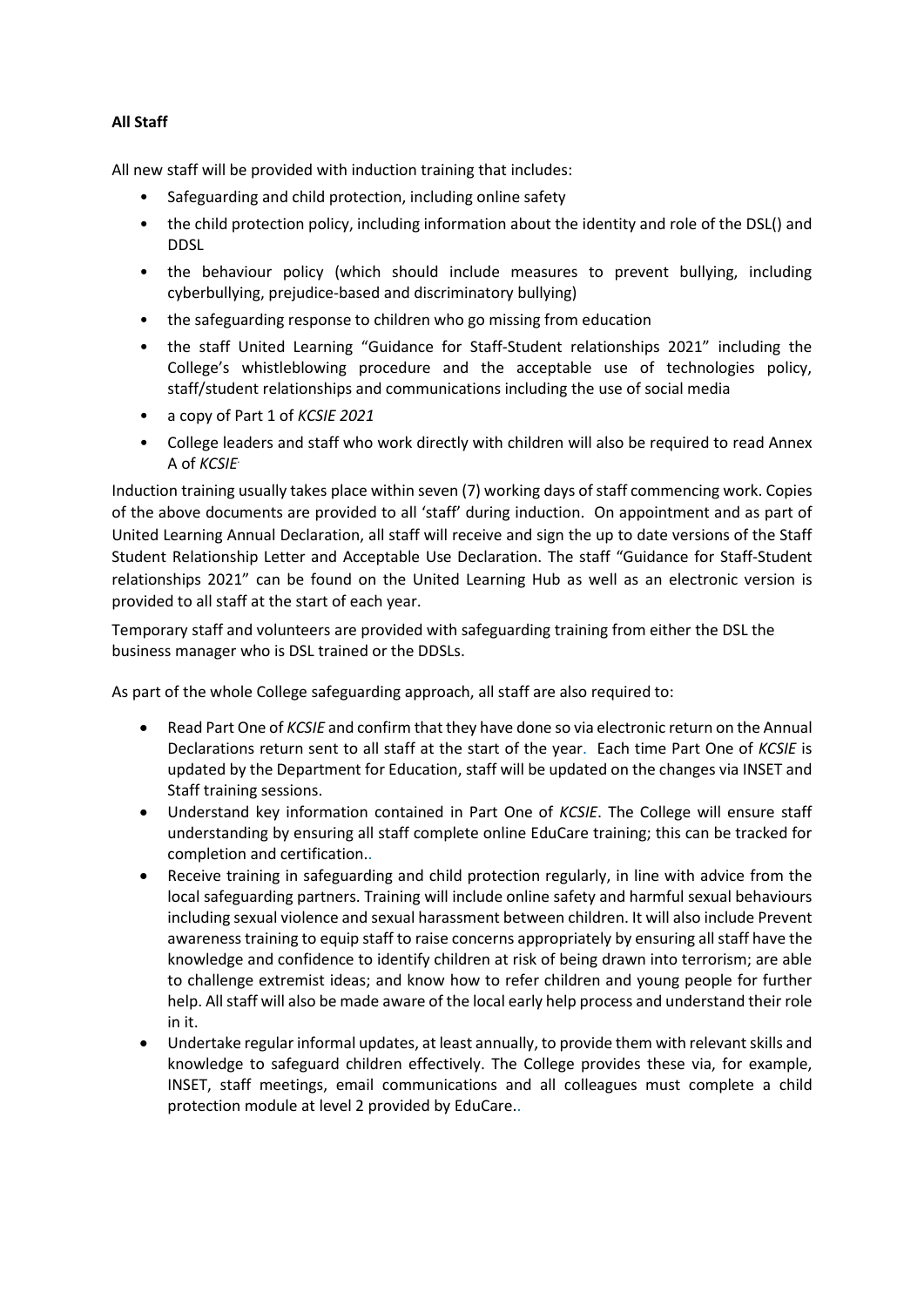#### **DSL(s) - Designated Safeguarding Lead (s)**

The DSL receives updated child protection training at least every two years to provide them with the knowledge and skills required to carry out the role. This includes local inter-agency working protocols, participation in child protection case conferences, supporting children in need, identifying children at risk of radicalisation, supporting SEND children particularly when online, overseeing online safety in College, record keeping and promoting a culture of listening to children, training in the LCSB (until such time as they are replaced with local safeguarding partners) OR local safeguarding partners approach to *Prevent* duties [and harmful sexual behaviours]. Further details of the required training content for the DSL are set out in Annex C of *KCSIE.*

In addition to their formal training, the DSL's knowledge and skills are updated at least annually to keep up with any developments relevant to their role.

The DDSL is trained to the same level as the DSL.

### **OVERSIGHT OF SAFEGUARDING, INCLUDING ARRANGEMENTS FOR REVIEWING POLICIES AND PROCEDURES**

Reena Keeble is the board-level lead designated to take a lead in relation to responsibility for the Trust's safeguarding arrangements. Revd Dave Willis is the LGB lead designated to take a lead in relation to responsibility for the safeguarding arrangements in the College. He is a member of the College's LGB.

A review of the College's child protection policies takes place at least annually, including an update and review of the effectiveness of procedures and their implementation. The College had an external review by United Learning's Safeguarding Leads for the past three years and this will continue this academic year. The College draws on the expertise of staff, including the DSL(s), in shaping the College's safeguarding arrangements and policies.

If there has been a substantiated allegation against a member of staff, the College will work with the Local Authority designated officer to determine whether there are any improvements to be made to the College's procedures or practice to help prevent similar events in the future.

#### **THE COLLEGE'S ARRANGEMENTS TO FULFIL OTHER SAFEGUARDING RESPONSIBILITIES**

#### **Teaching children how to keep safe**

The local governing body OR United Learning Trust ensures that all students are taught about safeguarding, including online, through the curriculum, Relationships and Sex Education and Health Education and PSHE to help children to adjust their behaviours to reduce risks and build resilience, including to radicalisation. This includes teaching students about the safe use of electronic equipment and the internet and the risks posed by adults or young people, who use the internet and social media to bully, groom, abuse or radicalise other people, especially children, young people and vulnerable adults. It will also include teaching students, for example, about healthy relationships, consent and that sexual violence and sexual harassment is always wrong.

The College recognises the additional risks that children with SEND face online and works with the Head of ICT and SENCO to ensure that additional support and measures are in place to support these children. Online safety is an integral part of the College's ICT curriculum for all pupils and is taught in an age-appropriate way relevant to pupils' lives. It is also embedded in PSHE and Relationships and Sex Education. Pupils will be taught what positive, healthy and respectful online relationships look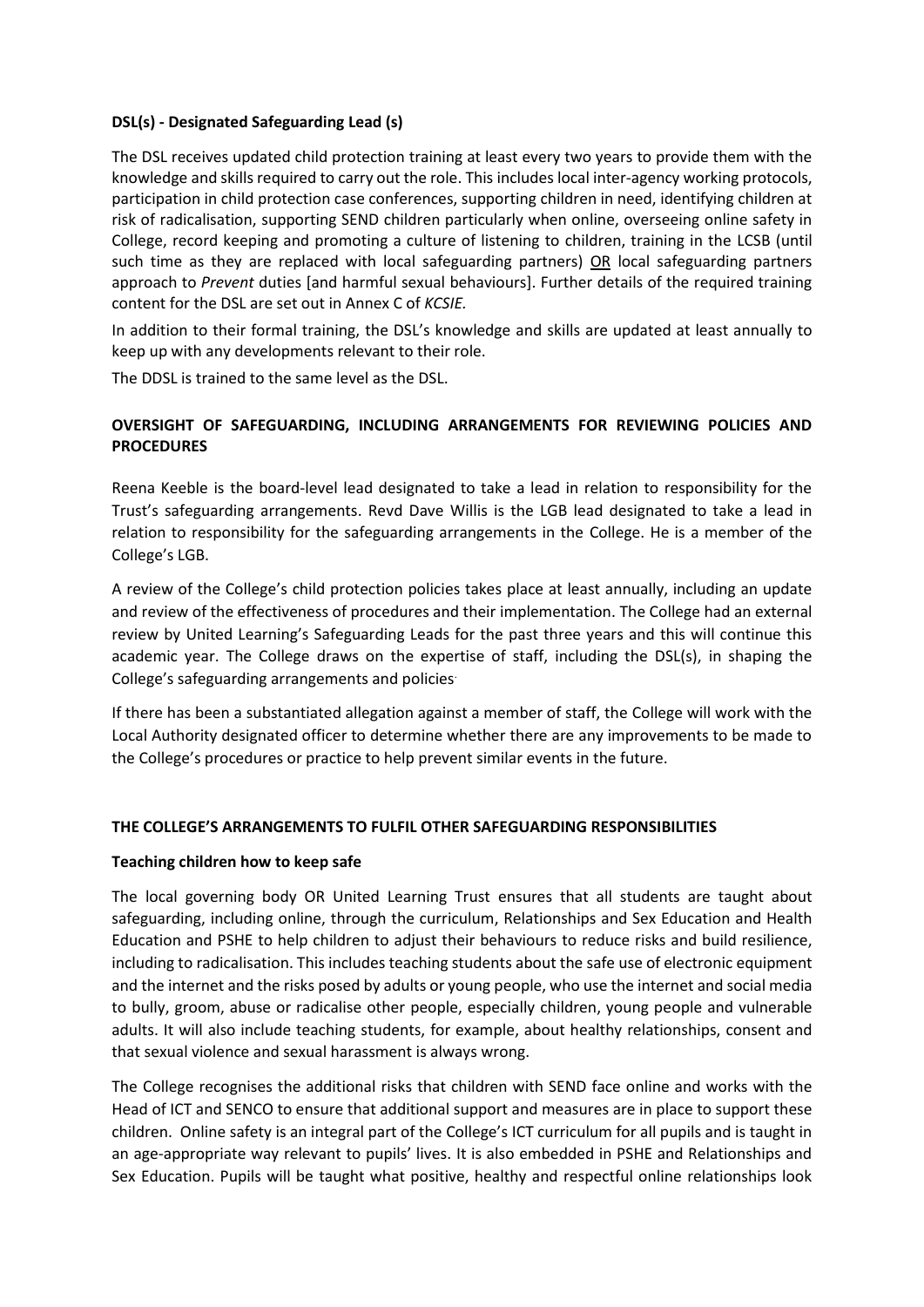like; the effects of their online actions on others; how to recognise and display respectful behaviour online; how to use technology safely, responsibly and securely; and where to go for help and support when they have concerns. It is essential that children are safeguarded from potentially harmful and inappropriate online material. A whole College approach is taken to online safety in the United Learning E-Safety Policy that empowers the College to protect and educate pupils, students, and staff in their use of technology and establishes mechanisms to identify, intervene in, and escalate any concerns where appropriate.

The College has appropriate filters and monitoring systems in place to safeguard children from potentially harmful and inappropriate material online. The College's systems are Baracuda web filtering, Lanschool web filters/VNC/Student login monitoring systems. Such systems aim to reduce the risk of children being exposed to illegal, inappropriate and harmful materials online; reduce the risk of children being subjected to harmful online interaction with others; and help manage online behaviour that can increase a child's likelihood of, or causes, harm. Further detail of the School's approach to online safety can be found in United Learning E-Safety Policy (available on the United Learning Hub) and in the School's E-Safety Policy which also includes detail on the use of mobile technology in school (and accessing 3G and 4G technology on school premises) and the School's IT arrangements to ensure that children are safe from terrorist and extremist material when accessing the internet through the College's systems. Further detail of the College's approach to online safety can be found within our Mobile Device Policy on our website.

#### **Looked after children (and previously looked after children)**

Looked after children (and previously looked after children) are a particularly vulnerable group. The College will ensure that prompt action is taken when necessary to safeguard these children and the local governing body OR United Learning Trust ensures that staff have the skills, knowledge and understanding necessary to keep safe any children on roll who are looked after (and previously looked after) by a local authority.

Mrs Claire Dickens is the designated member of teaching staff who has responsibility for their welfare and progress and to ensure that the needs identified in personal education plans are met. The College ensures that the designated member of staff receives appropriate training to carry out their role and has the information they need in relation to any child's looked after status, their care arrangements (including contact arrangements with birth parents and those with parental responsibility) and details of the child's social worker and virtual College head.

The designated member of staff will also have responsibility for promoting the educational achievement of children who have left care through adoption, special guardianship or child arrangement orders or who were adopted from state care and will work closely with virtual College heads to promote their educational achievement. The DSL will ensure they have details of the local authority Personal Advisor appointed to guide and support any care leavers and will liaise with them as necessary regarding any issues of concern affecting them.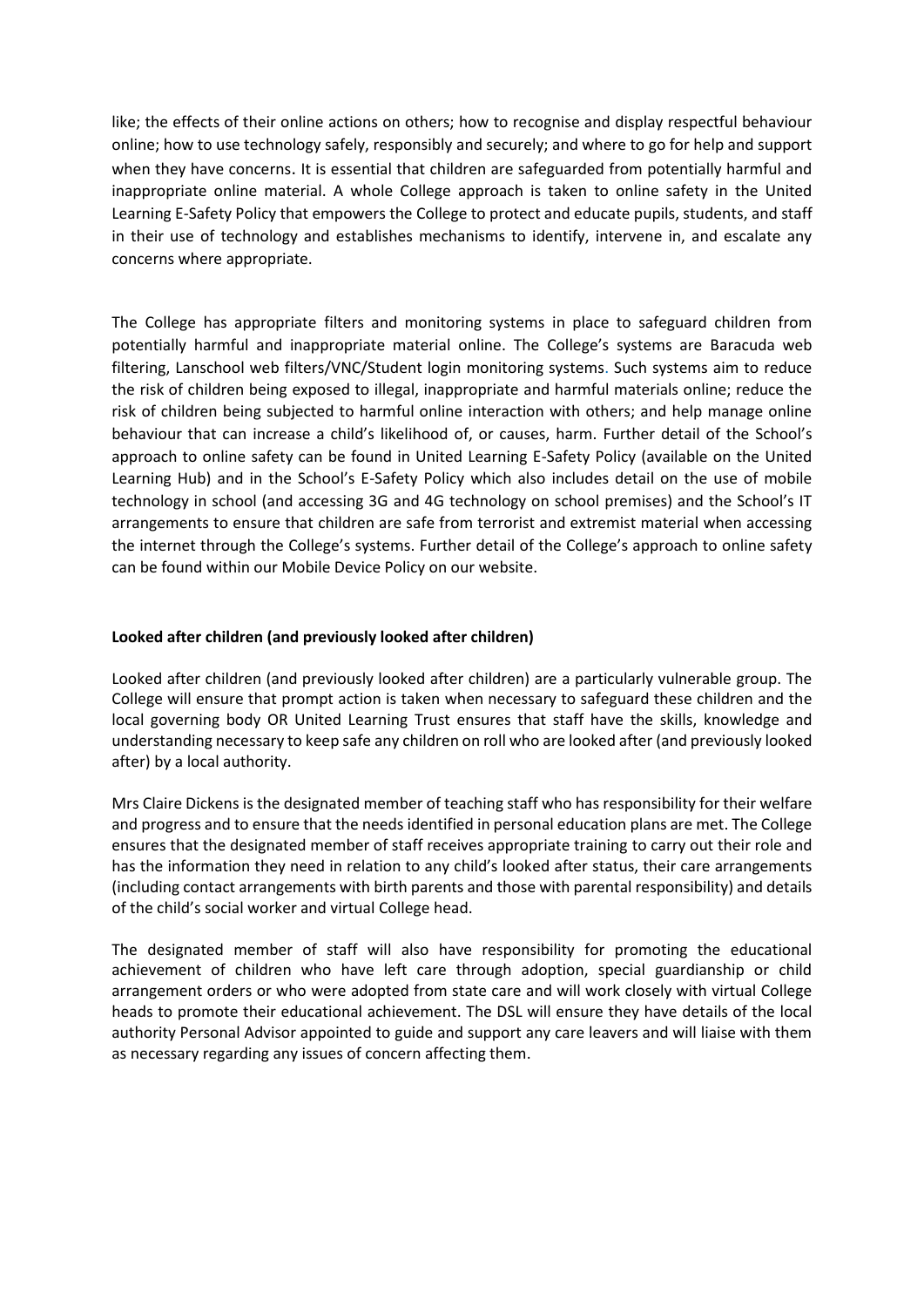#### **Children potentially at greater risk of harm (Children who need a social worker - Child in Need and Child Protection Plans)**

Children may need a social worker due to safeguarding or welfare needs. Children may need this help due to abuse, neglect and complex family circumstances. A child's experiences of adversity and trauma can leave them vulnerable to further harm, as well as educationally disadvantaged in facing barriers to attendance, learning, behaviour and mental health.

Where the local authority has made the College aware a child has a social worker, the designated safeguarding lead will hold and use this information so that decisions can be made in the best interests of the child's safety, welfare and educational outcomes.

This information will inform decisions about safeguarding (for example, responding to unauthorised absence or missing education where there are known safeguarding risks) and about promoting welfare (for example, considering the provision of pastoral and/or academic support, alongside action by statutory services).

#### **Use of 'reasonable force'**

There are circumstances when it is appropriate for staff to use reasonable force to safeguard children. The College recognises the additional vulnerability when using reasonable force in response to risks presented by incidents involving children with SEND, mental health or with medical conditions. The College will consider its duties under the Equality Act 2010 and their Public Sector Equality Duty. Positive and proactive behaviour support, for instance through drawing up individual behaviour plans for more vulnerable children and agreeing them with parents and carers can reduce the occurrence of challenging behaviour and the need to use reasonable force.

The College has a Physical Restraint, Contact and Intervention policy [here](https://www.mrc-academy.org/portals/0/information/policies/behaviour%20and%20attitudes/Physical%20Restraint%20Contact%20and%20Intervention%20Policy.pdf)

#### **Arrangements for Visiting Speakers**

The College has clear protocols for ensuring that any visiting speakers are appropriately supervised and suitable. The College's responsibility to students is to ensure that they can critically assess the information they receive as to its value to themselves, and that the information is aligned to the ethos and values of the College and British values.

The College is required to undertake a risk assessment before agreeing to a Visiting Speaker being allowed to attend the College. This will take into account any vetting requirements considered appropriate in the circumstances and may include a DBS check if relevant.

Visiting speakers will be expected to understand that, where appropriate, their session should actively promote the British values of democracy, the rule of law, individual liberty and mutual respect and tolerance of those with different faiths and beliefs and at no point undermine these. In some cases, the College may request a copy of the Visiting Speaker's presentation and/or footage in advance of the session being provided.

Visiting Speakers, whilst on the College site, will be supervised by a College employee. On attending the College, Visiting Speakers will be required to show original current identification documents including a photograph such as a passport or photo card driving licence. The College shall also keep a formal register of visiting speakers retained in line with its Data Protection Policy.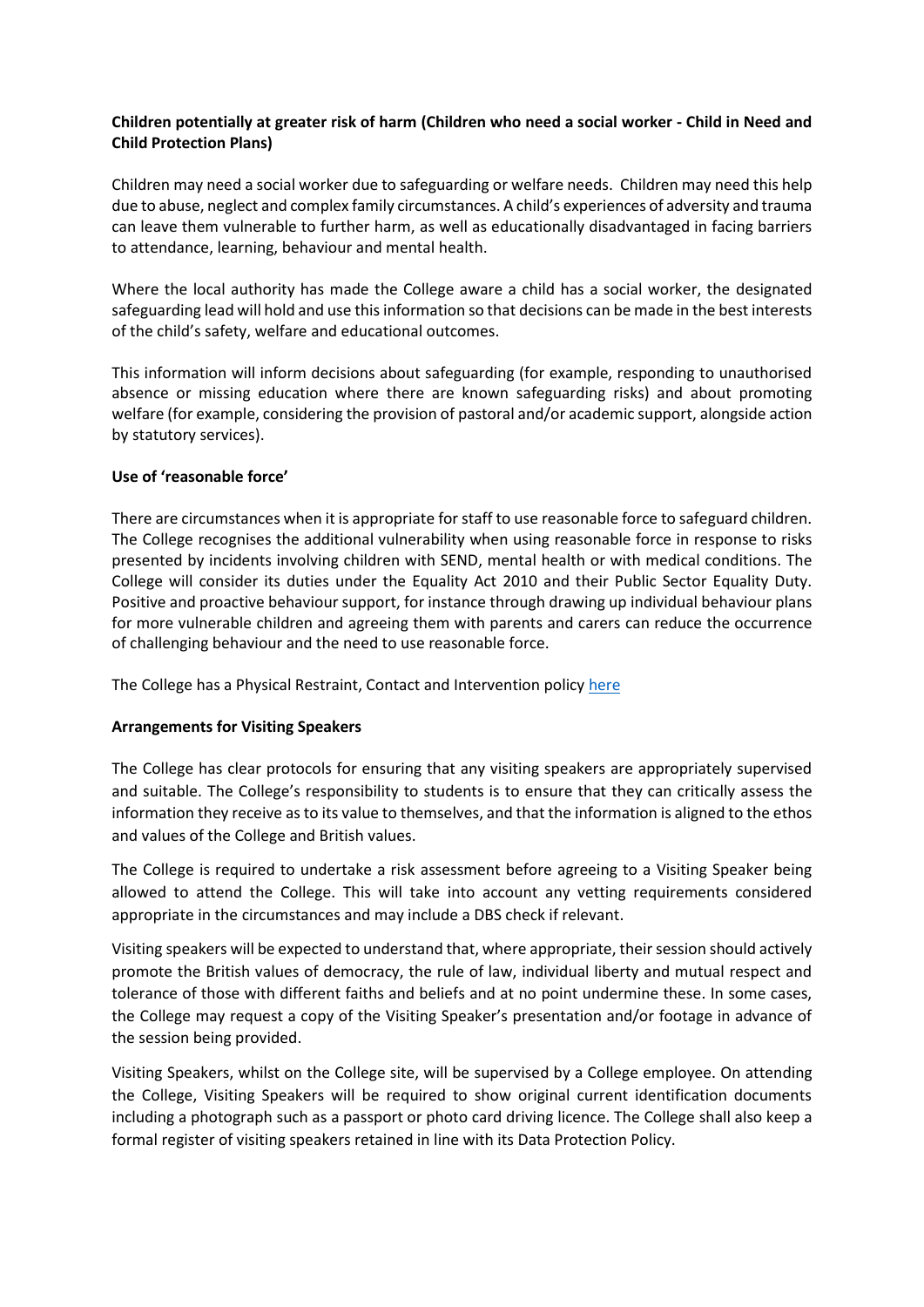Students placed in College will have the educational establishments safeguarding process reviewed as an additional measure taken to safeguard students and for off-site tuition and performances away from the College.

All Sixth Form students in peer mentoring positions have adequate staff supervision, training and measures to counter possible abuses of the role and received appropriate training on managing any concerns about their peers. All Students have safeguarding training from the DSL

#### **Use of mobile phones and cameras**

The College's policy on the use of mobile phones and cameras in the setting can be found in the Mobile Device policy [here](https://www.mrc-academy.org/portals/0/information/policies/behaviour%20and%20attitudes/Mobile%20Device%20Policy.pdf) and Social Media polic[y here.](https://www.mrc-academy.org/portals/0/information/policies/behaviour%20and%20attitudes/Social%20Media%20Policy.pdf) Staff are not permitted to use their personal mobile devices or cameras in College. Staff who wish to use ortake photographs or video of students (whether on a personal or College device) must first speak with the Principal to obtain their approval before using or taking any image of a student. Staff who wish to use their personal mobile devices or cameras in College for any other reason must first speak with the Principal. Staff who act in breach of this may be subject to disciplinary action.

#### **Waiver from Disqualification**

In certain circumstances, a person who is disqualified from registration by Ofsted may apply to Ofsted for a waiver of disqualification unless, for example, they are barred from working with children.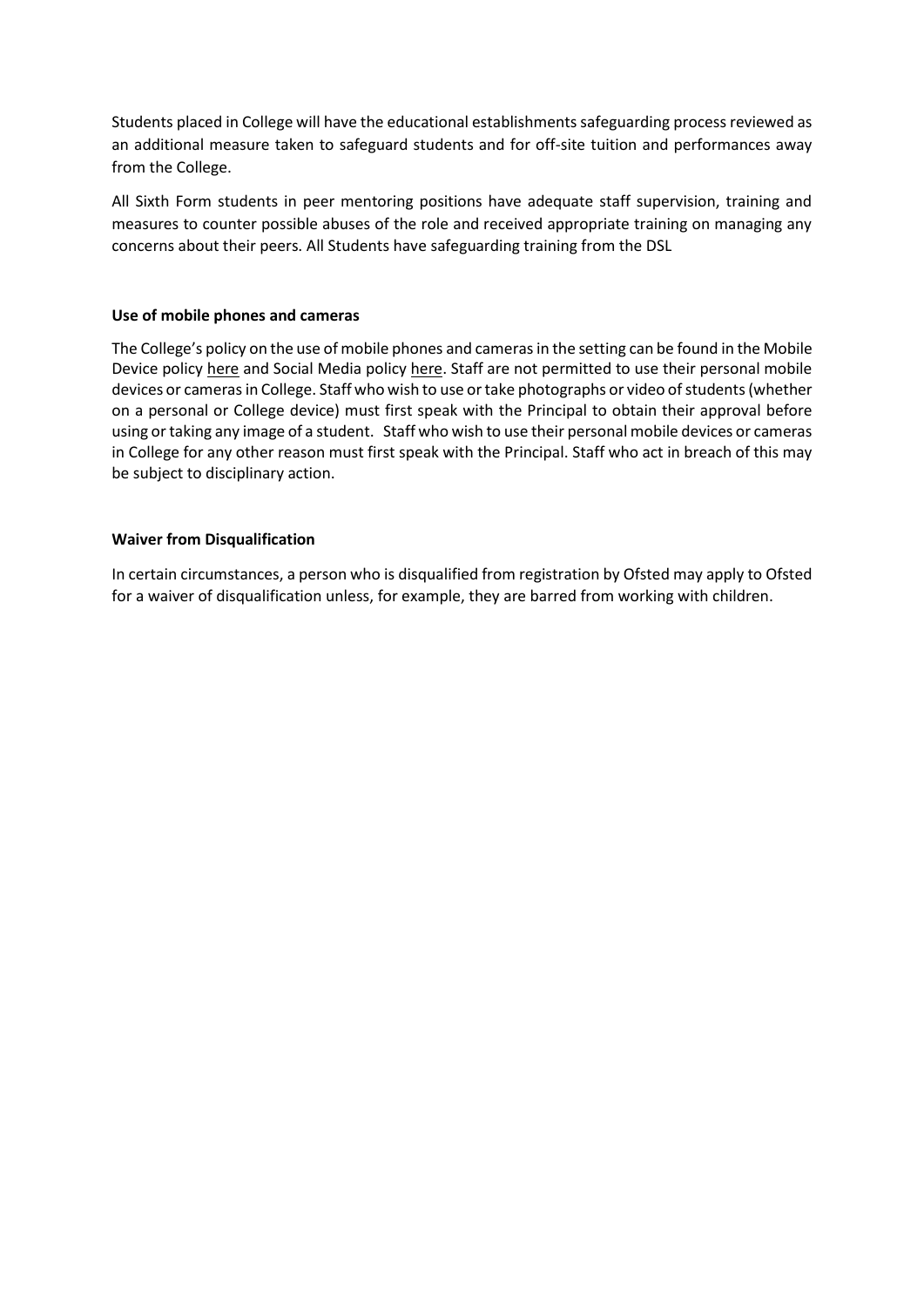#### **APPENDIX 1 –FURTHER INFORMATION**

All staff should be aware of indicators of abuse and neglect, as well as specific safeguarding issues such as child criminal exploitation and child sexual exploitation. Staff should always be vigilant, and if unsure, should **always** speak to the DSL or DDSL.

All College staff should be aware that abuse, neglect and safeguarding issues are rarely standalone events that can be covered by one definition or label. They can occur from within or outside families, in or out of College, from within peer groups or the wider community and/or online. In most cases, multiple issues will overlap with one another and children can therefore be vulnerable to multiple threats.

All staff should be aware that behaviours linked to drug taking and/or alcohol misuse, deliberately missing education and consensual and non-consensual sharing of nudes and semi-nudes images and/or videos can be signs that children are at risk.

**Physical abuse:** a form of abuse which may involve hitting, shaking, throwing, poisoning, burning or scalding, drowning, suffocating or otherwise causing physical harm to a child. Physical harm may also be caused when a parent or carer fabricates the symptoms of, or deliberately induces, illness in a child.

**Emotional abuse:** the persistent emotional maltreatment of a child such as to cause severe and adverse effects on the child's emotional development. It may involve conveying to a child that they are worthless or unloved, inadequate, or valued only insofar as they meet the needs of another person. It may include not giving the child opportunities to express their views, deliberately silencing them or 'making fun' of what they say or how they communicate. It may feature age or developmentally inappropriate expectations being imposed on children. These may include interactions that are beyond a child's developmental capability as well as overprotection and limitation of exploration and learning, or preventing the child participating in normal social interaction. It may involve seeing or hearing the ill-treatment of another. It may involve serious bullying (including cyberbullying), causing children frequently to feel frightened or in danger, or the exploitation or corruption of children. Some level of emotional abuse is involved in all types of maltreatment of a child, although it may occur alone. Staff are referred to DfE guidance Sexual Violence and Sexual Harassment for further information.

**Sexual abuse**: involves forcing or enticing a child or young person to take part in sexual activities, not necessarily involving a high level of violence, whether or not the child is aware of what is happening. The activities may involve physical contact, including assault by penetration (for example rape or oral sex) or non-penetrative acts such as masturbation, kissing, rubbing and touching outside of clothing. They may also include non-contact activities, such as involving children in looking at, or in the production of, sexual images, watching sexual activities, encouraging children to behave in sexually inappropriate ways, or grooming a child in preparation for abuse. Sexual abuse can take place online, and technology can be used to facilitate offline abuse. Sexual abuse is not solely perpetrated by adult males. Women can also commit acts of sexual abuse, as can other children. The sexual abuse of children by other children (also known as peer on peer abuse) is a specific safeguarding issue in education and **all** staff should be aware of it and of their College's policy and procedures for dealing with it.

**Neglect**: the persistent failure to meet a child's basic physical and/or psychological needs, likely to result in the serious impairment of the child's health or development. Neglect may occur during pregnancy as a result of maternal substance abuse. Once a child is born, neglect may involve a parent or carer failing to: provide adequate food, clothing and shelter (including exclusion from home or abandonment); protect a child from physical and emotional harm or danger; ensure adequate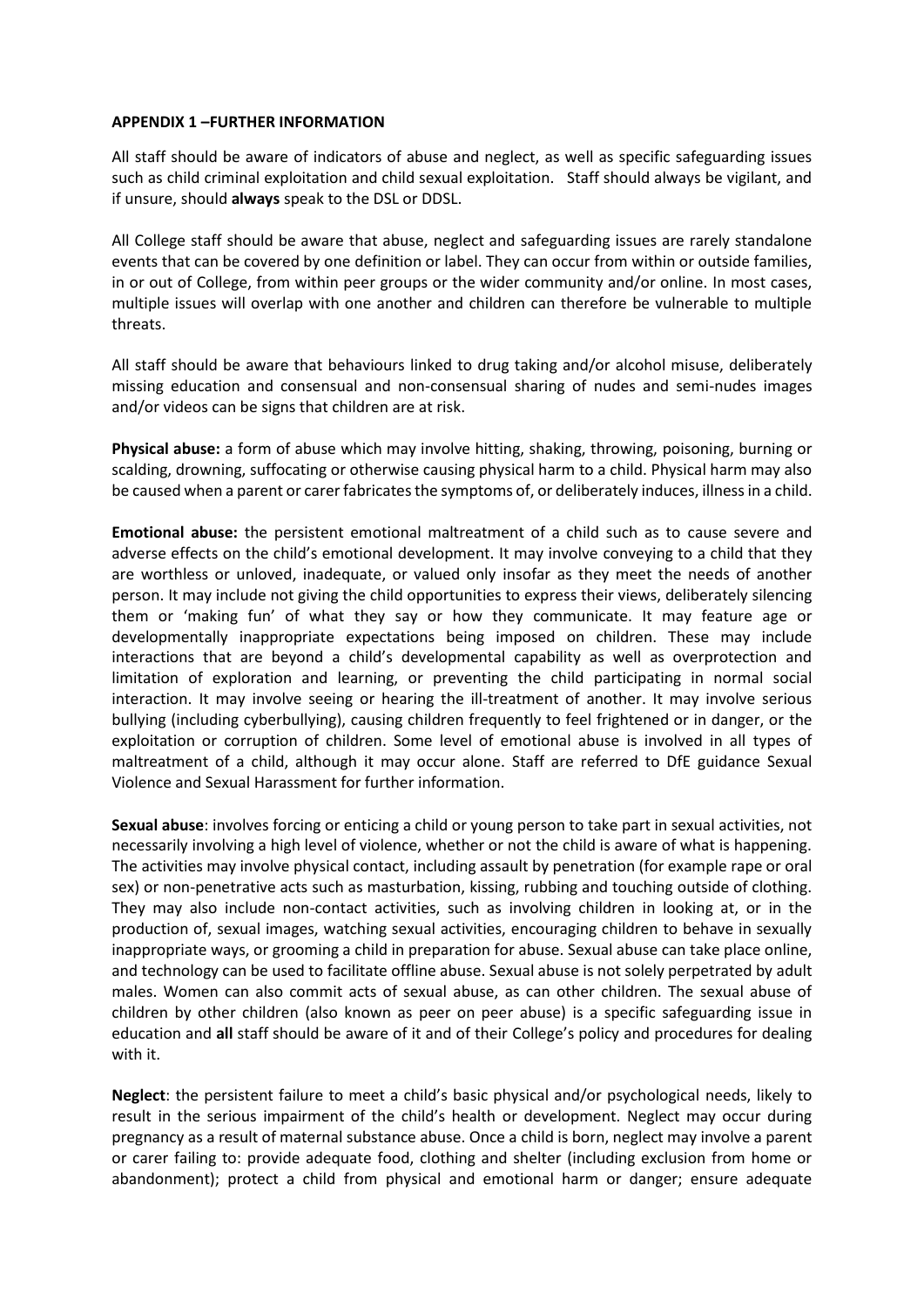supervision (including the use of inadequate care-givers); or ensure access to appropriate medical care or treatment. It may also include neglect of, or unresponsiveness to, a child's basic emotional needs.

**Specific safeguarding issues:** behaviours linked to drug taking, alcohol abuse, truanting and sexting put children in danger. Safeguarding issues can also manifest themselves via peer-on-peer abuse, such as bullying (including cyberbullying), gender-based violence/sexual assaults and sexting. Safeguarding issues can also be linked to, for example, children missing education; child sexual exploitation; domestic violence; fabricated or induced illness; faith abuse; female genital mutilation; forced marriage; gangs and youth violence; gender-based violence / violence against women and girls; hate; mental health; preventing radicalisation; relationship abuse; sexting; and trafficking.

**Child Criminal Exploitation (CCE) and Child Sexual Exploitations** are forms of abuse and both occur where an individual or group takes advantage of an imbalance in power to coerce, manipulate or deceive a child into sexual or criminal activity. Whilst age may be the most obvious, this power imbalance can also be due to a range of other factors including gender, sexual identity, cognitive ability, physical strength, status, and access to economic or other resources. In some cases, the abuse will be in exchange for something the victim needs or wants and/or will be to the financial benefit or other advantage (such as increased status) of the perpetrator or facilitator. The abuse can be perpetrated by individuals or groups, males or females, and children or adults. CSE and CCE can affect children, both male and female, and can include children who have been moved (commonly referred to as trafficking) for the purpose of exploitation. The abuse can be a one-off occurrence or a series of incidents over time and range from opportunistic to complex organised abuse. It can involve force and/or enticement-based methods of compliance and may, or may not, be accompanied by violence or threats of violence. Victims can be exploited even when activity appears consensual and it should be noted exploitation as well as being physical can be facilitated and/or take place online.

**Child Criminal Exploitation (CCE)** Some specific forms of CCE can include children being forced or manipulated into transporting drugs or money through county lines, working in cannabis factories, shoplifting or pickpocketing. They can also be forced or manipulated into committing vehicle crime or threatening/committing serious violence to others.

Children can become trapped by this type of exploitation as perpetrators can threaten victims (and their families) with violence, or entrap and coerce them into debt. They may be coerced into carrying weapons such as knives or begin to carry a knife for a sense of protection from harm from others. As children involved in criminal exploitation often commit crimes themselves, their vulnerability as victims is not always recognised by adults and professionals, (particularly older children), and they are not treated as victims despite the harm they have experienced. They may still have been criminally exploited even if the activity appears to be something they have agreed or consented to.

It is important to note that the experience of girls who are criminally exploited can be very different to that of boys. The indicators may not be the same, however professionals should be aware that girls are at risk of criminal exploitation too. It is also important to note that both boys and girls being criminally exploited may be at higher risk of sexual exploitation.

**Child Sexual Exploitation (CSE):** CSE is a form of sexual abuse. It occurs where an individual or group takes advantage of an imbalance of power to coerce, manipulate or deceive a child or young person under the age of 18 into sexual activity (a) in exchange for something the victim needs or wants, and/or (b) for the financial advantage or increased status of the perpetrator or facilitator. The victim may have been sexually exploited even if the sexual activity appears consensual. CSE does not always involve physical contact: it can also occur through the use of technology.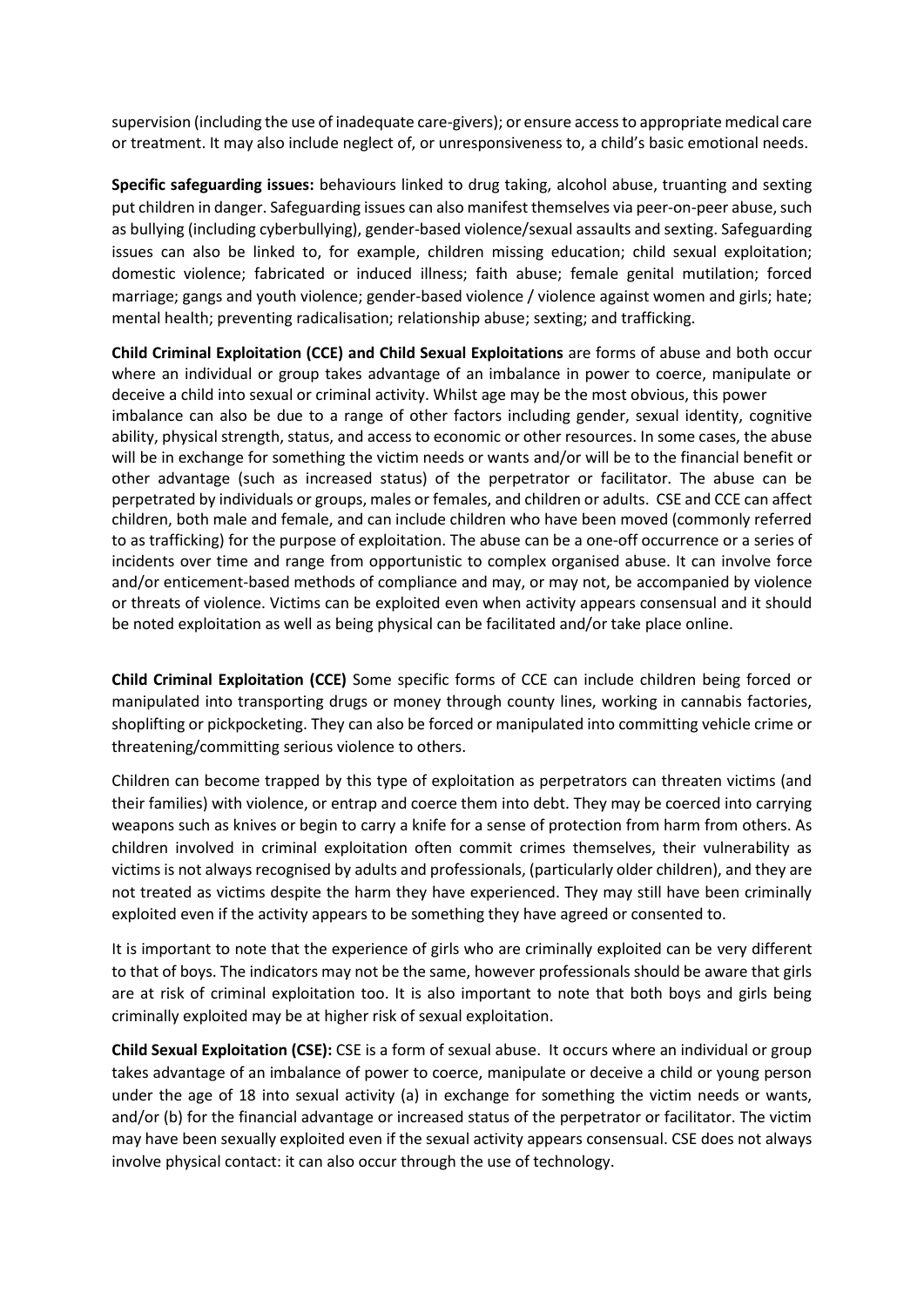CSE can affect any child or young person (male or female) under the age of 18 years, including 16 and 17 year olds who can legally consent to have sex; can still be abuse even if the sexual activity appears consensual; can include both contact (penetrative e.g. rape and oral sex and non-penetrative actssuch as masturbation, kissing, rubbing, and touching outside clothing) and non-contact sexual activity (such as involving children in the production of sexual images, forcing children to look at sexual images or watch sexual activities, encouraging children to behave in sexually inappropriate ways or grooming a child in preparation for abuse including via the internet. It can take place in person or via technology, or a combination of both; can involve force and/or enticement-based methods of compliance and may, or may not, be accompanied by violence or threats of violence; may occur without the child or young person's immediate knowledge (e.g. through others copying videos or images they have created and posted on social media); can be perpetrated by individuals or groups, males or females, and children or adults.

The abuse can be a one-off occurrence or a series of incidents over time and range from opportunistic to complex organised abuse; and is typified by some form of power imbalance in favour of those perpetrating the abuse. Whilst age may be the most obvious, this power imbalance can also be due to a range of other factors including gender, sexual identity, cognitive ability, physical strength, status, and access to economic or other resources. Some of the following signs may be indicators of sexual exploitation:

- Children who appear with unexplained gifts or new possessions;
- Children who associate with other young people involved in exploitation;
- Children who have older boyfriends or girlfriends;
- Children who suffer from sexually transmitted infections or become pregnant;
- Children who suffer from changes in emotional well-being;
- Children who misuse drugs and alcohol;
- Children who go missing for periods of time or regularly come home late; and
- Children who regularly miss College or education or do not take part in education.

CSE is a geographically widespread form of harm that is a typical **feature of county lines** criminal activity: drug networks or gangs groom and exploit children and young people to carry drugs and money from urban areas to suburban and rural areas, market and seaside towns. Key to identifying potential involvement in county lines are missing episodes, when the victim may have been trafficked for the purpose of drugs trafficking. The DSL or DDSL will consider a referral to the National Referral Mechanism as soon as possible if there are county line concerns, such as a child being a potential victim of modern slavery or human trafficking.

All staff should be aware of indicators, which may signal that children are at risk from, or are involved with **serious violent crime**. These may include increased absence from College, a change in friendships or relationships with older individuals or groups, a significant decline in performance, signs of selfharm or a significant change in wellbeing, or signs of assault or unexplained injuries. Unexplained gifts or new possessions could also indicate that children have been approached by, or are involved with, individuals associated with criminal networks or gangs and may be at risk of criminal exploitation.

All staff should be aware of the range of risk factors which increase the likelihood of involvement in serious violence, such as being male, having been frequently absent or permanently excluded from College, having experienced child maltreatment and having been involved in offending, such as theft or robbery.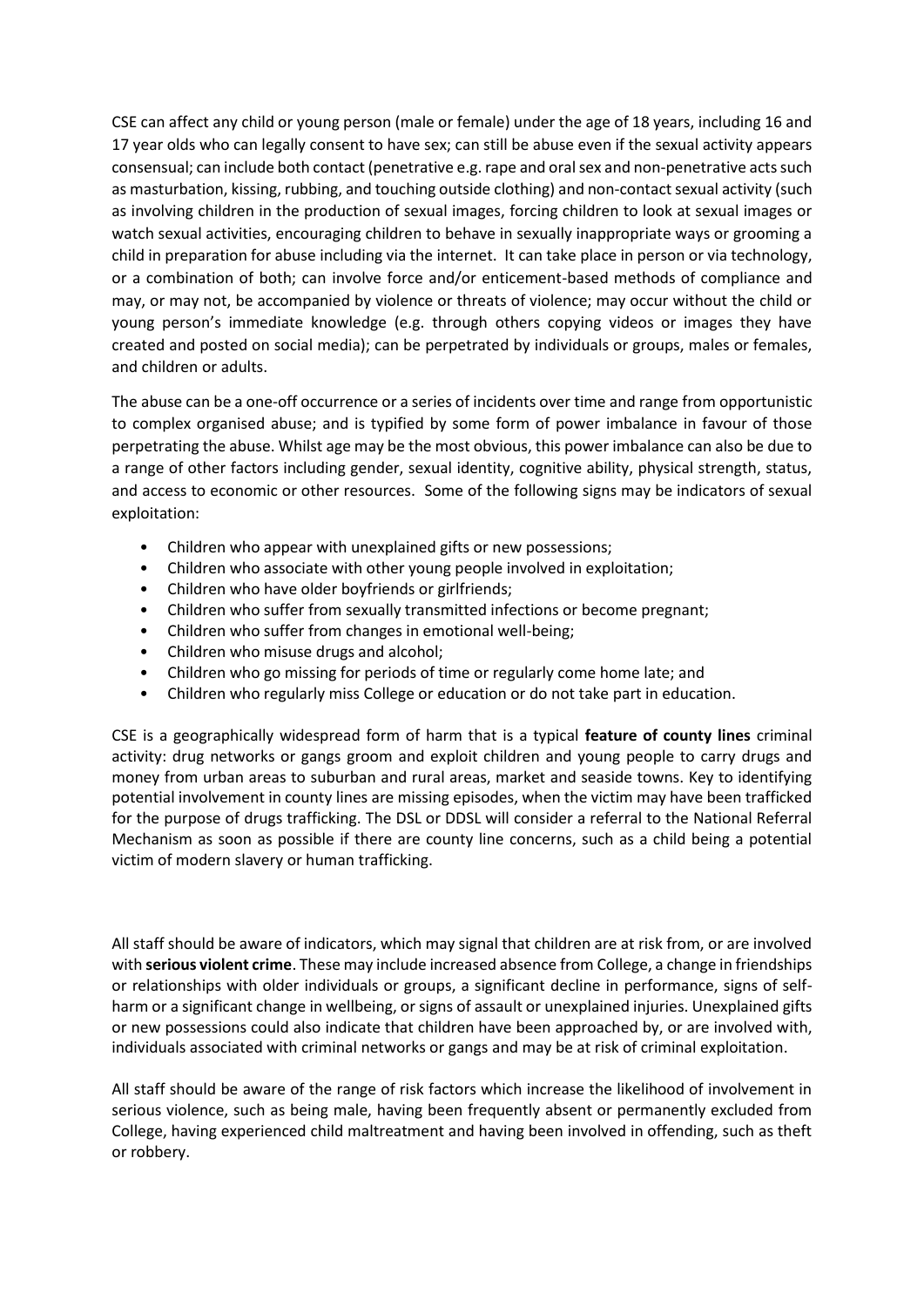If staff have a concern about a child or a child makes a report to a member of staff, staff should follow the referral process in this policy. If staff are in any doubt about what to do, they should speak to the DSL or DDSL.

#### **County lines**

County lines is a term used to describe gangs and organised criminal networks involved in exporting illegal drugs (primarily crack cocaine and heroin) into one or more importing areas [within the UK], using dedicated mobile phone lines or other form of "deal line".

Exploitation is an integral part of the county lines offending model with children and vulnerable adults exploited to move [and store] drugs and money. Offenders will often use coercion, intimidation, violence (including sexual violence) and weapons to ensure compliance of victims. Children can be targeted and recruited into county lines in a number of locations including Colleges (mainstream and special), further and higher educational institutions, pupil referral units, children's homes and care homes. Children are often recruited to move drugs and money between locations and are known to be exposed to techniques such as 'plugging', where drugs are concealed internally to avoid detection. Children can easily become trapped by this type of exploitation as county lines gangs create drug debts and can threaten serious violence and kidnap towards victims (and their families) if they attempt to leave the county lines network.

One of the ways of identifying potential involvement in county lines are missing episodes (both from home and College), when the victim may have been trafficked for the purpose of transporting drugs and a referral to the National Referral Mechanism should be considered. If a child is suspected to be at risk of or involved in county lines, a safeguarding referral should be considered alongside consideration of availability of local services/third sector providers who offer support to victims of county lines exploitation.

**So called 'Honour Based' Abuse:** encompasses crimes which have been committed to protect or defend the honour of the family and/or the community, including Female Genital Mutilation (FGM)], forced marriage, and practices such as breast ironing.It can include multiple perpetrators.

FGM comprises all procedures involving partial or total removal of the external female genitalia or other injury to the female genital organs. Guidance on the warning signs that FGM may be about to take place, or may have already taken place, can also be found on pages 38-41 of the multi-agency statutory guidance on FGM.

If staff have a concern that a student may be at risk of HBA or has suffered HBA, they should speak to the DSL (or DDSL). As appropriate they will activate local safeguarding procedures, using existing national and local protocols for multi-agency liaison with Police and Children's Social Care.

There is a statutory duty on teachers to personally report to the Police where they **discover** (either through disclosure by the victim or visual evidence) that FGM appears to have been carried out on a girl under 18. Unless the teacher has a good reason not to, they should still consider and discuss any such case with the DSL and involve children's social care as appropriate. If the teacher is unsure whether this reporting duty applies, they should discuss their concerns with the DSL in accordance with this policy. Where a teacher suspects that a student is at risk (i.e. where the teacher does not discover that an act of FGM appears to have been carried out, either through disclosure by the victim or visual evidence) or it involves a student over 18], teachers should follow the College's local safeguarding procedures.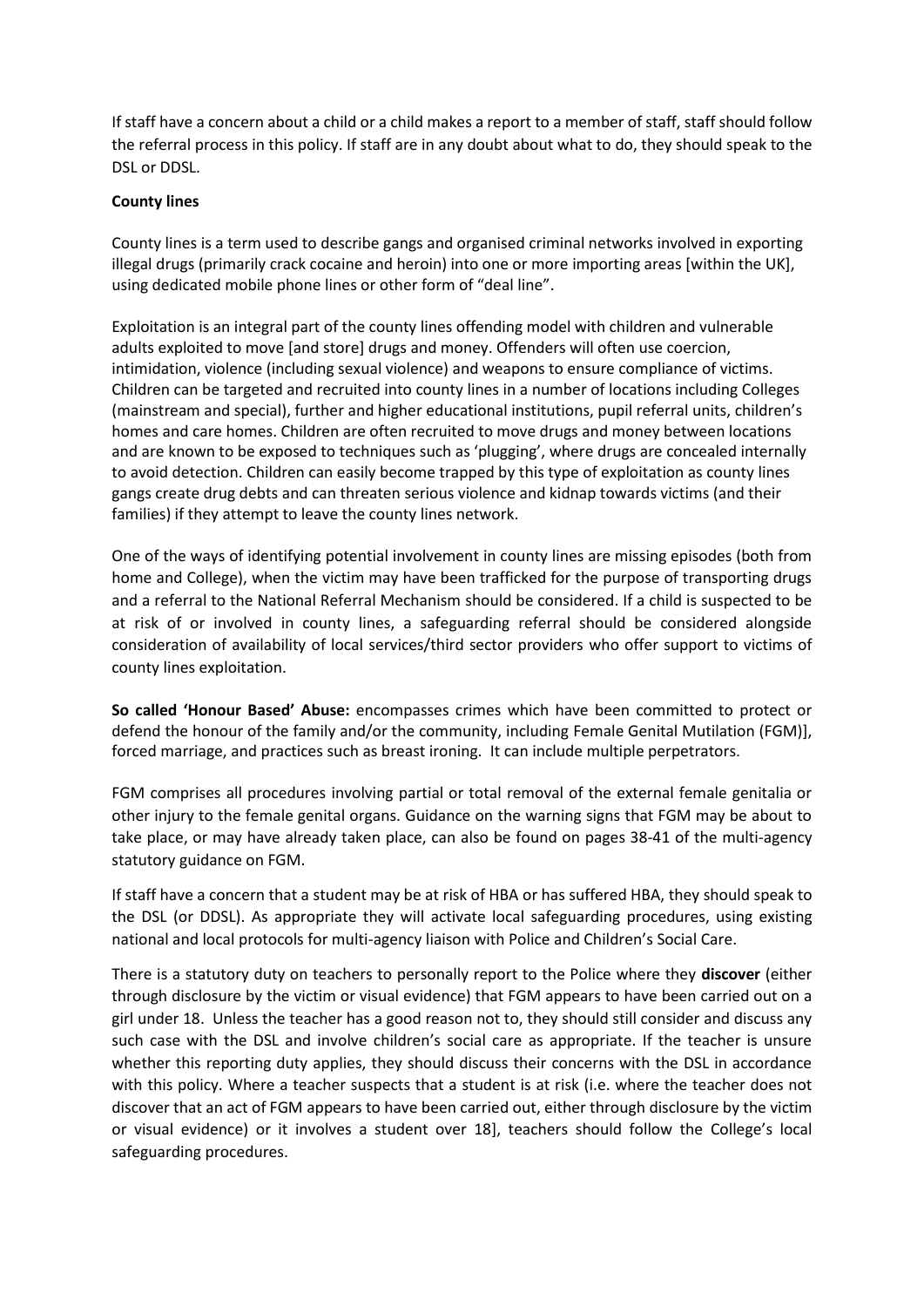**Forced Marriage:** Forcing a person into a marriage is a crime in England and Wales. A forced marriage is one entered into without the full and free consent of one or both parties and where violence, threats or any other form of coercion is used to cause a person to enter into a marriage. Threats can be physical or emotional and psychological. A lack of full and free consent can be where a person does not consent or where they cannot consent (if they have learning disabilities, for example). Nevertheless, some communities use religion and culture as a way to coerce a person into marriage. Colleges can play an important role in safeguarding children from forced marriage. There are a range of potential indicators that a child may be at risk of forced marriage, details of which can be found on pages 13-14 of the multi-agency guidelines: Handling cases of forced marriage. College staff can also contact the Forced Marriage Unit if they need advice or information: Contact: 020 7008 0151 or email [fmu@fco.gov.uk.](mailto:fmu@fco.gov.uk)

**Preventing Radicalisation:** Children are vulnerable to extremist ideology and radicalisation. Similar to protecting children from other forms of harms and abuse, protecting children from this risk should be a part of a Colleges' safeguarding approach.

• **Extremism** is the vocal or active opposition to our fundamental values, including democracy, the rule of law, individual liberty and the mutual respect and tolerance of different faiths and beliefs. This also includes calling for the death of members of the armed forces.

• **Radicalisation** refers to the process by which a person comes to support terrorism and extremist ideologies associated with terrorist groups.

• **Terrorism** is an action that endangers or causes serious violence to a person/people; causes serious damage to property; or seriously interferes or disrupts an electronic system. The use or threat **must**  be designed to influence the government or to intimidate the public and is made for the purpose of advancing a political, religious or ideological cause.

There is no single way of identifying whether a child is likely to be susceptible to an extremist ideology. Background factors combined with specific influences such as family and friends may contribute to a child's vulnerability. Similarly, radicalisation can occur through many different methods (such as social media or the internet) and settings (such as within the home).

However, it is possible to protect vulnerable people from extremist ideology and intervene to prevent those at risk of radicalisation being radicalised. As with other safeguarding risks, staff should be alert to changes in children's behaviour, which could indicate that they may be in need of help or protection. Staff should use their judgement in identifying children who might be at risk of radicalisation and act proportionately which may include the designated safeguarding lead (or deputy) making a Prevent referral.

The College's designated safeguarding lead (and any deputies) should be aware of local procedures for making a Prevent referral.

**Special Educational Needs and/or Disabilities or physical health issues**: Students with SEND or certain health conditions can face additional safeguarding challenges. They may not outwardly show signs of abuse and/or may have difficulties in communication about abuse or neglect. Students with SEND are more likely to be abused by their peers. The barriers to recognising abuse and neglect of this group of children can include: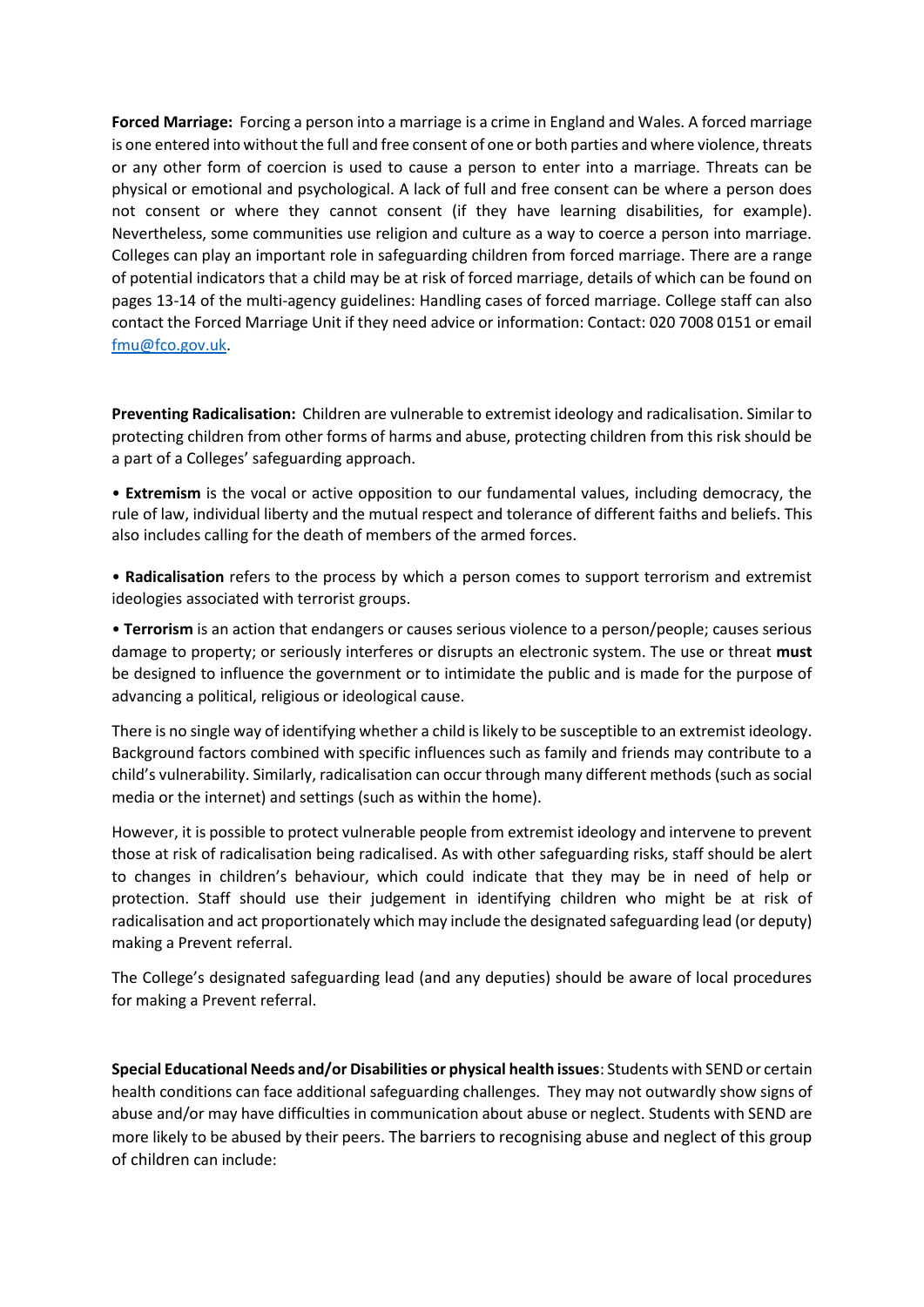- assumptions that indicators of possible abuse such as behaviour, mood and injury relate to the child's disability or health condition without further exploration;
- being more prone to peer group isolation than other children
- the potential for children with SEN and disabilities being disproportionally impacted by behaviours such as bullying, including prejudice-based bullying, without outwardly showing any signs; and
- communication barriers and difficulties in managing or reporting these challenges.

To address these additional challenges, the College has put in place the following pastoral support measures pastoral leader interventions; opportunities to use areas of the SEN department for a quiet space with friends; eating lunch with the TA's in the canteen; opportunities to use the library space and the support from the Engagement and Support Unit.

Further guidance can be found in the DfE guidance Supporting pupils at College with medical conditions, and where applicable in the SEND Code of Practice.

Staff will support such students in expressing any concerns they may have and will be particularly vigilant to any signs or indicators of abuse, discussing this with the DSL as appropriate. Any reports of abuse involving children with SEND will entail close liaison with the DSL or DDSL and named person with oversight for SEN.

**Lesbian, Gay, Bi or Trans (LGBT):** Children who are LGBT can be targeted by their peers. In some cases, a student who is perceived by their peers to be LGBT (whether they are or not) can be just as vulnerable as children who identify as LGBT.

**Children and the court system:** Children are sometime required to give evidence in criminal courts, either for crimes committed against them or for crimes they have witnessed, and this will be stressful for them. Making child arrangements following separation can also be stressful and entrench conflict in families. Staff should be alert to the needs of such students and report any concerns to the DSL or DDSL in accordance with this policy.

**Children who go missing from education or College:** A child going missing is a potential indicator of a range of safeguarding possibilities, such as abuse or neglect. The College holds more than one emergency contact number for each student so additional options are available to contact a responsible adult when a child goes missing is also identified as a welfare and/or safety concern.

Staff must follow the College's procedures for dealing with children who go missing, particularly on repeat occasions.The College's procedure for dealing with children who go missing can be found in the College's Missing Children Policy]. All unexplained or unauthorised absences will be followed up in accordance with this policy.

The College shall inform the local authority of any student who is going to be added to or deleted from the College's admission register at non-standard transition points in accordance with the requirements of the Education (Pupil Registration) (England) Regulations 2006 (as amended). This will assist the local authority to:

- a) fulfil its duty to identify children of compulsory College age who are missing from education; and
- b) follow up with any child who might be in danger of not receiving an education and who might be at risk of abuse, neglect or radicalisation.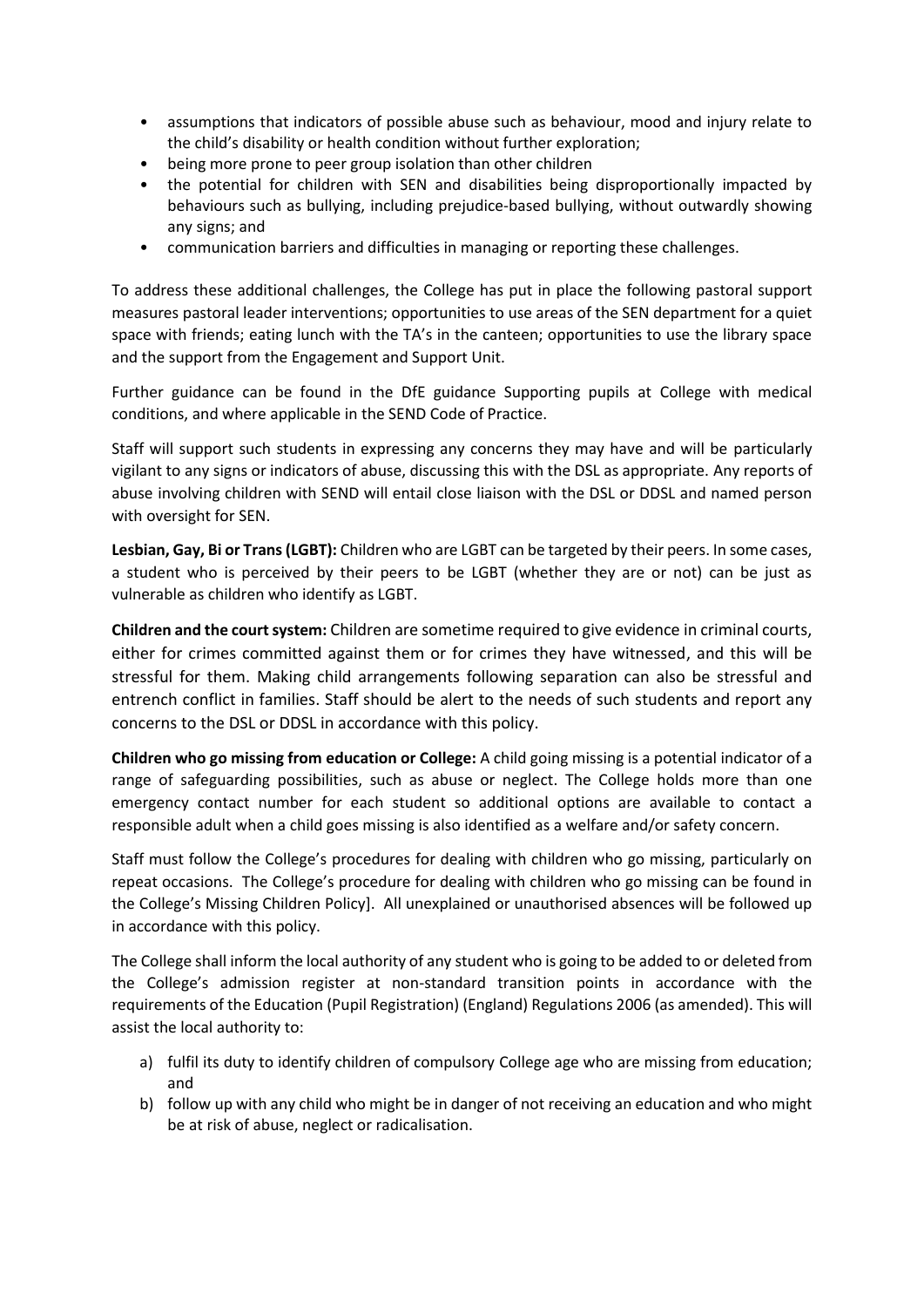College attendance registers are carefully monitored to identify any trends. The College will inform the local authority (and the local authority where the child is normally resident) of any student who fails to attend College regularly or has been absent without the College's permission for a continuous period of 10 College days or more, at such intervals as are agreed between the College and the local authority. These intervals are agreed between the College and the local authority.

Action should be taken in accordance with this policy if any absence of a student from the College gives rise to a concern about their welfare.

**Children with family members in prison:** Children who have a parent in prison are at risk of poor outcomes including poverty, stigma, isolation and poor mental health. Staff should be alert to the needs of such students and report any concerns to the DSL or DDSL in accordance with this policy.

**Child abduction and community safety incidents:** Child abduction is the unauthorised removal or retention of a minor from a parent or anyone with legal responsibility for the child. Child abduction can be committed by parents or other family members; by people known but not related to the victim (such as neighbours, friends and acquaintances); and by strangers.

Other community safety incidents in the vicinity of a College can raise concerns amongst children and parents, for example, people loitering nearby or unknown adults engaging children in conversation.

As children get older and are granted more independence (for example, as they start walking to College on their own) it is important they are given practical advice on how to keep themselves safe. Many Colleges provide outdoor-safety lessons run by teachers or by local police staff.

It is important that lessons focus on building children's confidence and abilities rather than simply warning them about all strangers. Further information is available at: [www.actionagainstabduction.org](http://www.actionagainstabduction.org/) and [www.clevernevergoes.org.](http://www.clevernevergoes.org/)

Children in need: defined under the Children Act 1989 as a child who is unlikely to achieve or maintain a reasonable level of health or development, or whose health or development is likely to be significantly or further impaired, without the provision of services; or a child with a disability. Local authorities are required to provide services to safeguard or promote the welfare of children in need, and they may be assessed under s17 Children Act 1989.

**Domestic abuse:** The cross-government definition of domestic violence and abuse is: any incident or pattern of incidents of controlling, coercive, threatening behaviour, violence or abuse between those aged 16 or over who are, or have been, intimate partners or family members regardless of sex or sexuality. The abuse can encompass but is not limited to: psychological; physical; sexual; financial; and emotional.

All children can witness and be adversely affected by domestic abuse in the context of their home life where domestic abuse occurs between family members. Exposure to domestic abuse and/or violence can have a serious, long lasting emotional and psychological impact on children. In some cases, a child may blame themselves for the abuse or may have had to leave the family home as a result.

**Homelessness:** Indicators that a family may be at risk of homelessness include household debt, rent arrears, domestic abuse and anti-social behaviour, as well as the family being asked to leave a property. The DSL or DDSL will raise/progress any concerns about homelessness with the Local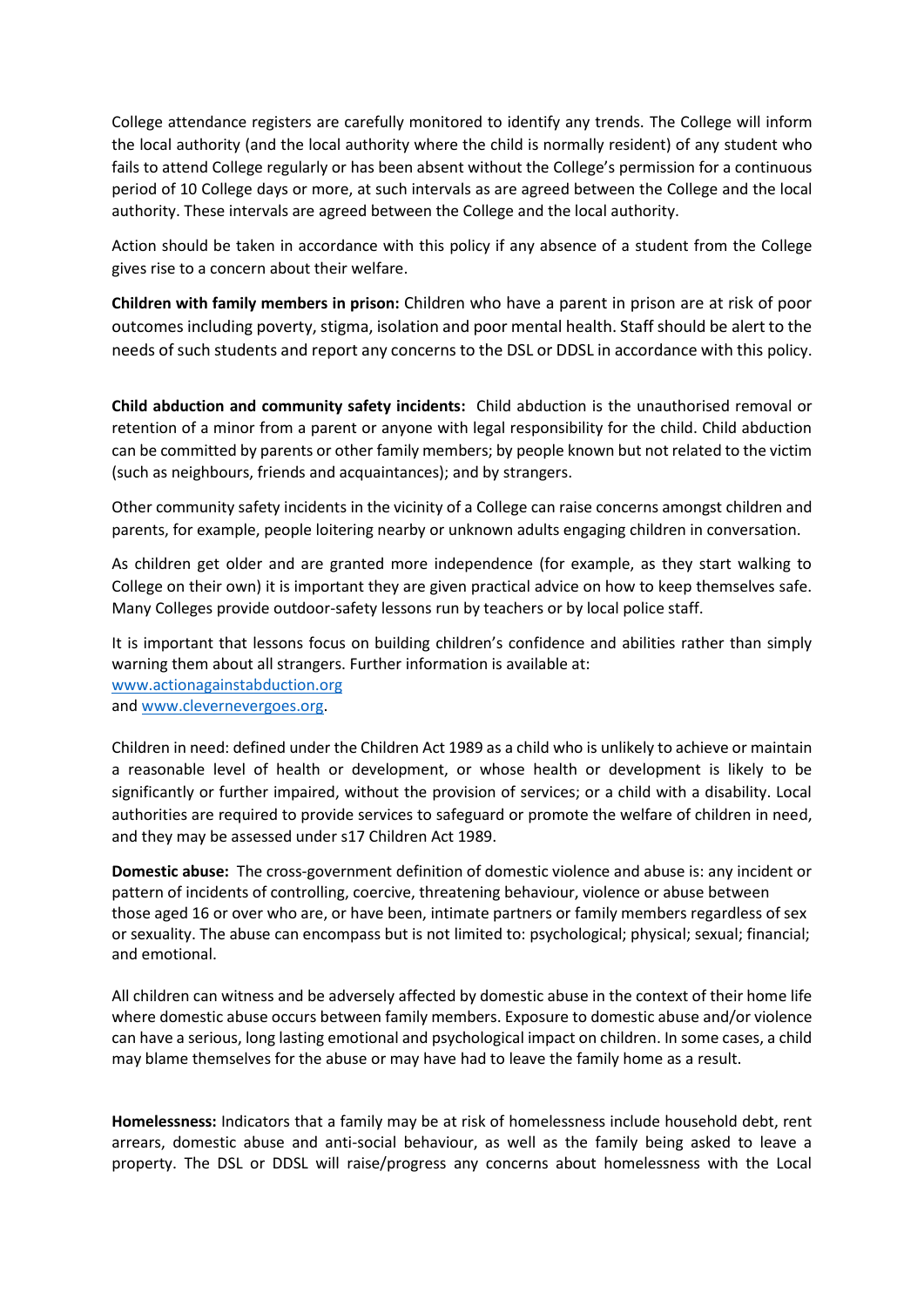Housing Authority although this does not replace a referral into children's social care where a child has been harmed or is at risk of harm.

#### **Peer on peer/ child on child abuse**

Children can abuse other children. This is generally referred to as peer on peer abuse and can take many forms. This can include (but is not limited to):

- abuse within intimate partner relationships between peers;
- bullying (including cyberbullying) prejudice-based and discriminatory bullying;
- sexual violence such as rape, assault by penetration and sexual assault (this may include an online element which facilitates, threatens and/or encourages sexual violence);
- sexual harassment such as sexual comments, remarks, jokes and online sexual harassment, which may be standalone or part of a broader pattern of abuse;
- Causing someone to engage in sexual activity without consent, such as forcing someone to strip, touch themselves sexually, or to engage in sexual activity with a third party;
- physical abuse such as hitting, kicking, shaking, biting, hair pulling, or otherwise causing physical harm (this may include an online element which facilitates, threatens and/or encourages physical abuse);
- consensual and non-consensual sharing nudes and semi-nudes images and videos (also known as sexting or youth produced sexual imagery);
- upskirting (see below);
- initiation/hazing type violence and rituals (this could include abuse or humiliation used as a way of initiating a person into a group or event including online).

It can happen both inside and outside College and online. It is important that all staff recognise the indicators and signs of peer on peer abuse, how to identify it and respond to reports. **Even if there are no reports in the College, this does not mean that it is not happening. Any concerns regarding peer on peer abuse must be referred to the DSL or DDSL.** 

#### **Sexual violence and sexual harassment between children in Colleges and colleges**

#### **Context**

Sexual violence and sexual harassment can occur between two children of any age and sex. It can also occur through a group of children sexually assaulting or sexually harassing a single child or group of children.

Children who are victims of sexual violence and sexual harassment will likely find the experience stressful and distressing. This will, in all likelihood, adversely affect their educational attainment. Sexual violence and sexual harassment exist on a continuum and may overlap, they can occur online and offline (both physical and verbal) and are never acceptable.

It is important that **all** victims are taken seriously and offered appropriate support. Staff should be aware that some groups are potentially more at risk. Evidence shows girls, children with special educational needs and disabilities (SEND) and LGBT children are at greater risk.

Staff should be aware of the importance of:

- challenging inappropriate behaviours;
- making clear that sexual violence and sexual harassment is not acceptable, will never be tolerated and is not an inevitable part of growing up;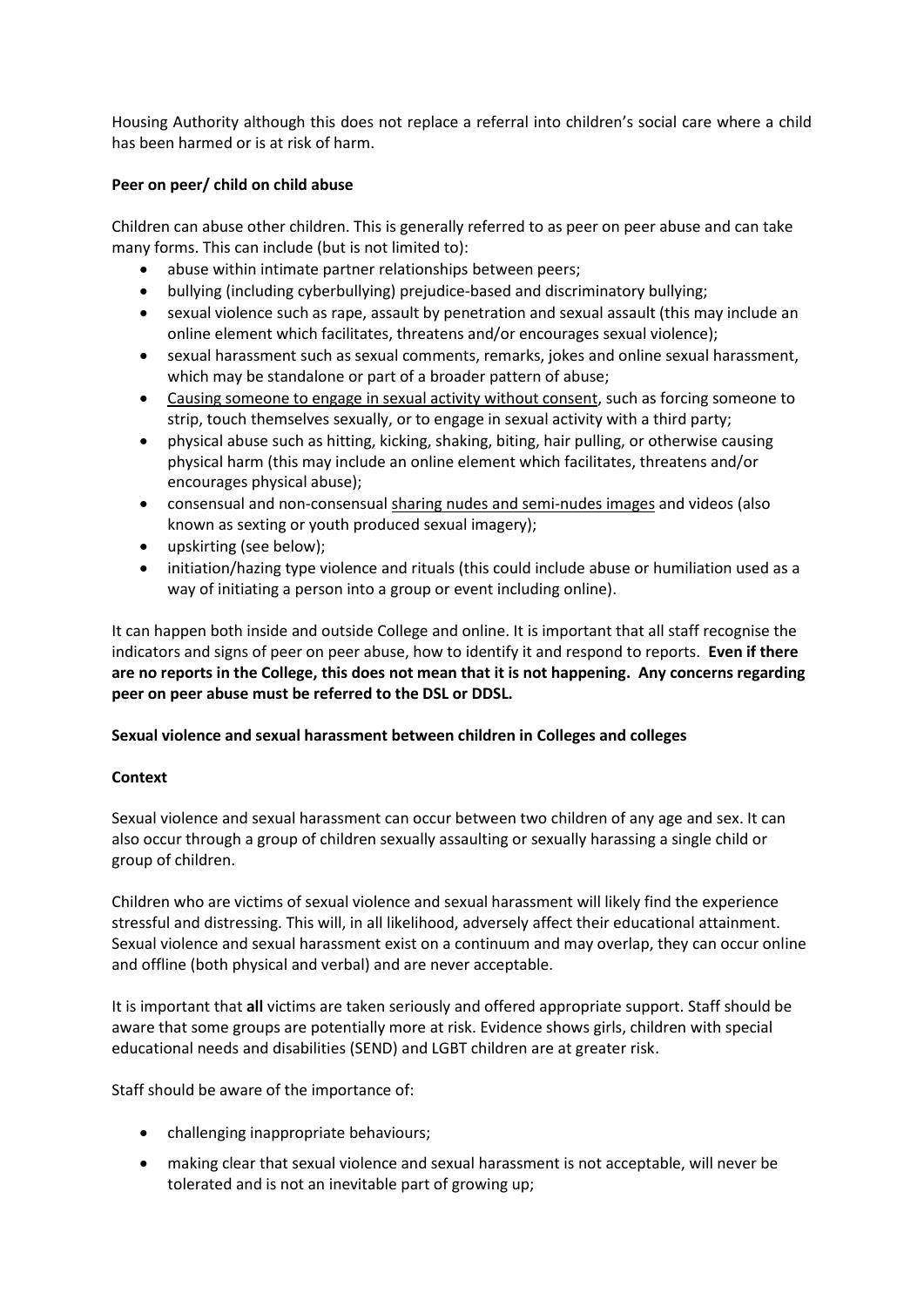• not tolerating or dismissing sexual violence or sexual harassment as "banter", "part of growing up", "just having a laugh" or "boys being boys"; and

• challenging physical behaviours (potentially criminal in nature), such as grabbing bottoms, breasts and genitalia, pulling down trousers, flicking bras and lifting up skirts. Dismissing or tolerating such behaviours risks normalising them.

#### **What is sexual violence and sexual harassment?**

#### **Sexual violence**

It is important that College staff are aware of sexual violence and the fact children can, and sometimes do, abuse their peers in this way. When referring to sexual violence we are referring to sexual violence offences under the Sexual Offences Act 2003 as described below:

**Rape**: A person (A) commits an offence of rape if: he intentionally penetrates the vagina, anus or mouth of another person (B) with his penis, B does not consent to the penetration and A does not reasonably believe that B consents.

**Assault by Penetration**: A person (A) commits an offence if: s/he intentionally penetrates the vagina or anus of another person (B) with a part of her/his body or anything else, the penetration is sexual, B does not consent to the penetration and A does not reasonably believe that B consents.

**Sexual Assault**: A person (A) commits an offence of sexual assault if: s/he intentionally touches another person (B), the touching is sexual, B does not consent to the touching and A does not reasonably believe that B consents.

**Causing someone to engage in sexual activity without consent:** A person (A) commits an offence if: s/he intentionally causes another person (B) to engage in an activity, the activity is sexual, B does not consent to engaging in the activity, and A does not reasonably believe that B consents. This could be forcing someone to strip, touch themselves sexually, or to engage in sexual activity with a third party. **What is consent**? Consent is about having the freedom and capacity to choose. Consent to sexual activity may be given to one sort of sexual activity but not another, e.g.to vaginal but not anal sex or penetration with conditions, such as wearing a condom. Consent can be withdrawn at any time during sexual activity and each time activity occurs. Someone consents to vaginal, anal or oral penetration only if s/he agrees by choice to that penetration and has the freedom and capacity to make that choice.

a child under the age of 13 can never consent to any sexual activity;

- the age of consent is 16;
- sexual intercourse without consent is rape.

#### **Sexual harassment**

When referring to sexual harassment we mean 'unwanted conduct of a sexual nature' that can occur online and offline. When we reference sexual harassment, we do so in the context of child on child sexual harassment. Sexual harassment is likely to: violate a child's dignity, and/or make them feel intimidated, degraded or humiliated and/or create a hostile, offensive or sexualised environment. Whilst not intended to be an exhaustive list, sexual harassment can include:

• sexual comments, such as: telling sexual stories, making lewd comments, making sexual remarks about clothes and appearance and calling someone sexualised names;

• sexual "jokes" or taunting;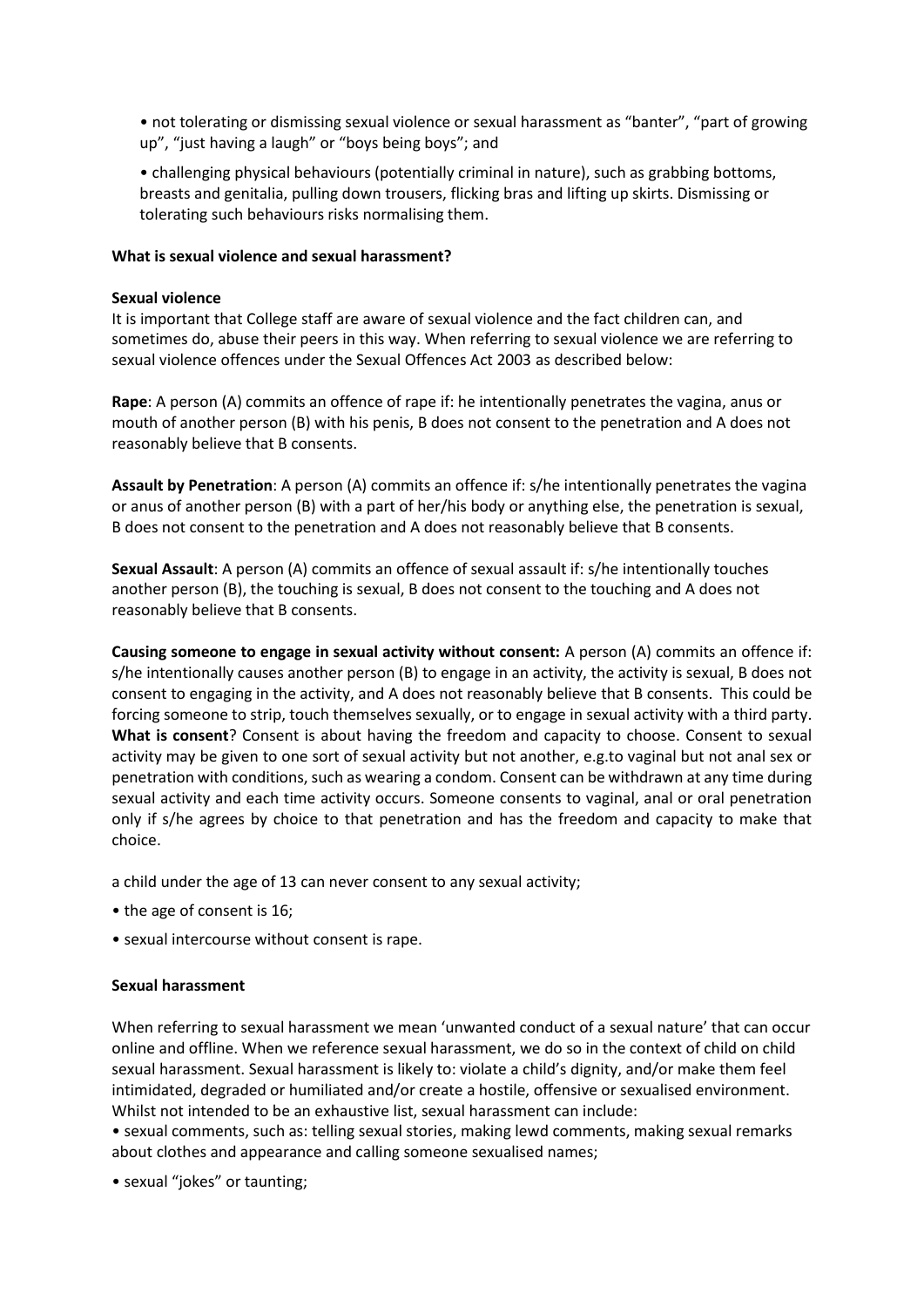• physical behaviour, such as: deliberately brushing against someone, interfering with someone's clothes (Colleges should be considering when any of this crosses a line into sexual violence - it is important to talk to and consider the experience of the victim) and displaying pictures, photos or drawings of a sexual nature; and

• online sexual harassment. This may be standalone, or part of a wider pattern of sexual harassment and/or sexual violence. It may include:

- o non-consensual sharing of nudes and semi-nudes images and videos;
- o sexualised online bullying;
- o unwanted sexual comments and messages, including, on social media;
- o sexual exploitation; coercion and threats; and
- o upskirting.

#### **Upskirting**

The Voyeurism (Offences) Act 2019, which is commonly known as the Upskirting Act, came into force on 12 April 2019. 'Upskirting' is where someone takes a picture under a person's clothing (not necessarily a skirt) without their permission and or knowledge, with the intention of viewing their genitals or buttocks (with or without underwear) to obtain sexual gratification, or cause the victim humiliation, distress or alarm. It is a criminal offence. Anyone of any sex, can be a victim.

#### **The response to a report of sexual violence or sexual harassment**

The initial response to a report from a child is important. It is essential that all victims are reassured that they are being taken seriously and that they will be supported and kept safe. A victim should never be given the impression that they are creating a problem by reporting sexual violence or sexual harassment. Nor should a victim ever be made to feel ashamed for making a report.

If staff have a concern about a child or a child makes a report to them, they should follow the referral process. As is always the case, if staff are in any doubt as to what to do, they should speak to the designated safeguarding lead (or a deputy).

**Mental Health:** All staff should also be aware that mental health problems can, in some cases, be an indicator that a child has suffered or is at risk of suffering abuse, neglect or exploitation. Only appropriately trained professionals should attempt to make a diagnosis of a mental health problem. Staff are well placed to observe children day-to-day and identify those whose behaviour suggests that they may be experiencing a mental health problem or be at risk of developing one. Where children have suffered abuse and neglect, or other potentially traumatic adverse childhood experiences, this can have a lasting impact throughout childhood, adolescence and into adulthood. It is key that staff are aware of how these children's experiences, can impact on their mental health, behaviour and education.

If staff have a mental health concern about a child that is also a safeguarding concern, immediate action should be taken, following their child protection policy and speaking to the designated safeguarding lead or a deputy.

Reference should be made to:

Mental Health and Behaviour in Colleges DfE guidance (November 2018);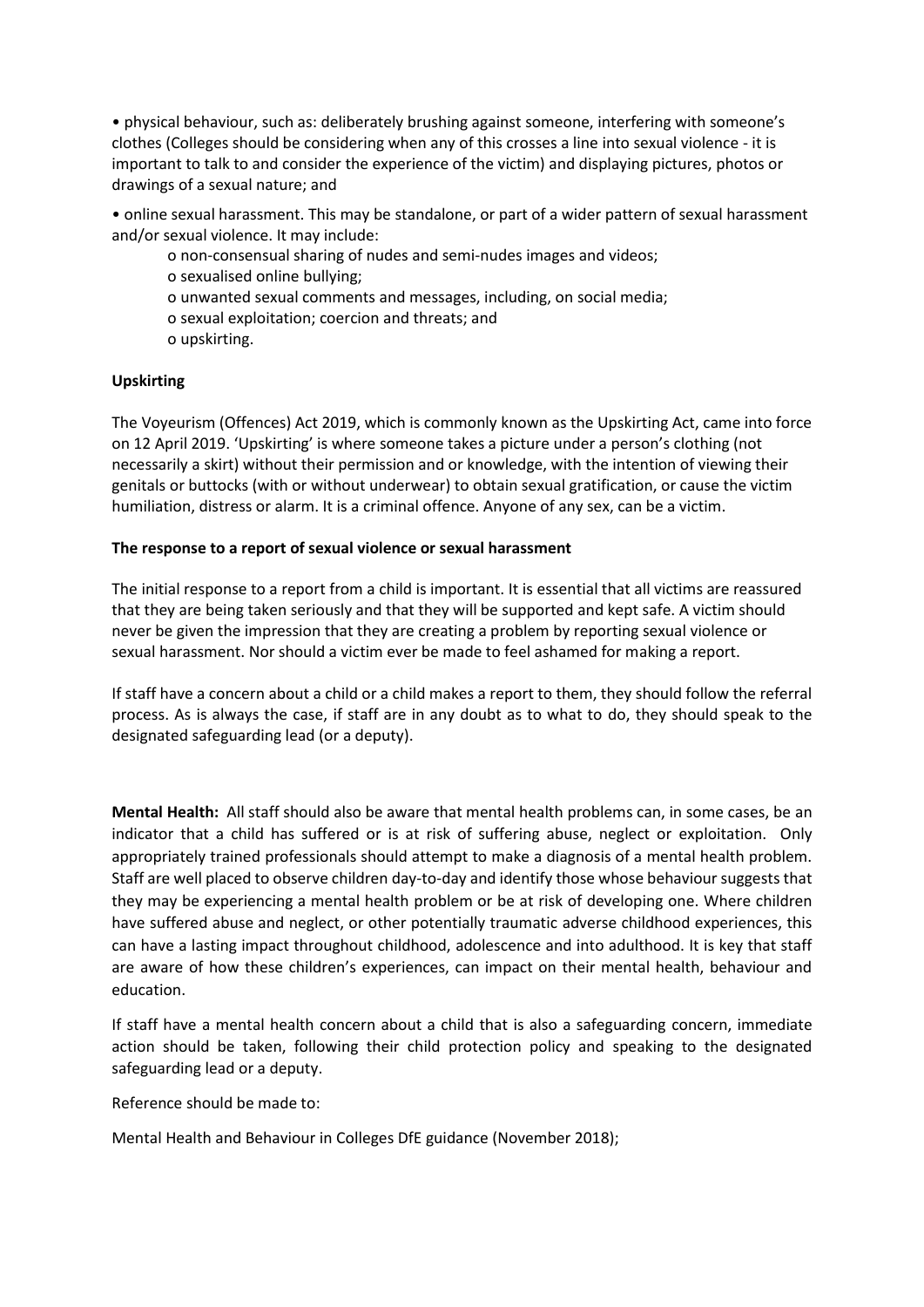DfE guidance 'promoting and supporting mental health and wellbeing in Colleges, which details numerous resources available to Colleges; and

Public Health England: Promoting children and young people's emotional health and wellbeing a whole College and college approach

If staff (including governors, agency staff and volunteers) have any concerns about a child's welfare they should act immediately and should speak with the School's DSL Mrs Claire Dickens or DDSL Mr Paul Thompson. If, in exceptional circumstances, the DSL or DDSL is not available, this should not delay appropriate action being taken and staff should consider speaking to a member of the senior leadership team and/or take advice from local children's social care. In these circumstances, any action taken should be shared with the DSL or DDSL as soon as is practically possible.

The DSL will consider the appropriate action to take in accordance with the threshold document published by the College's local safeguarding partners Options will include:

- managing any support for the child internally via the School's own pastoral support processes;
- making an early help assessment; or
- making a referral for statutory services.

If a child's situation does not appear to be improving, the DSL (or the person that made the referral) should consider following local escalation procedures to ensure their concerns have been addressed and to ensure that the child's situation improves.

#### **Modern Slavery and the National Referral Mechanism**

Modern slavery encompasses human trafficking and slavery, servitude and forced or compulsory labour. Exploitation can take many forms, including: sexual exploitation, forced labour, slavery, servitude, forced criminality and the removal of organs.

Further information on the signs that someone may be a victim of modern slavery, the support available to victims and how to refer them to the NRM is available in the Modern Slavery Statutory Guidance. Modern slavery: how to identify and support victims - GOV.UK (www.gov.uk)

#### **Cybercrime**

Cybercrime is criminal activity committed using computers and/or the internet. It is broadly categorised as either 'cyber-enabled' (crimes that can happen off-line but are enabled at scale and at speed on-line) or 'cyber dependent' (crimes that can be committed only by using a computer). Cyber-dependent crimes include;

- unauthorised access to computers (illegal 'hacking'), for example accessing a College's computer network to look for test paper answers or change grades awarded;
- denial of Service (Dos or DDoS) attacks or 'booting'. These are attempts to make a computer, network or website unavailable by overwhelming it with internet traffic from multiple sources; and,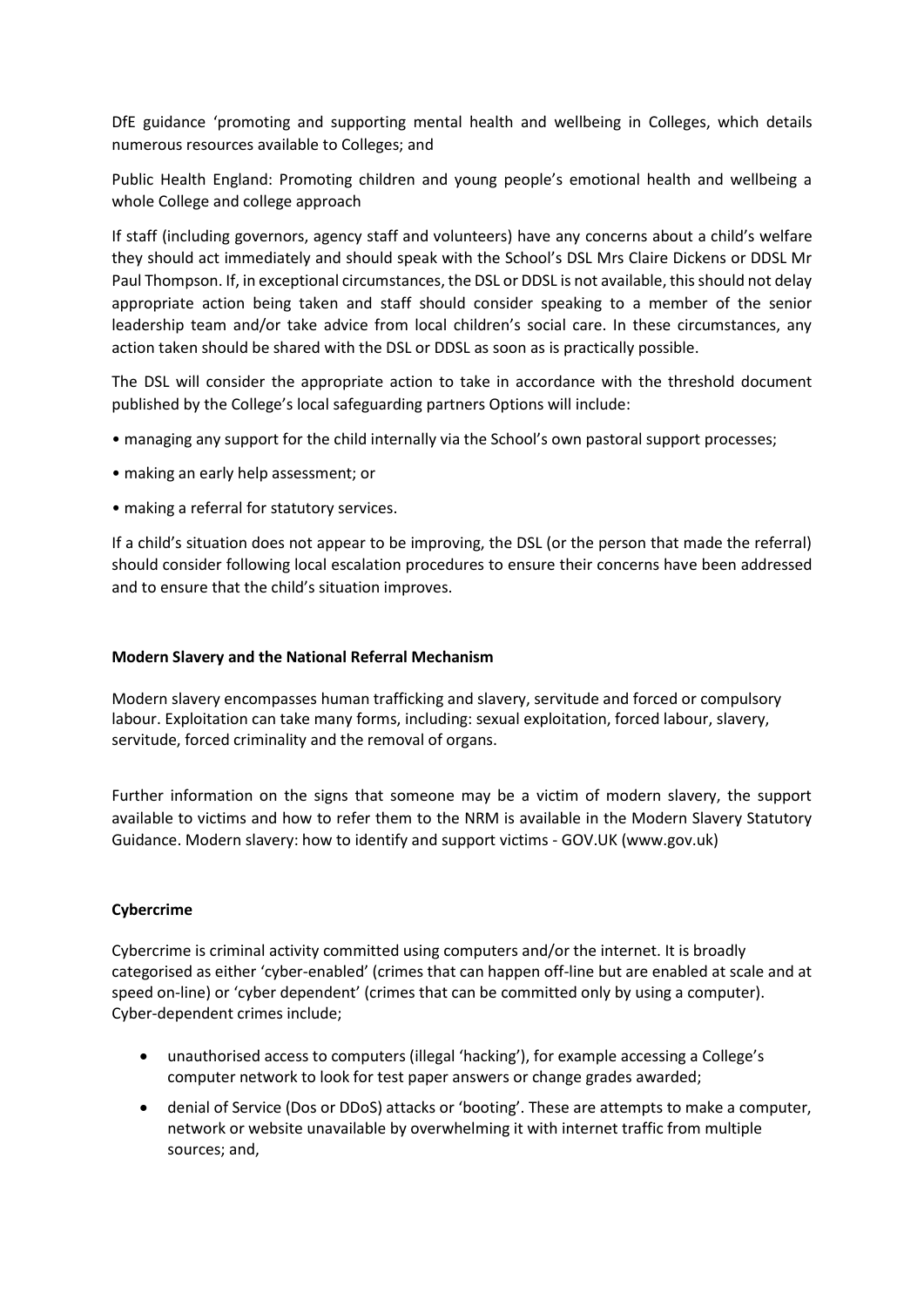• making, supplying or obtaining malware (malicious software) such as viruses, spyware, ransomware, botnets and Remote Access Trojans with the intent to commit further offence, including those above.

Children with particular skill and interest in computing and technology may inadvertently or deliberately stray into cyber-dependent crime.

If there are concerns about a child in this area, the designated safeguarding lead (or a deputy), should consider referring into the **Cyber Choices** programme. This is a nationwide police programme supported by the Home Office and led by the National Crime Agency, working with regional and local policing. It aims to intervene where young people are at risk of committing, or being drawn into, low level cyber-dependent offences and divert them to a more positive use of their skills and interests.

Note that **Cyber Choices** does not currently cover 'cyber-enabled' crime such as fraud, purchasing of illegal drugs on-line and child sexual abuse and exploitation, nor other areas of concern such as online bullying or general on-line safety.

Additional advice can be found at: Cyber Choices, 'NPCC- When to call the Police' and National Cyber Security Centre - NCSC.GOV.UK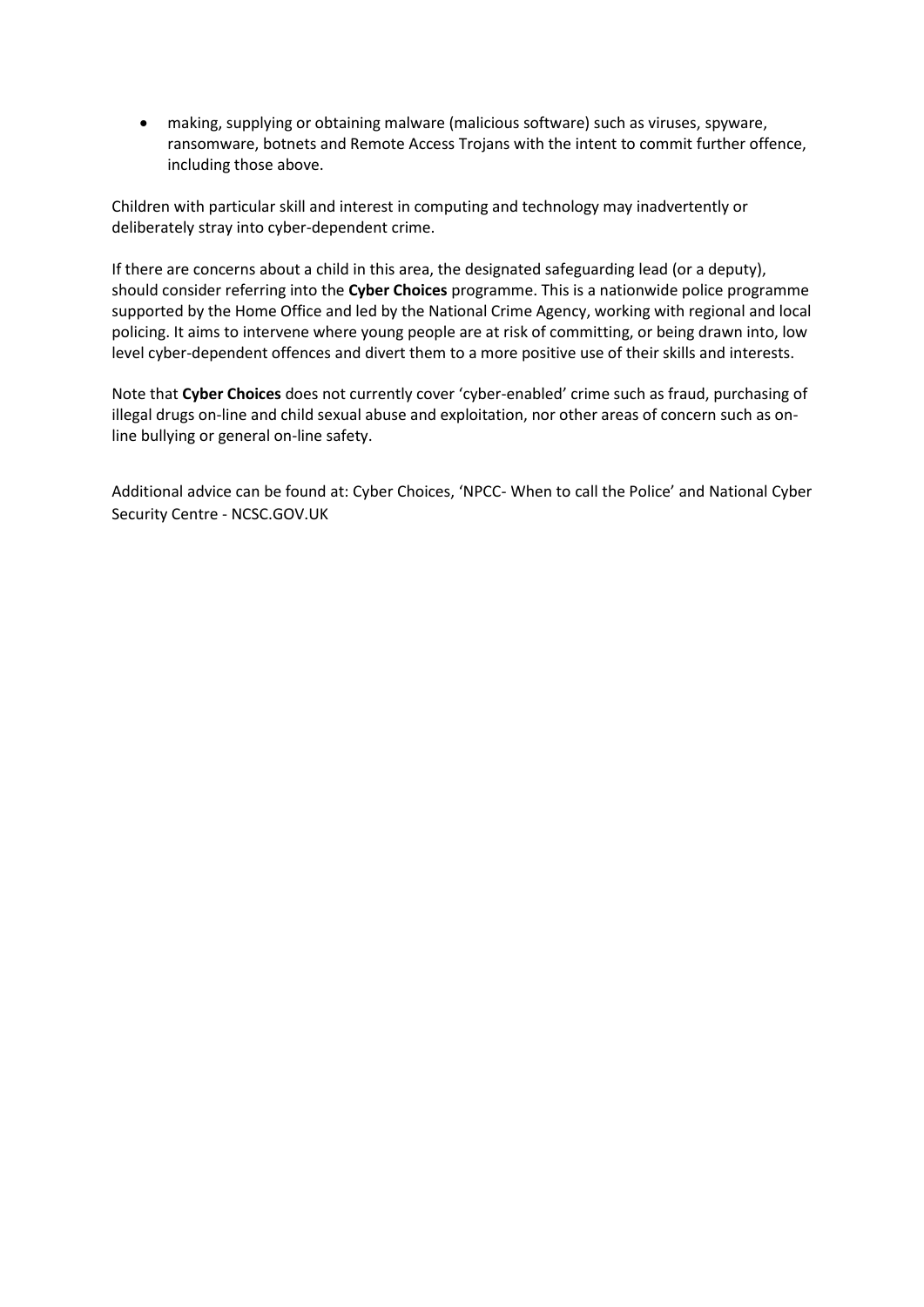

# **Meet the Safeguarding Team:**

**The Designated Safeguarding Lead is:**

**CLAIRE DICKENS**



CLAIRE DICKENS Assistant Principal located at K028

# **The Deputy Designated Safeguarding Leads are:**

**PAUL THOMPSON**



PAUL THOMPSON Director of Welfare located at K029





KATH CHARD Business Manager located at A107

**CLAIRE MITCHELL**



CLAIRE MITCHELL Pastoral: Year 8 located at K026





JAYNE BEESLEY Pastoral: Year 11 located at A205

## **Other people in the Safeguarding Team are:**

**CAROLINE BELL**

**VIV SILVERTHORNE**

## **JACK CLEMENTS**

| <b>CAROLINE BELL</b> | VIV SII VERTHORNE | JACK CLEMENTS     | TINA HUMPHREY     | TISA SHADBOLT        |
|----------------------|-------------------|-------------------|-------------------|----------------------|
| Pastoral: Year 7     | Pastoral: Year 9  | Pastoral: Year 10 | Pastoral: Year 11 | Pastoral: Year 12/13 |
| located at K025      | located at W117   | located at G109   | located at A205   | located at G205      |

**TINA HUMPHREY**

## **LISA SHADBOLT**











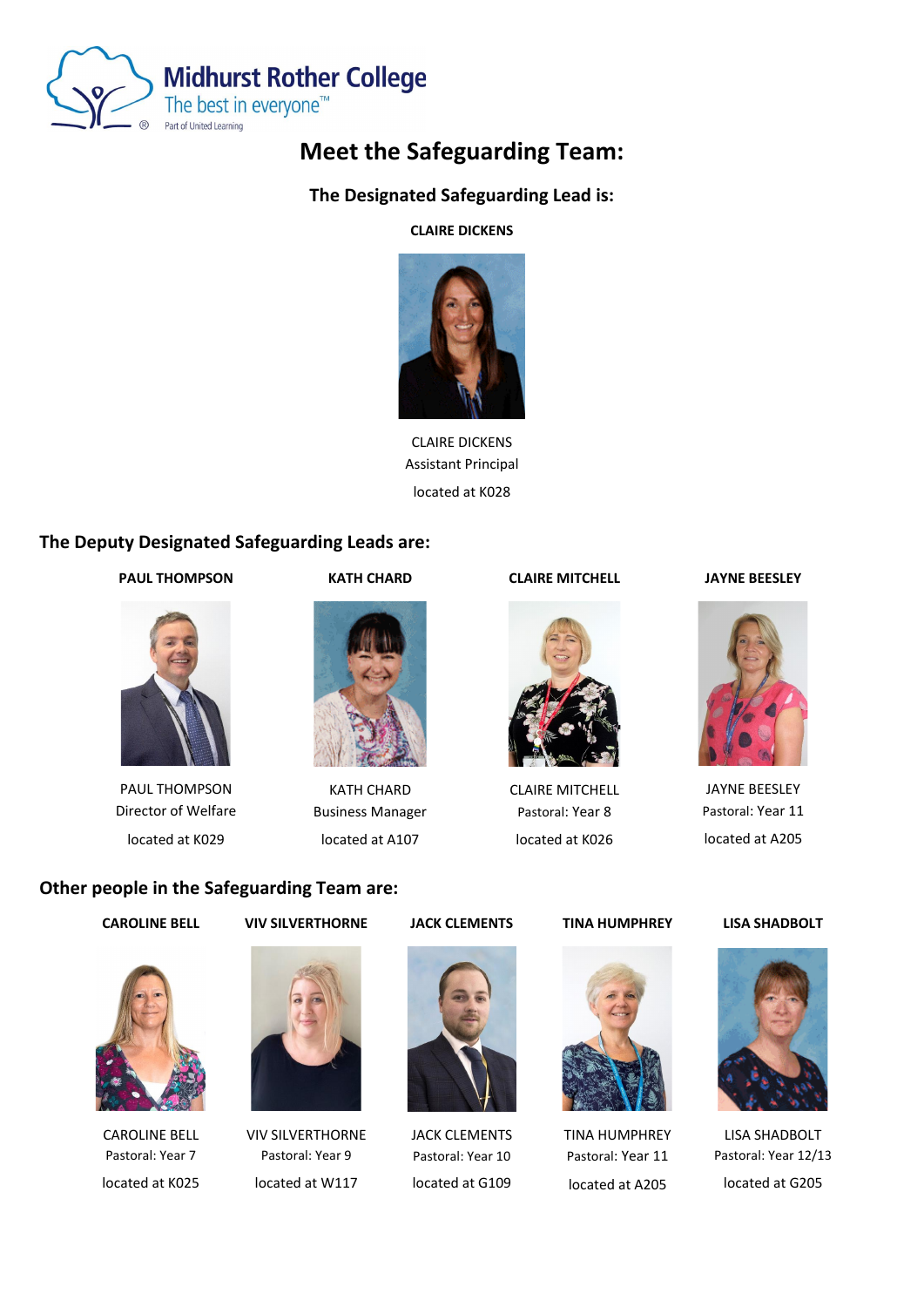| Safeguarding Training Log - Academic Year 2021-22                                                                                                          |                                                                          |                                 |  |
|------------------------------------------------------------------------------------------------------------------------------------------------------------|--------------------------------------------------------------------------|---------------------------------|--|
| <b>Attendees</b>                                                                                                                                           | Type of training provided                                                | Date undertaken                 |  |
| Principal                                                                                                                                                  | <b>INSET/Child Protection Training Level 2</b>                           | September 2021                  |  |
| <b>Stuart Edwards</b>                                                                                                                                      | <b>Educare Package</b>                                                   |                                 |  |
| <b>DSL</b><br><b>Claire Dickens</b>                                                                                                                        | Designated Safeguarding Lead Level 3                                     |                                 |  |
| <b>DDSLs</b><br>Paul Thompson<br>Kath Chard<br>Jayne Beesley<br><b>Claire Mitchell</b>                                                                     | Designated Safeguarding Lead Level 3                                     |                                 |  |
| Senior Leadership Team                                                                                                                                     | INSET/ Child Protection Training Level 2<br><b>Educare Package</b>       | September 2021                  |  |
| <b>Pastoral Leads</b>                                                                                                                                      | <b>INSET/Child Protection Training Level 2</b><br><b>Educare Package</b> | September 2021                  |  |
| Whole College                                                                                                                                              | <b>INSET/Child Protection Training Level 2</b><br><b>Educare Package</b> | September 2021                  |  |
| e-safety Lead<br>Paul Thompson                                                                                                                             | <b>CEOP Lead Training</b>                                                | <b>June 2019</b>                |  |
| P.E. staff<br><b>Richard Bentley</b><br><b>Caroline Reid</b><br>Aaron Hancock<br>Stephanie Madden<br>Simon Hills<br><b>Claire Dickens</b><br>Paul Thompson | <b>INSET/Child Protection Training Level 2</b><br><b>Educare Package</b> | September 2021 for all PE staff |  |
| <b>Medical Needs Officer</b><br>Sue Fowler                                                                                                                 | <b>INSET/Child Protection Training Level 2</b><br><b>Educare Package</b> | September 2021                  |  |
| <b>Paediatric First Aiders</b>                                                                                                                             |                                                                          |                                 |  |
| <b>Health &amp; Safety / COSH</b>                                                                                                                          |                                                                          |                                 |  |
| <b>Premises Manager</b><br>Hugh McClarnon                                                                                                                  |                                                                          |                                 |  |
| <b>Assistant Premises</b><br><b>Manager</b><br>Adrain Banbury                                                                                              |                                                                          |                                 |  |
| <b>EVC</b><br><b>Heide Evans</b>                                                                                                                           | <b>INSET/Child Protection Training Level 2</b><br><b>Educare Package</b> | September 2021                  |  |
| Chair of Governors of LGB<br>David Lawes                                                                                                                   | <b>DSL Safeguarding Training</b>                                         | September 2021                  |  |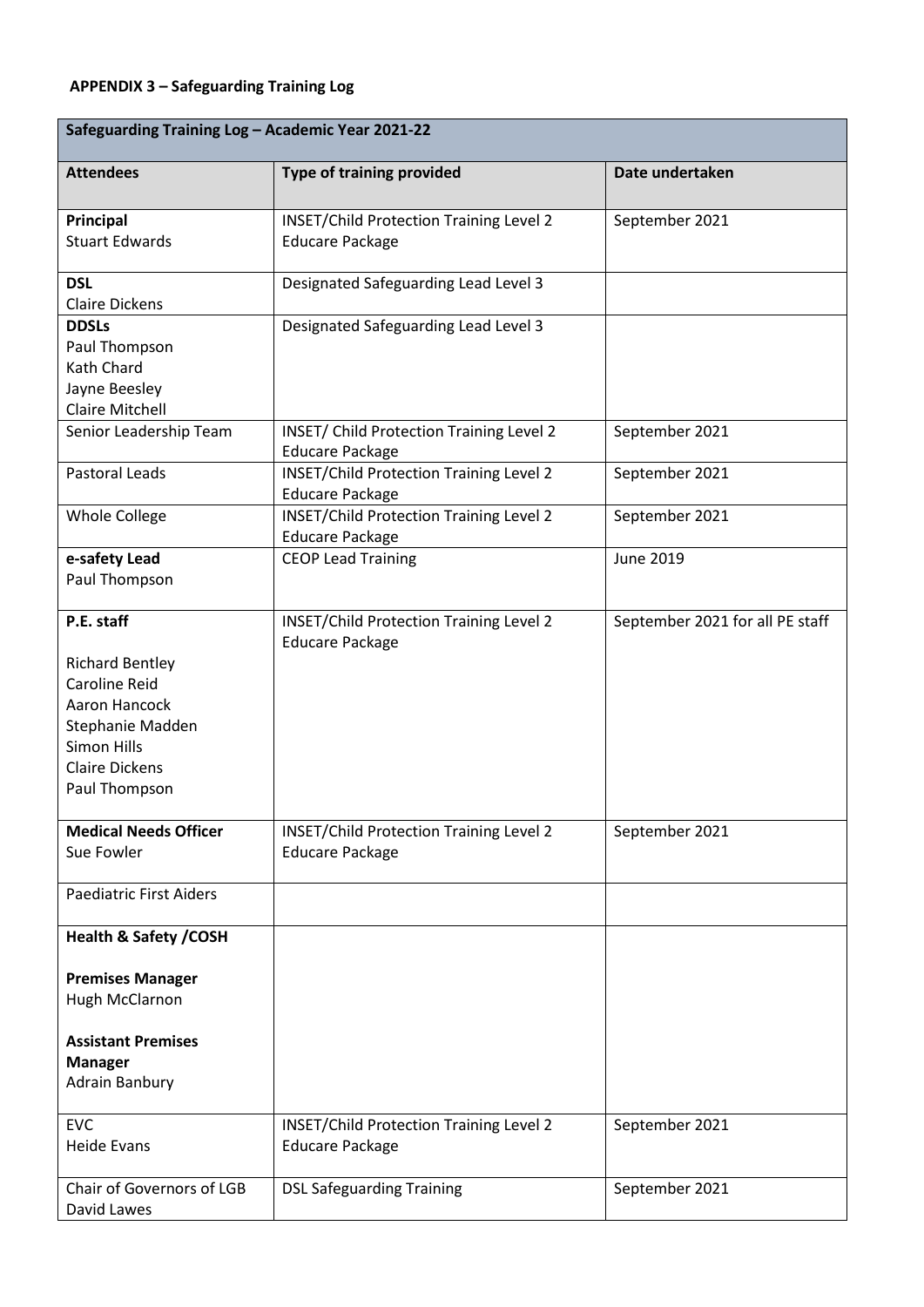| <b>Nominated Safeguarding</b>    | <b>DSL Safeguarding Training</b> | September 2021 |
|----------------------------------|----------------------------------|----------------|
| <b>Governor of LGB</b>           |                                  |                |
| <b>Revd Dave Willis</b>          |                                  |                |
| <b>Local Governing Body</b>      | <b>DSL Safeguarding Training</b> | September 2021 |
| (whole board)                    |                                  |                |
| <b>Agency Staff /Peripatetic</b> |                                  | As required    |
|                                  |                                  |                |
| Volunteers                       |                                  | As required    |
|                                  |                                  |                |
| Contractors                      |                                  | As required    |
|                                  |                                  |                |
| Other                            |                                  |                |
|                                  |                                  |                |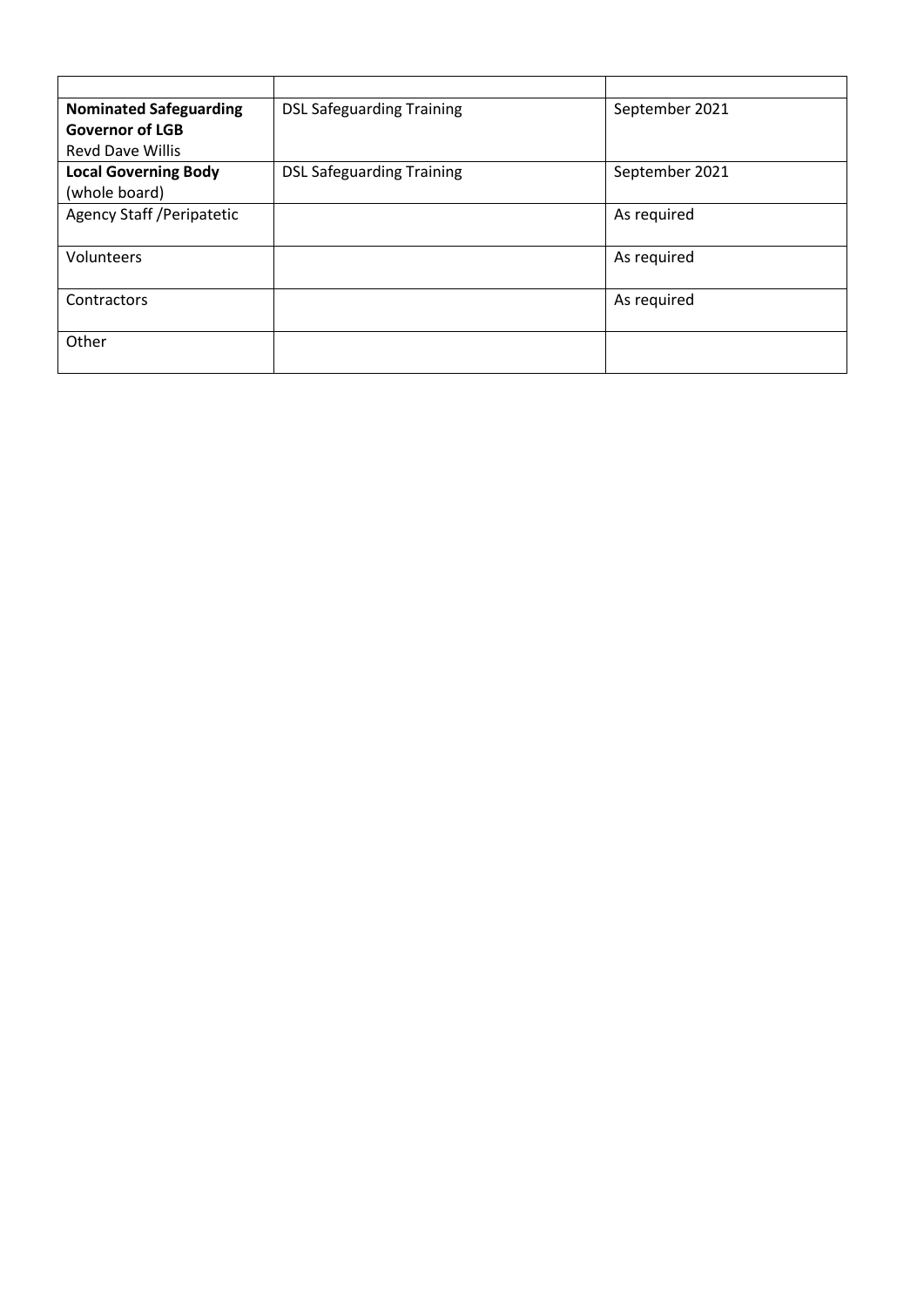#### **APPENDIX 4 – STAFF/STUDENT RELATIONSHIP LETTER AND GUIDANCE NOTES**

*Midhurst Rother College United Learning*

September 2021

#### Dear Colleague,

Every one of us working within United Learning, whatever our role, is acutely aware that the protection of children is of the highest possible importance. Trust underpins everything that we do in schools. The parents of our pupils entrust the care of their children to us and together we are all responsible for their wellbeing. United Learning also has a responsibility to ensure that those working in our schools are themselves protected - against putting themselves in a vulnerable position and against the possibility of false accusation. The continuing COVID-19 pandemic has created an unprecedented situation. The provision of home learning and partial opening of schools has presented us all with new safeguarding challenges which should be considered within the wider context of safeguarding and continue to be relevant as schools begin to return to normality.

This letter has also been prompted by the isolated actions of a small number of employees who have acted improperly or who have found/put themselves in a vulnerable position. The focus on appropriate use of social media remains a priority for us. Instances where inappropriate usage has been identified has led to disciplinary action including in the most serious cases dismissal for gross misconduct. I am writing to every person employed by United Learning to remind us all just how serious these matters are but also to offer some advice as to how to respond in potentially difficult situations.

Heads will discuss this issue with their staff at appropriate times during the school year. This letter reinforces those statements and ensures that no-one associated with our schools is in any doubt that child protection is an issue that must be treated with the utmost seriousness. Acts of child abuse may be blatant and incontrovertible. However, they may also be more subtle.

It must be understood that the following are almost always inappropriate within the professional context of schools and can easily be construed as child abuse in some circumstances:

- touching and physical contact, other than for staff working with very young children in primary or nursery settings, where it is expected that they will have necessary physical contact and display affection to properly fulfil their role to nurture, support and care for those children;
- contact through electronic or digital communications using personal accounts.

Against this background, we must ensure that no situation could arise which is or could reasonably be construed as acting against the safety of each child. This is not always an easy line to draw but crossing that line or being in a position where it appears that the line has been crossed, is unacceptable. Some adults within the school undertake roles where this is even more important because of the ease with which the proper execution of their duties might be misinterpreted or because the vulnerability of the young people in their care might be more easily exploited. These might include those:

- working in boarding houses or residential situations, including, for example, school trips and excursions;
- whose work requires them to interact in a one-to-one situation, particularly when that work takes place behind closed doors as is often the case with peripatetic music lessons;
- whose work by its nature requires some physical contact with children, for example, those working with very young children and those involved in the coaching of sport or other practical subjects where a correct technique may need to be demonstrated;
- who have high levels of access to ICT systems and, indeed, all who use the internet, email, text messaging and other forms of electronic communication;
- young employees and workers whose duties require them to work with older pupils (e.g., sixth formers) where the age differential is quite small;
- who work with especially vulnerable children for example those with special educational needs, disabilities, mental illness or those that require intimate care.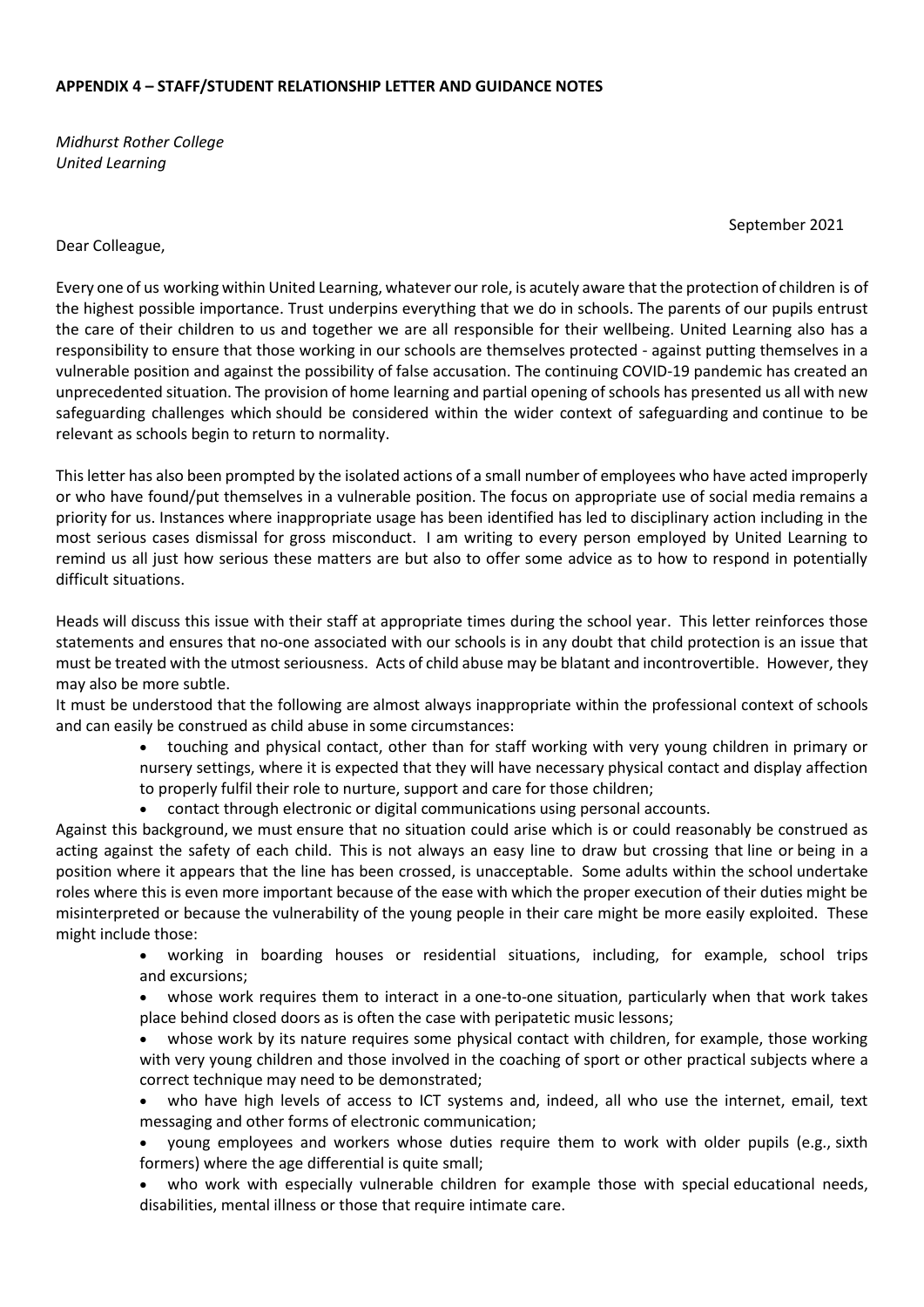Within each school, Headteachers will issue both verbal and written guidance from time to time and will make available appropriate training to help everyone deal with this difficult issue. A statement of guidance follows this letter. The DfE has published updated guidance for all schools on their duties to safeguard and promote the wellbeing of children, [Keeping children safe in education -](https://www.gov.uk/government/publications/keeping-children-safe-in-education--2) GOV.UK (www.gov.uk). It is important that you are familiar with this guidance and, as a statutory minimum, have read and can demonstrate your understanding of your responsibilities in relation to Keeping Children Safe in Education Part 1.

Finally, having said all this, it is still important for all of us to retain an appropriate balance. United Learning greatly appreciates the devotion and commitment of all of you who work in our schools. We know that your work is effective because every day you respect and care for children, enjoy their company and celebrate their achievements. The trust placed in us as we guide young people through their formative years is huge; we all need to help each other shoulder this responsibility to the very best of our ability. Thank you again for all you have done and continue to do for children and young people through this particularly difficult time.

Yours sincerely

J.A. Colis

Chief Executive **Principal** 

HelvIS.

Sir Jon Coles **Mr Stuart Edwards** United Learning **Midhurst Rother College**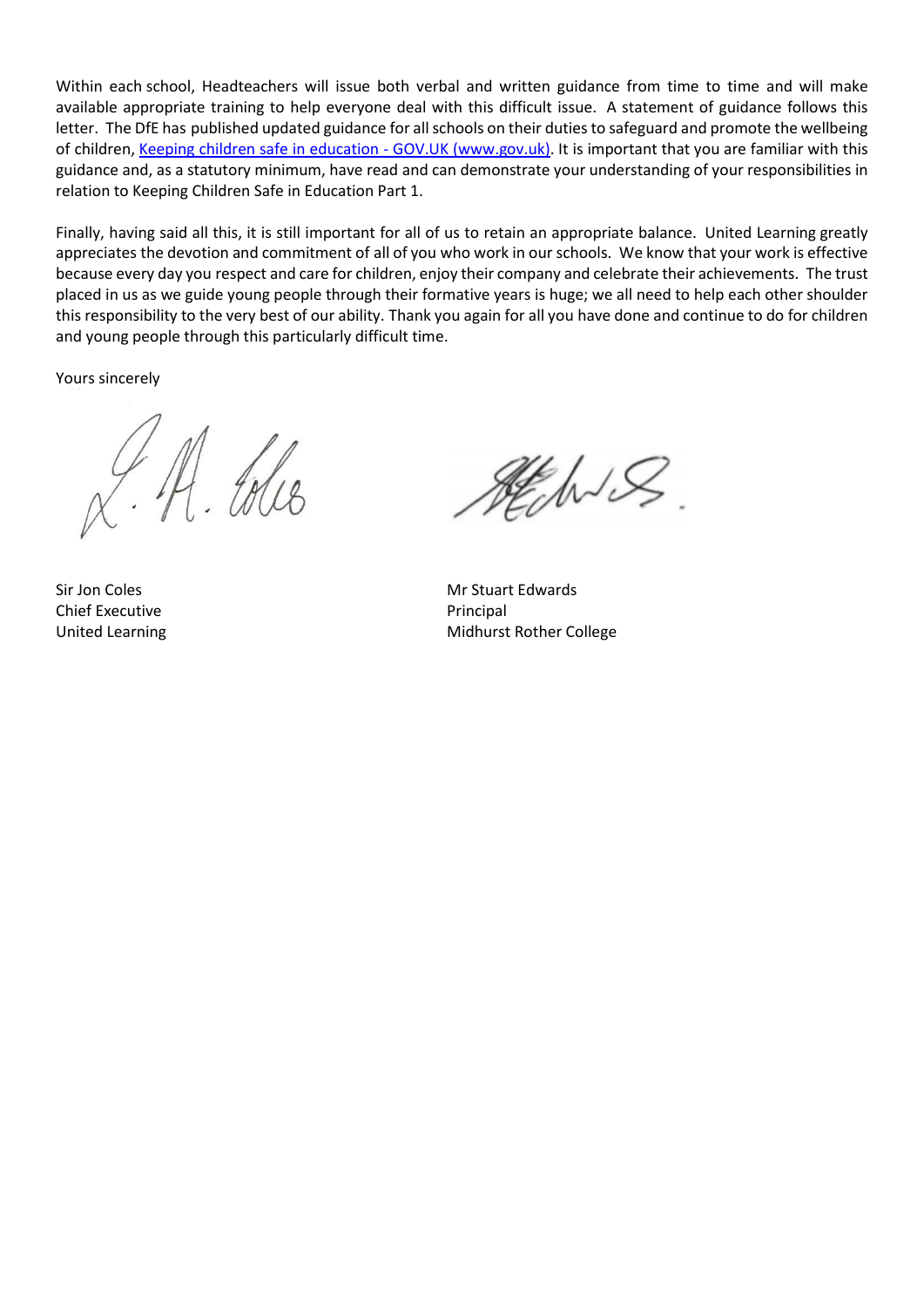## **UNITED LEARNING NOTES OF GUIDANCE FOR STAFF-STUDENT RELATIONSHIPS 2021**

This guidance is not exhaustive and is designed to set out principles rather than to give detailed and specific advice. Clearly, the circumstances in which staff work vary (e.g. working with very young children, boarding staff, sports staff, etc.); this guidance is meant to give general principles only. Indeed, for staff working with very young children in primary or nursery settings it is expected that they will have necessary physical contact and display affection to properly fulfil their role to nurture, support and care for those children. Although this advice applies primarily to teachers and to other adults with educational roles, all adults working within schools relate to students during the course of their duties; again, the general principles apply equally to all who are involved in the school. Staff should be aware that departure from this guidance could result in disciplinary action.

1. The relationship between staff and students is a professional one. It is fully expected – and, indeed, hoped – that staff in the school have a friendly and caring relationship with students; nevertheless, the basis of that relationship is professional not personal. It is suggested that a good test to apply is to reflect on whether the child's parents would be happy with the relationship if they were standing with you.

2. A personal relationship between staff and a student is inappropriate unless it is with the full knowledge and consent of the student's parents or guardians. Circumstances in which such a personal relationship may arise might be when your own children are friends with those in the school or when you have a personal relationship with parents of children in the school. It is not normally appropriate for a member of staff to meet with a student out of school hours or off school premises except with the prior knowledge and consent of parents and the school.

3. In general, unnecessary physical contact with students must be avoided. In some circumstances, physical contact between a member of staff and a student is necessary and beneficial; it might be, for example, that a Reception teacher might need to pick up a 5 year old who has fallen over in the playground, a sports coach may need to demonstrate to a student how to hold a racket or a secondary teacher may give a student a gentle pat on the back as encouragement. In rare circumstances it may be appropriate for members of staff to use reasonable restraint in circumstances where a student is behaving in a manner which endangers him or herself or other people. In these situations, staff are advised to be very sensitive to the student's likely reaction and to watch out for signs that the student is apprehensive or uncomfortable. We all have our own personal space that needs to be protected.

4. Over-familiar words and actions, displays of affection, discussion of one's personal life or the personal life of the student are almost always inappropriate. Sexual innuendo is wrong in all circumstances. Staff must avoid actions, words or expressions that could be interpreted as suggesting that they have an emotional relationship with any student. In the professional staff-student relationship it is not appropriate to single a student out for favours or to suggest to a student that he or she is a special friend.

5. Occasionally it is necessary for professional academic reasons for staff to communicate with students out of school. Except where absolutely necessary, personal email addresses, home, mobile phone numbers, social media contact details, online aliases or text based messaging aliases must not be given, asked for or used. A staff mobile phone number might be given to students for use during an educational visit; where possible, the school's mobile phone (if there is one) should be used for this purpose. Pastoral matters should not normally be dealt with by personal email or using personal phone contacts. Only in the most exceptional circumstances, for instance, where there is well-founded concern for the unexplained whereabouts of a student, should pastoral matters be dealt with by personal email, using personal phone contact or other personal communication tools. In any event, records of all contacts must be kept on the student file so that if it is necessary to use email or personal contact, the reason why will be specified in the written record. It is very difficult to envisage circumstances under which individual contact is appropriate except through official school channels.

6. It is not normally appropriate for students to visit a member of staff in their own home. Such a visit might be more likely within a boarding context where staff live on site and so might invite a group of students– say, a tutorial group – to their house for a meeting or for a celebration. Where such a visit does take place, it must be with the full knowledge and consent of the School and parents/guardians. If possible, more than one adult should be present on such an occasion.

7. With older students, where a gathering is held as part of a celebration, it is generally advisable if that is held on school premises. It is essential that professional criteria (e.g. all the students in a particular teaching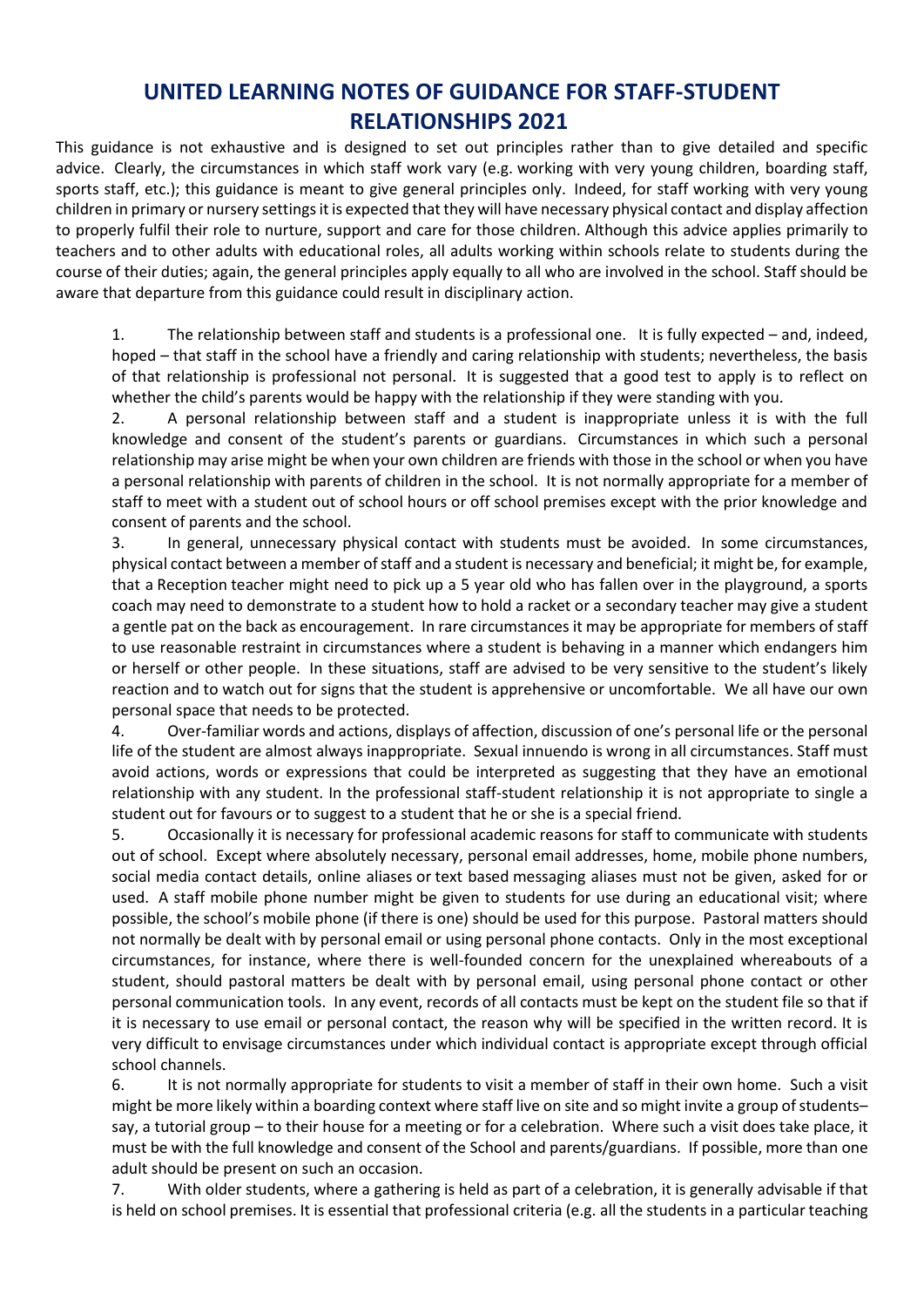or tutorial group) rather than personal criteria (e.g. selected students only) are used for inviting students, that the event is held openly, and that senior colleagues are aware of it. Staff on such an occasion have a particular duty to ensure that the supply and consumption of alcohol is appropriate, is responsible and falls within the law and the school's guidelines on alcohol. As a rule, staff should not consume alcohol whilst in the company of children. This includes educational visits and celebratory functions. There will be occasional situations where alcohol is served either at a meal or school function and in these instances should be approved by the Head Teacher in advance.

8. Wherever possible when working with students, other people (adults, colleagues or students) should be present or the door should be open. All members of staff who, in the course of their professional duties, need to work on a one-to-one basis with a student (e.g. a piano lesson, a maths tutorial, etc.), must take care to ensure that the circumstances of the meeting or lesson are always entirely professional. Staff are advised to use a room which has vision panels in the door or keep the door open and ensure that colleagues know that the meeting or lesson is taking place. It is helpful if the meeting or lesson can be arranged during normal school hours or immediately before or after school when there are plenty of other people about. Similarly, where it is necessary for staff to drive students in their own cars, e.g. to sporting fixtures, drivers should ensure they are not alone with just one student, written parental consent should be obtained and a central dropping off point arranged rather than home drops.

9. Staff must avoid threatening words, raised voices and any aggressive contact such as holding, pushing, pulling or hitting, which could amount to or which could be interpreted as a criminal assault.

10. There are circumstances when it is appropriate for staff to use reasonable force to safeguard children and young people. The term 'reasonable force' covers a broad range of actions that involve a degree of physical contact to control or restrain children. This can range from guiding a child to safety by the arm, to more extreme circumstances such as breaking up a fight or where a young person needs to be restrained to prevent injury or violence. 'Reasonable' in these circumstances means 'using no more force than is needed'. This may involve either passive physical contact, such as standing between pupils, or active physical contact such as leading the pupil by the arm. Current DfE guidance is contained in ['Using Reasonable Force: Advice for](https://www.gov.uk/government/uploads/system/uploads/attachment_data/file/444051/Use_of_reasonable_force_advice_Reviewed_July_2015.pdf)  [head teachers, staff and governing bodies'](https://www.gov.uk/government/uploads/system/uploads/attachment_data/file/444051/Use_of_reasonable_force_advice_Reviewed_July_2015.pdf) which can be found on United Hub. Members of staff must also ensure they are familiar with the Independent School's/Academy's physical restraint policy and procedures document.

11. Social networking sites used for personal use, such as Facebook, Twitter, Instagram, WhatsApp, online games, digital communication/online services and other digital media, pose risks for all staff in terms of professional integrity and the welfare of students.

a. Staff must not use these sites to contact or communicate with current students, students who have recently left, or ex-students under the age of 18 or who are still in full time education. Employees wishing to befriend students who are over 18 and who have left school should do so with extreme caution and with the knowledge that any content posted on either ex-students' or their own social network, may not only compromise their own position but that of any colleagues with whom they are also friends and who may not want their content to be seen by any ex-student. Unfortunately, some students post information on their social networking sites which is inappropriate in language or visuals. To view such pages may alter your judgement of students, to be known to be viewing them may alter a student's view of you, and to comment to students about what you have seen is likely to have an impact on your professional reputation, as well as possibly causing distress to students concerned.

b. Social media should not be used to address concerns regarding a student's welfare, which should instead be raised with an appropriate member of the school's SLT or safeguarding team.

c.Caution should also be taken when staff become friends with parents of children at the school, or staff with children at the school, when posting or commenting on posts within social media and ensure that they do not put themselves at risk of any accusations or bring their school into disrepute.

d. Should you become aware of material about yourself, the school, a student, a colleague or the Group, which is inappropriate, the Senior Leadership Team must be informed and they will instruct a member of staff to check the allegations and inform the appropriate authorities. You must not check it out yourself.

12. Social networking sites used for professional use, such as LinkedIn, Twitter, YouTube, and other social media, also pose risks for all staff in terms of professional integrity and the welfare of pupils.

a. Before using social media for professional purposes, or as part of their teaching, staff should seek guidance and training on the risks associated with using social media.